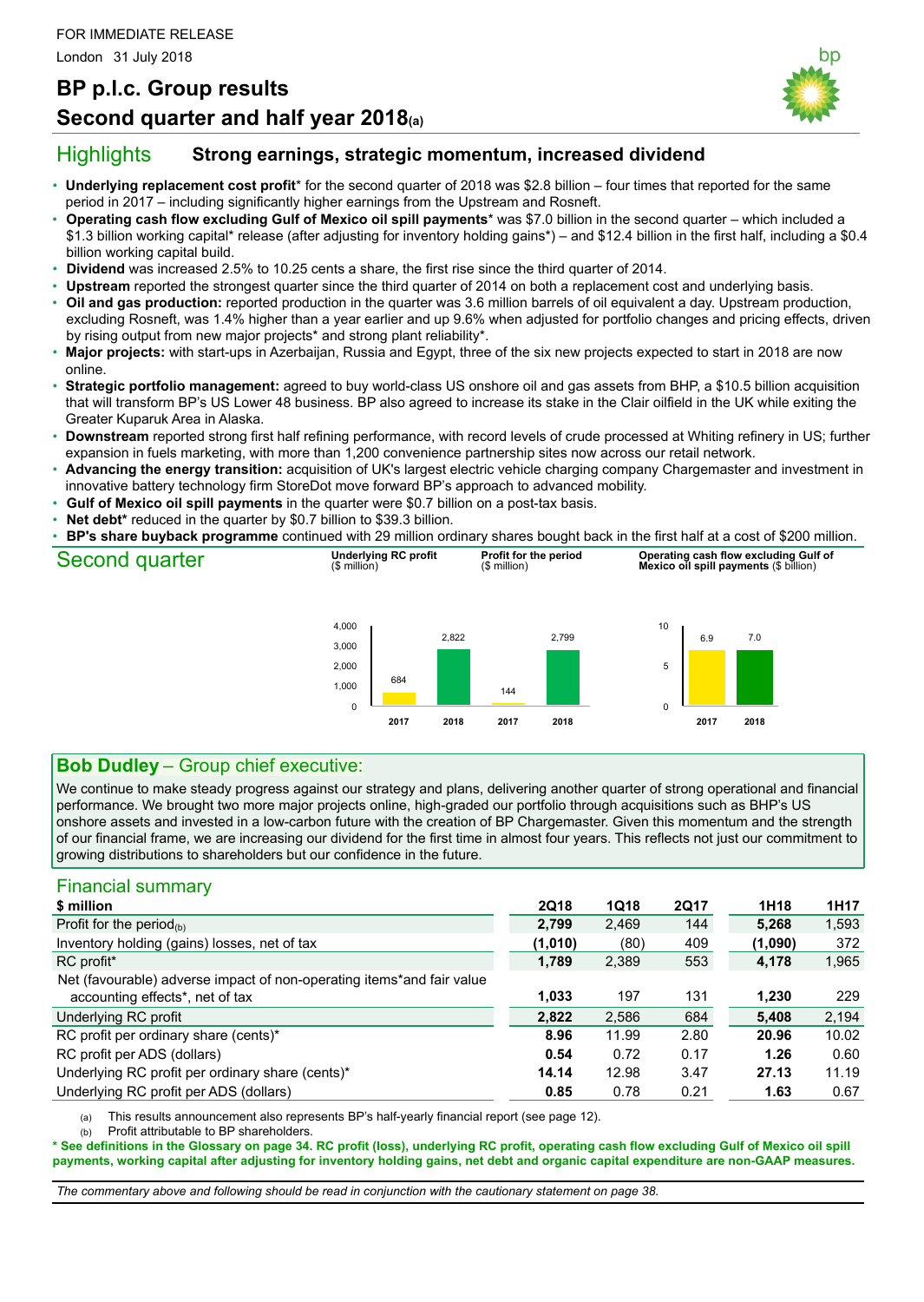# **Group headlines**

#### **Results**

For the half year, underlying replacement cost (RC) profit\* was \$5,408 million, compared with \$2,194 million in 2017. Underlying RC profit is after adjusting RC profit\* for a net charge for non-operating items\* of \$970 million and net adverse fair value accounting effects\* of \$260 million (both on a post-tax basis). RC profit was \$4,178 million for the half year, compared with \$1,965 million a year ago.

For the second quarter, underlying RC profit was \$2,822 million, compared with \$684 million in 2017. Underlying RC profit is after adjusting RC profit for a net charge for non-operating items of \$723 million and net adverse fair value accounting effects of \$310 million (both on a post-tax basis). RC profit was \$1,789 million for the second quarter, compared with \$553 million in 2017.

BP's profit for the second quarter and half year was \$2,799 million and \$5,268 million respectively, compared with \$144 million and \$1,593 million for the same periods in 2017.

See further information on pages 3, 29 and 30.

#### **Non-operating items**

Non-operating items amounted to a post-tax charge of \$723 million for the quarter and \$970 million for the half year. The charge for the quarter includes post-tax amounts relating to the Gulf of Mexico oil spill of \$193 million for business economic loss claims and \$126 million for other claims and litigation relating to the spill, as well as finance costs in respect of the unwinding of discounting effects relating to oil spill payables. See further information on page 29.

#### **Effective tax rate**

The effective tax rate (ETR) on RC profit or loss\* for the second quarter and half year was 49% and 42% respectively, compared with 63% and 43% for the same periods in 2017. Adjusting for non-operating items and fair value accounting effects, the underlying ETR\* for the second quarter and half year was 42% and 40% respectively, compared with 60% and 45% for the same periods in 2017. The lower underlying ETR for the second quarter and half year mainly reflected lower exploration writeoffs partly offset by deferred tax charges due to foreign exchange impacts. ETR on RC profit or loss and underlying ETR are non-GAAP measures.

#### **Dividend**

On 26 July 2018 BP announced a quarterly dividend of 10.25 cents per ordinary share (\$0.615 per ADS), which is expected to be paid on 21 September 2018. The corresponding amount in sterling will be announced on 11 September 2018. See page 26 for further information.

#### **Share buybacks**

BP repurchased 11 million ordinary shares at a cost of \$80 million, including fees and stamp duty, during the second quarter of 2018. For the half year, BP repurchased 29 million ordinary shares at a cost of \$200 million, including fees and stamp duty.

#### **Operating cash flow\***

Excluding post-tax amounts related to the Gulf of Mexico oil spill, operating cash flow\* for the second quarter was \$7.0 billion, including a \$1.3 billion working capital\* release (after adjusting for inventory holding gains\*) and \$12.4 billion in the half year, including a \$0.4 billion working capital build (after adjusting for inventory holding gains), compared with \$6.9 billion and \$11.3 billion for the same periods in 2017. Including amounts relating to the Gulf of Mexico oil spill, operating cash flow for the second quarter and half year was \$6.3 billion and \$10.0 billion respectively (after a negative working capital impact of \$0.6 billion for the quarter and \$4.0 billion for the half year), compared with \$4.9 billion and \$7.0 billion for the same periods in 2017. See also Glossary for further information on working capital.

#### **Capital expenditure\***

Organic capital expenditure\* for the second quarter and half year was \$3.5 billion and \$7.0 billion respectively, compared with \$4.3 billion and \$7.9 billion for the same periods in 2017.

Inorganic capital expenditure\* for the second quarter and half year was \$0.4 billion and \$0.8 billion respectively, compared with \$0.1 billion and \$0.7 billion for the same periods in 2017.

See page 28 for further information.

#### **Divestment and other proceeds**

Divestment proceeds\* were \$0.2 billion for the second quarter and \$0.3 billion for the half year, compared with \$0.5 billion and \$0.7 billion for the same periods in 2017.

#### **Gearing\***

Net debt\* at 30 June 2018 was \$39.3 billion, compared with \$39.8 billion a year ago. Gearing at 30 June 2018 was 27.8%, compared with 28.8% a year ago.

We expect gearing to remain within the target band, of 20-30%, during the second half of 2018.

Net debt and gearing are non-GAAP measures. See page 26 for more information.

*The commentary above contains forward-looking statements and should be read in conjunction with the cautionary statement on page 38.*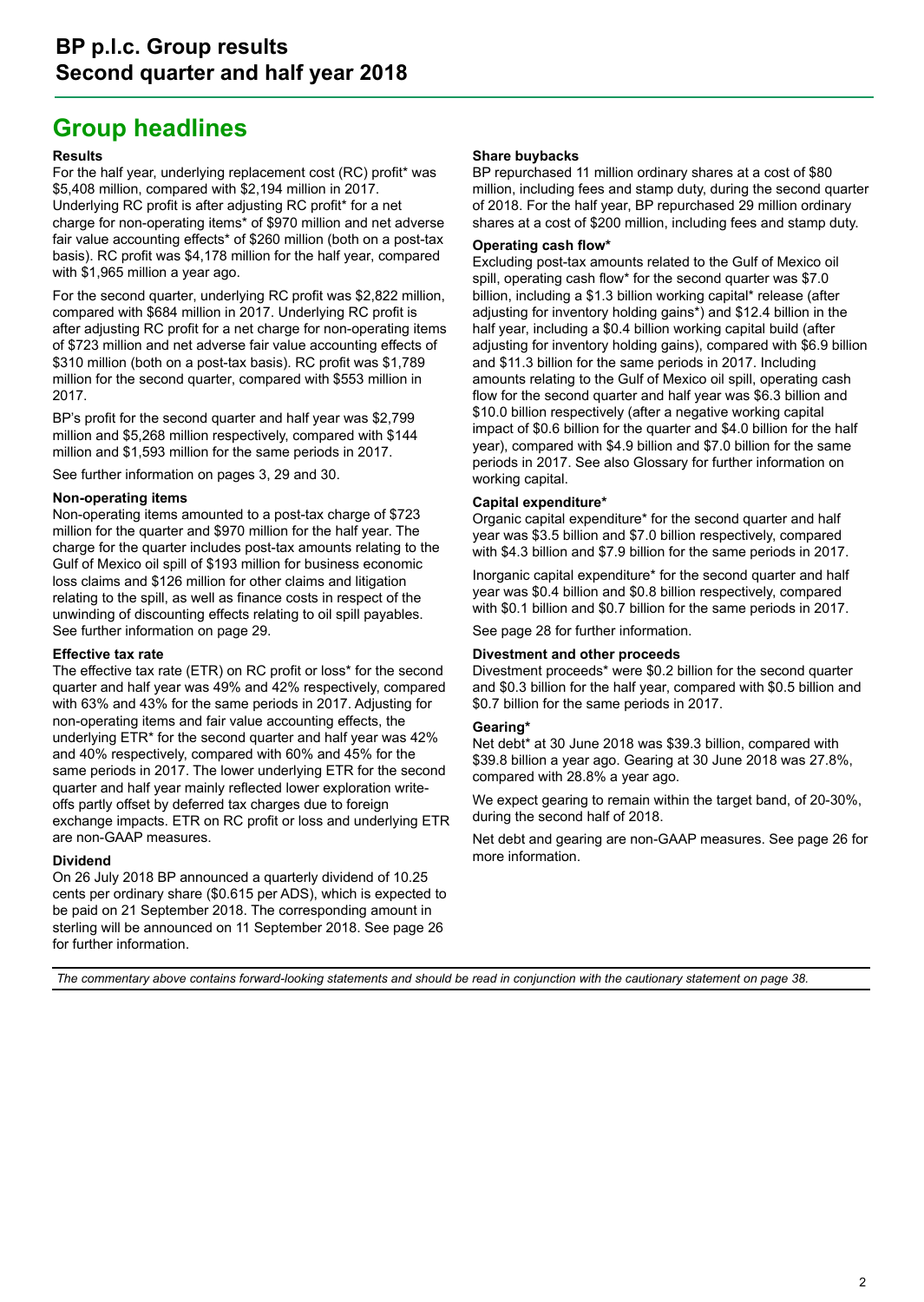### Analysis of underlying RC profit\* before interest and tax

| \$ million                                                                                       | <b>Second</b><br>quarter<br>2018 | <b>First</b><br>quarter<br>2018 | <b>Second</b><br>quarter<br>2017 | <b>First</b><br>half<br>2018 | <b>First</b><br>half<br>2017 |
|--------------------------------------------------------------------------------------------------|----------------------------------|---------------------------------|----------------------------------|------------------------------|------------------------------|
| Underlying RC profit before interest and tax                                                     |                                  |                                 |                                  |                              |                              |
| Upstream                                                                                         | 3,508                            | 3,157                           | 710                              | 6,665                        | 2,080                        |
| Downstream                                                                                       | 1.455                            | 1,826                           | 1,413                            | 3,281                        | 3,155                        |
| Rosneft                                                                                          | 766                              | 247                             | 279                              | 1.013                        | 378                          |
| Other businesses and corporate                                                                   | (477)                            | (392)                           | (366)                            | (869)                        | (806)                        |
| Consolidation adjustment - UPII*                                                                 | 151                              | (160)                           | 135                              | (9)                          | 67                           |
| Underlying RC profit before interest and tax                                                     | 5,403                            | 4,678                           | 2,171                            | 10,081                       | 4,874                        |
| Finance costs and net finance expense relating to pensions and other<br>post-retirement benefits | (448)                            | (464)                           | (420)                            | (912)                        | (807)                        |
| Taxation on an underlying RC basis                                                               | (2,059)                          | (1,566)                         | (1,055)                          | (3,625)                      | (1,818)                      |
| Non-controlling interests                                                                        | (74)                             | (62)                            | (12)                             | (136)                        | (55)                         |
| Underlying RC profit attributable to BP shareholders                                             | 2,822                            | 2,586                           | 684                              | 5,408                        | 2,194                        |

Reconciliations of underlying RC profit or loss to the nearest equivalent IFRS measure are provided on page 1 for the group and on pages 6-11 for the segments.

### Analysis of RC profit (loss)\* before interest and tax and reconciliation to profit (loss) for the period

|                                                                      | <b>Second</b><br>quarter | First<br>quarter | <b>Second</b><br>quarter | First<br>half | First<br>half |
|----------------------------------------------------------------------|--------------------------|------------------|--------------------------|---------------|---------------|
| \$ million                                                           | 2018                     | 2018             | 2017                     | 2018          | 2017          |
| RC profit (loss) before interest and tax                             |                          |                  |                          |               |               |
| Upstream                                                             | 3,514                    | 3,174            | 795                      | 6,688         | 2,051         |
| Downstream                                                           | 840                      | 1,713            | 1,567                    | 2,553         | 3,273         |
| Rosneft                                                              | 766                      | 247              | 279                      | 1,013         | 378           |
| Other businesses and corporate $_{(a)}$                              | (1,025)                  | (571)            | (721)                    | (1,596)       | (1, 152)      |
| Consolidation adjustment - UPII                                      | 151                      | (160)            | 135                      | (9)           | 67            |
| RC profit (loss) before interest and tax                             | 4,246                    | 4,403            | 2,055                    | 8,649         | 4,617         |
| Finance costs and net finance expense relating to pensions and other |                          |                  |                          |               |               |
| post-retirement benefits                                             | (566)                    | (584)            | (541)                    | (1, 150)      | (1,054)       |
| Taxation on a RC basis                                               | (1, 817)                 | (1,368)          | (949)                    | (3, 185)      | (1,543)       |
| Non-controlling interests                                            | (74)                     | (62)             | (12)                     | (136)         | (55)          |
| RC profit (loss) attributable to BP shareholders                     | 1,789                    | 2,389            | 553                      | 4,178         | 1,965         |
| Inventory holding gains (losses)*                                    | 1,310                    | 92               | (586)                    | 1,402         | (520)         |
| Taxation (charge) credit on inventory holding gains and losses       | (300)                    | (12)             | 177                      | (312)         | 148           |
| Profit (loss) for the period attributable to BP shareholders         | 2,799                    | 2,469            | 144                      | 5,268         | 1,593         |

(a) Includes costs related to the Gulf of Mexico oil spill. See page 11 and also Note 2 from page 21 for further information on the accounting for the Gulf of Mexico oil spill.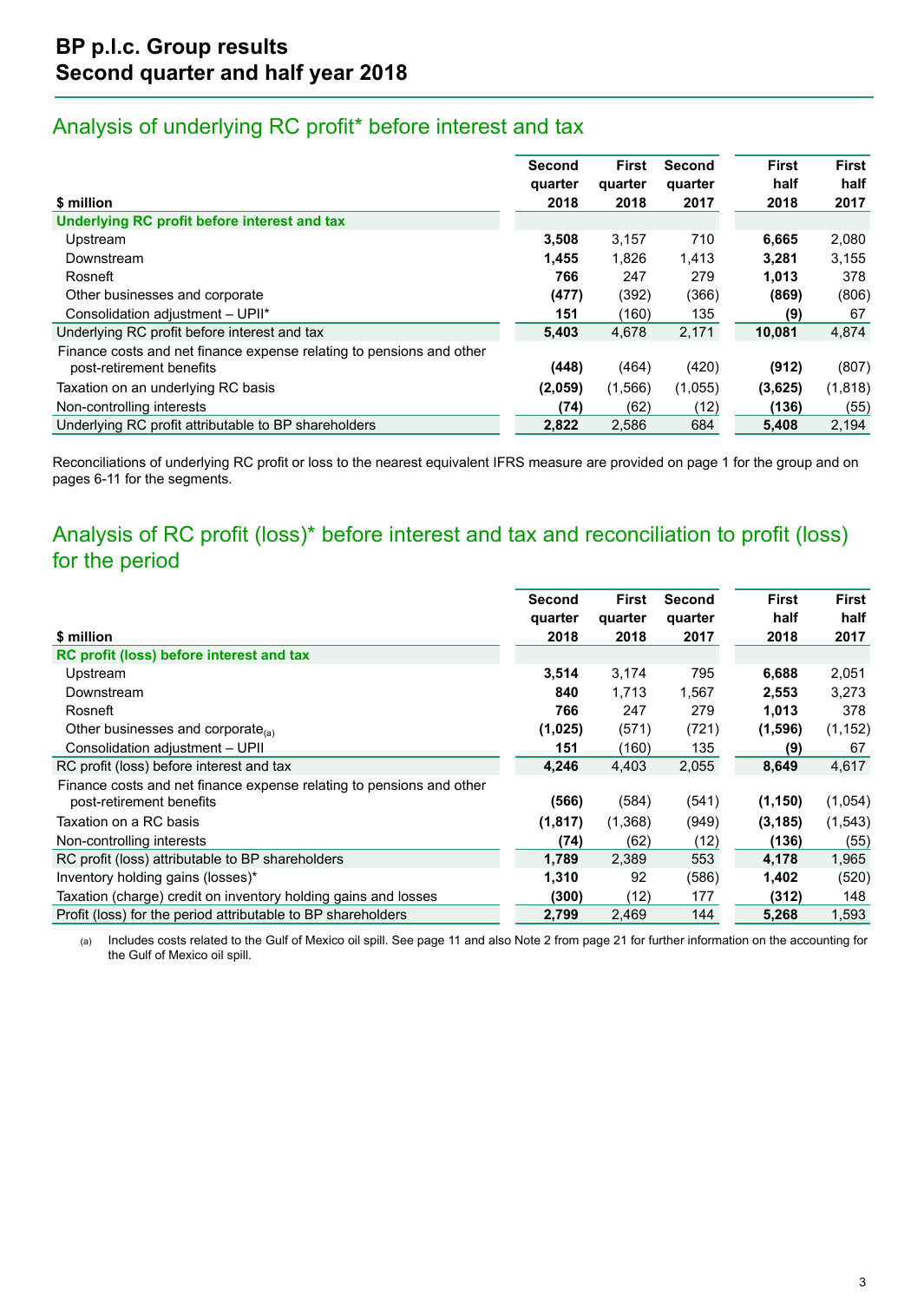### Strategic progress

#### **Upstream**

Upstream production, excluding Rosneft, for the second quarter was 2,465mboe/d, 1.4% higher than a year earlier. Underlying production\* – adjusted for PSA\* impacts and portfolio changes, including termination of BP's interest in the offshore concession in Abu Dhabi – was 9.6% higher than a year ago due to production from the ramp-up of major projects\* and continued strong plant reliability\*. Unit production costs\* for the second quarter improved by 3% compared with the same period in 2017.

Three Upstream major projects have now started up in 2018: the Shah Deniz 2 gas project in Azerbaijan and the Taas-Yuryakh oil expansion in Russia in the second quarter, following the Atoll project in Egypt in the first quarter. These projects were started up under budget and on or ahead of schedule. Another three major projects are expected to begin production during 2018. In addition, during the first half of the year, final investment decisions have been made on five projects in Oman, India, the North Sea and Angola.

BP has accessed new acreage in the Campos basin, offshore Brazil, as a result of the fourth Pre-Salt Production Sharing Contract Bid Round.

BP has agreed to buy a portfolio of US unconventional oil and gas assets from BHP. This major acquisition will upgrade and materially reposition BP's US onshore oil and gas business. BP also agreed to increase its interest in the UK's Clair field, an advantaged oil asset with growth potential, while divesting its non-operating interest in the Greater Kuparuk Area in Alaska.

#### **Downstream**

In marketing, BP's convenience partnership model is now rolled out to more than 1,200 sites across our network, more than 300 BP-branded retail sites are now open in Mexico and lubricants continues to deliver premium brand growth.

In manufacturing, BP's Whiting refinery processed record levels of crude and our petrochemicals business announced two new PTA licensing agreements, demonstrating the strength of BP's industry-leading technology.

| <b>Operating metrics</b>                                  | First half 2018<br>(vs. First half 2017) | <b>Financial metrics</b>                                                                | First half 2018<br>(vs. First half 201 |
|-----------------------------------------------------------|------------------------------------------|-----------------------------------------------------------------------------------------|----------------------------------------|
| Tier 1 process safety events*                             | 8<br>$(-3)$                              | Underlying RC profit*                                                                   | \$5.4bn<br>$(+\$3.2bn)$                |
| Reported recordable injury<br>frequency*                  | 0.22<br>$(-)$                            | Operating cash flow excluding<br><b>Gulf of Mexico oil spill</b><br>payments (post-tax) | \$12.4bn<br>$(+$1.1bn)$                |
| <b>Group production</b>                                   | 3,662mboe/d<br>(+3.3%)                   | Organic capital expenditure                                                             | \$7.0bn<br>(-\$0.9bn)                  |
| <b>Upstream production</b><br>(excludes Rosneft segment)  | $2,535$ mboe/d<br>$(+5.2\%)$             | <b>Gulf of Mexico oil spill</b><br>payments (post-tax) $_{(b)}$                         | \$2.4bn<br>$(-$1.9bn)$                 |
| <b>Upstream unit production</b><br>costs                  | \$7.32/boe<br>(+1.6%)                    | Divestment proceeds*                                                                    | \$0.3bn<br>$(-$0.4bn)$                 |
| <b>BP-operated Upstream plant</b><br>reliability $_{(a)}$ | 95.8%<br>$(+0.7)$                        | Net debt ratio* (gearing)                                                               | 27.8%<br>$(-1.0)$                      |
| Refining availability*                                    | 94.1%<br>$(-0.7)$                        | Dividend per ordinary share $_{\text{(c)}}$                                             | <b>10.25 cents</b><br>$(+2.5%)$        |

#### **Advancing the energy transition**

BP has continued to progress its lower-carbon strategy as detailed in the *Advancing the energy transition* report published in April.

Two Upstream major projects that have started operation in 2018 so far – Shah Deniz 2 and Atoll – produce natural gas.

BP also significantly progressed its advanced mobility strategy with the purchase of Chargemaster, the UK's largest electric vehicle charging network operator. Together with investments in StoreDot, a developer of ultra-fast charging battery technology, and mobile-charging company FreeWire, this supports BP's aim to become the leading fuel provider for electric as well as conventional vehicles.

### Financial framework

**Operating cash flow** excluding Gulf of Mexico oil spill payments\* was \$7.0 billion in the quarter and \$12.4 billion in the first half. These compare with \$6.9 billion for the second quarter of 2017 and \$11.3 billion for the first half of 2017.

**Organic capital expenditure\*** of \$3.5 billion in the quarter brought the total for the first half of 2018 to \$7.0 billion. BP expects 2018 organic capital expenditure to be around \$15 billion.

**Divestments and other proceeds** totalled \$0.3 billion for the half year. 2018 total proceeds are expected to be over \$3 billion including proceeds from the sale of BP's interests in the Greater Kuparuk Area in Alaska.

**Gulf of Mexico oil spill payments** on a post-tax basis totalled \$2.4 billion in the first half of 2018. Payments for the full year are expected to be just over \$3 billion on a post-tax basis.

**Gearing\*** at the end of the quarter was 27.8%, within BP's target band of 20-30%. We expect gearing to remain within the target band during the second half of 2018.

| First half 2018<br>(vs. First half 2017) | <b>Financial metrics</b>                                                                | First half 2018<br>(vs. First half 2017) |
|------------------------------------------|-----------------------------------------------------------------------------------------|------------------------------------------|
| 8<br>$(-3)$                              | Underlying RC profit*                                                                   | \$5.4bn<br>$(+\$3.2bn)$                  |
| 0.22<br>$\left( \rightarrow \right)$     | Operating cash flow excluding<br><b>Gulf of Mexico oil spill</b><br>payments (post-tax) | \$12.4bn<br>$(+$1.1bn)$                  |
| 3,662mboe/d<br>$(+3.3%)$                 | Organic capital expenditure                                                             | \$7.0bn<br>$(-$0.9bn)$                   |
| 2,535mboe/d<br>$(+5.2%)$                 | <b>Gulf of Mexico oil spill</b><br>payments (post-tax) $_{(b)}$                         | \$2.4bn<br>$(-$1.9bn)$                   |
| \$7.32/boe<br>$(+1.6%)$                  | Divestment proceeds*                                                                    | \$0.3bn<br>$(-$0.4bn)$                   |
| 95.8%<br>$(+0.7)$                        | Net debt ratio* (gearing)                                                               | 27.8%<br>$(-1.0)$                        |
| 94.1%<br>$(-0.7)$                        | Dividend per ordinary share $_{(c)}$                                                    | <b>10.25 cents</b><br>$(+2.5%)$          |
|                                          |                                                                                         |                                          |

(a) BP-operated Upstream operating efficiency\* has been replaced with Upstream plant reliability as a group operating metric in the first quarter 2018. It is more comparable with the equivalent metric disclosed for the Downstream, which is 'Refining availability'.

(b) Amounts shown are post-tax, first quarter 2018 amounts disclosed were pre-tax. Post-tax amounts are consistent with operating cash flow excluding Gulf of Mexico oil spill payments in the table above and the financial framework. The equivalent amount on a pre-tax basis was \$2.7 billion, a reduction of \$1.6 billion on the prior year.

(c) Represents dividend announced in the quarter (vs. prior year quarter).

*The commentary above contains forward-looking statements and should be read in conjunction with the cautionary statement on page 38.*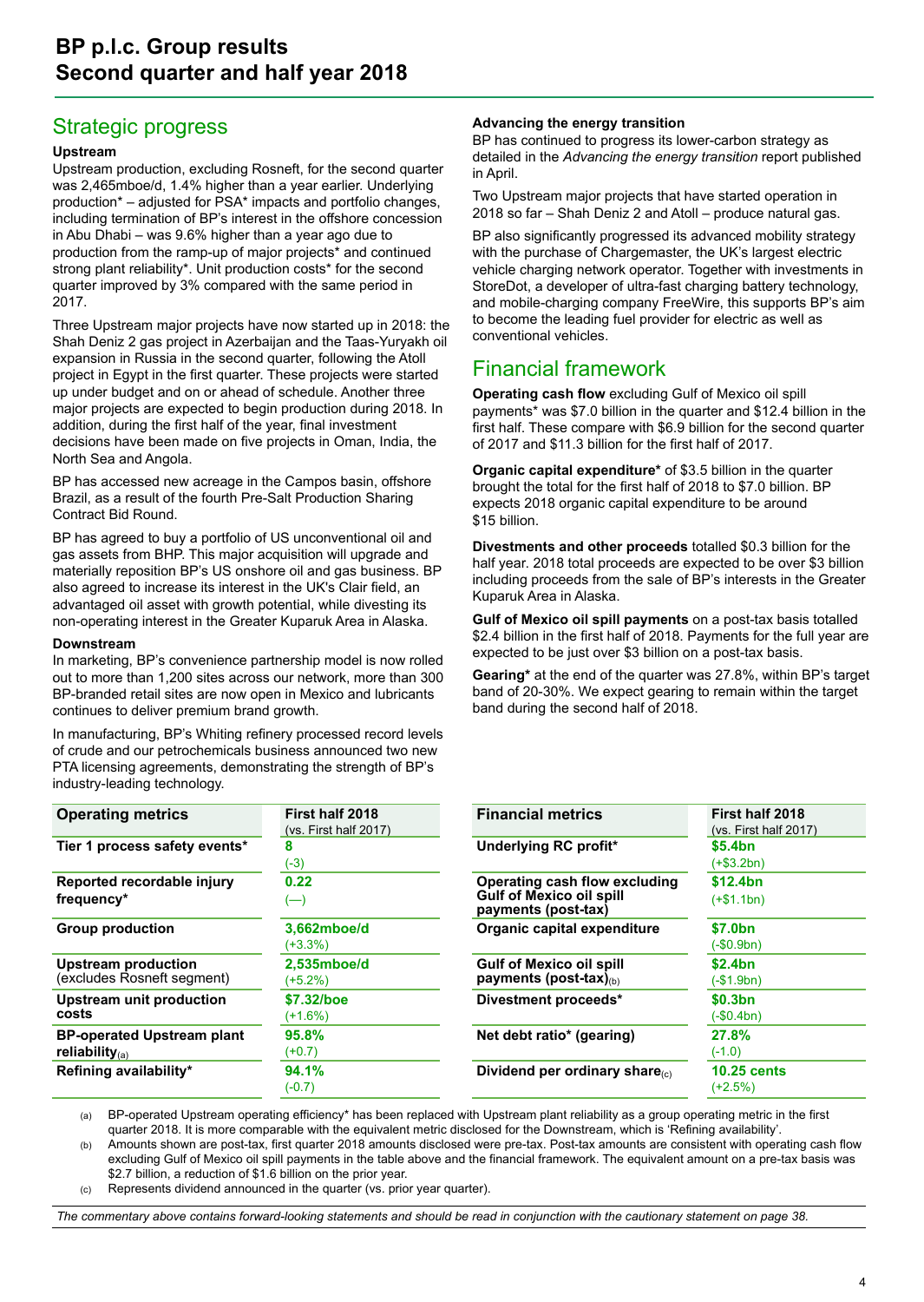This page is intentionally left blank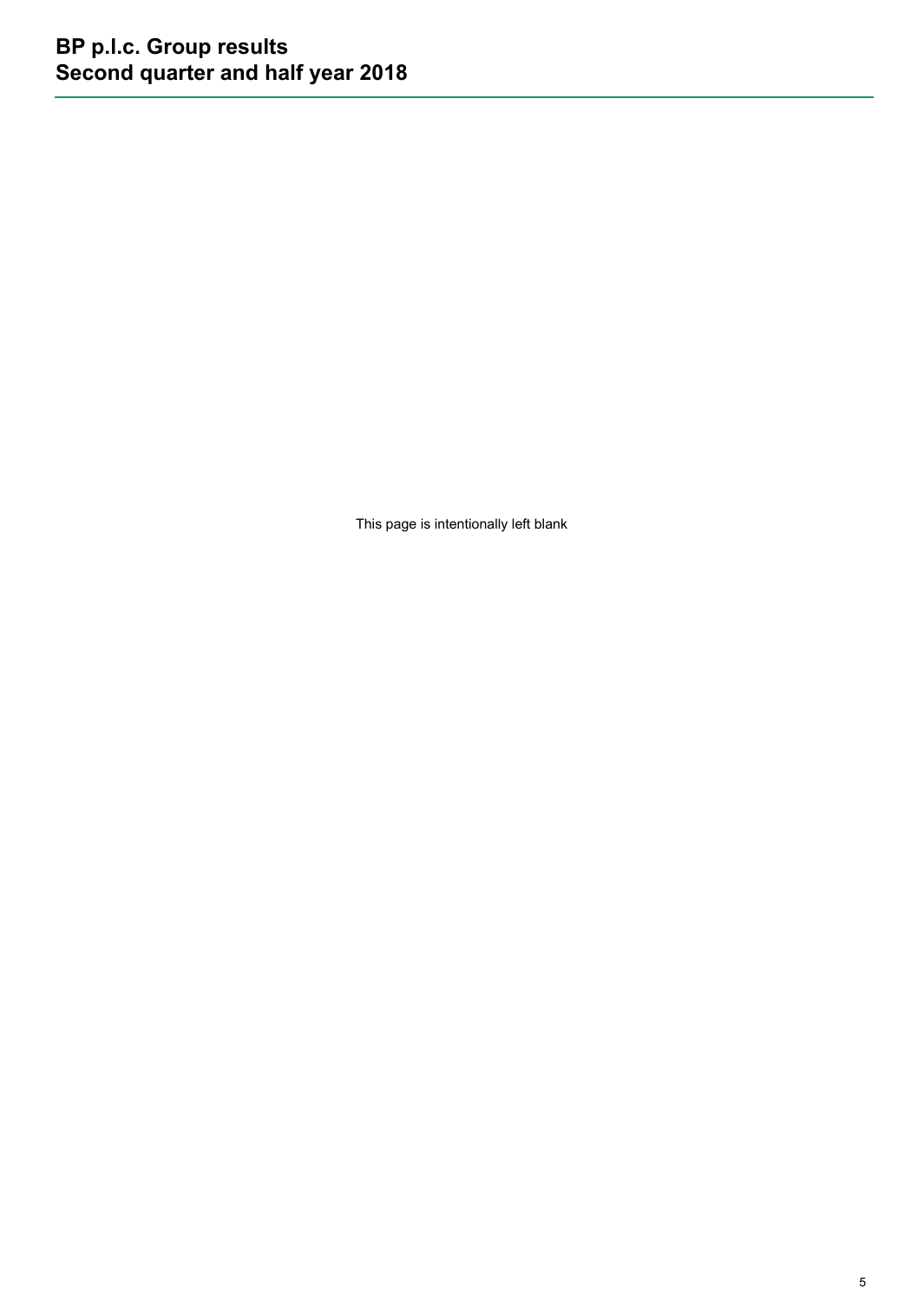# Upstream

|                                                                        | Second  | First   | Second  | First | <b>First</b> |
|------------------------------------------------------------------------|---------|---------|---------|-------|--------------|
|                                                                        | quarter | quarter | quarter | half  | half         |
| \$ million                                                             | 2018    | 2018    | 2017    | 2018  | 2017         |
| Profit before interest and tax                                         | 3,518   | 3.175   | 796     | 6.693 | 2,046        |
| Inventory holding (gains) losses*                                      | (4)     | (1)     | (1)     | (5)   | 5            |
| RC profit before interest and tax                                      | 3.514   | 3.174   | 795     | 6.688 | 2,051        |
| Net (favourable) adverse impact of non-operating items* and fair value |         |         |         |       |              |
| accounting effects*                                                    | (6)     | (17)    | (85)    | (23)  | 29           |
| Underlying RC profit before interest and tax $\dot{a}_{\text{eq}}$     | 3.508   | 3.157   | 710     | 6.665 | 2,080        |

(a) See page 7 for a reconciliation to segment RC profit before interest and tax by region.

#### **Financial results**

The replacement cost profit before interest and tax for the second quarter and half year was \$3,514 million and \$6,688 million respectively, compared with \$795 million and \$2,051 million for the same periods in 2017. The second quarter and half year included a net non-operating gain of \$27 million and a charge of \$77 million respectively, compared with a net charge of \$21 million and \$381 million for the same periods in 2017. Fair value accounting effects in the second quarter and half year had an adverse impact of \$21 million and a favourable impact of \$100 million respectively, compared with a favourable impact of \$106 million and \$352 million in the same periods of 2017.

After adjusting for non-operating items and fair value accounting effects, the underlying replacement cost profit before interest and tax for the second quarter and half year was \$3,508 million and \$6,665 million respectively, compared with \$710 million and \$2,080 million for the same periods in 2017. The result for the second quarter and half year mainly reflected higher liquids and gas realizations, lower exploration write-offs, and higher production from the ramp-up of major projects\*.

#### **Production**

Production for the quarter was 2,465mboe/d, 1.4% higher than the second quarter of 2017. Underlying production\* for the quarter increased by 9.6%, due to the ramp-up of major projects.

For the half year, production was 2,535mboe/d, 5.2% higher than 2017. Underlying production for the half year was 11.7% higher than 2017 due to the ramp-up of major projects.

#### **Key events**

In the second quarter, the Rosneft-operated Taas-Yuryakh expansion project (BP 20%) completed commissioning of the main project facilities for the Srednebotuobinskoye oil and gas condensate field in Eastern Siberia, Russia. This is the second of six major projects expected to come onstream for BP this year. The project was delivered under budget and on schedule.

On 7 June, BP won the licence for the Dois Irmãos block located in the Campos basin, offshore Brazil, as a result of the fourth Pre-Salt Production Sharing Contract Bid Round (Petrobras operator 45%, BP 30%, and Equinor 25%).

On 2 July, BP and its partners in the Shah Deniz consortium (BP operator 28.8%) announced the start-up of the Shah Deniz 2 gas project in Azerbaijan, including its first commercial gas delivery to Turkey. Shah Deniz 2 is the starting point for the Southern Gas Corridor series of pipelines that will deliver gas from the Caspian Sea direct to European markets and the third of six major projects expected to come onstream for BP this year. The project started up under budget and on schedule.

On 3 July, BP announced that it has entered into an agreement to purchase from ConocoPhillips a 16.5% interest in the BP-operated Clair field, west of Shetland in the UK. As a result, BP's interest in Clair will increase to 45.1%. Simultaneously BP has entered into agreements to sell to ConocoPhillips BP's entire 39.2% interest in the Greater Kuparuk Area on the North Slope of Alaska as well as BP's holding in the Kuparuk Transportation Company. The two transactions together are expected to be cash neutral. The transactions remain subject to regulatory approvals.

On 26 July, BP announced that BP America Production Company will acquire from BHP Billiton Petroleum (North America) Inc. 100% of the issued share capital of Petrohawk Energy Corporation for a total consideration of \$10.5 billion subject to customary adjustments. These unconventional oil and gas assets comprise 470,000 net acres of licences, including a new position for BP in the liquids-rich Permian-Delaware basin, and two premium positions in the Eagle Ford and Haynesville basins. The assets have combined current production of 190,000 barrels of oil equivalent per day, about 45% of which is liquid hydrocarbons, and 4.6 billion barrels of oil equivalent resources. The transaction is anticipated to complete by the end of October subject to regulatory approvals.

This builds on the progress announced in our first-quarter results, which comprised the following: BP announced the start of gas production from the Atoll Phase One project in Egypt; BP confirmed that the governments of Mauritania and Senegal signed an Inter-Government Cooperation Agreement (ICA) which will enable the development of the BP-operated Tortue/Ahmeyim gas project; BP took final investment decisions on the two new North Sea developments, Alligin and Vorlich satellite fields; BP's equity interest (14.67%) in the ADNOC Offshore concession in Abu Dhabi expired; BP announced that, together with its partner, the Oman Oil Company Exploration & Production, it has approved the development of Ghazeer, the second phase of the Khazzan gas field in Oman; BP and state-owned Brazilian oil company Petrobras announced the signing of a memorandum of understanding to form a strategic alliance to jointly explore potential business opportunities both in Brazil and beyond; BP together with its partner Reliance Industries Limited, announced the sanction of the Satellite Cluster project off the east coast of India; BP and the State Oil Company of the Azerbaijan Republic (SOCAR) signed a new production-sharing agreement\* for the joint exploration and development of Block D230 in the North Absheron basin in the Azerbaijan sector of the Caspian Sea.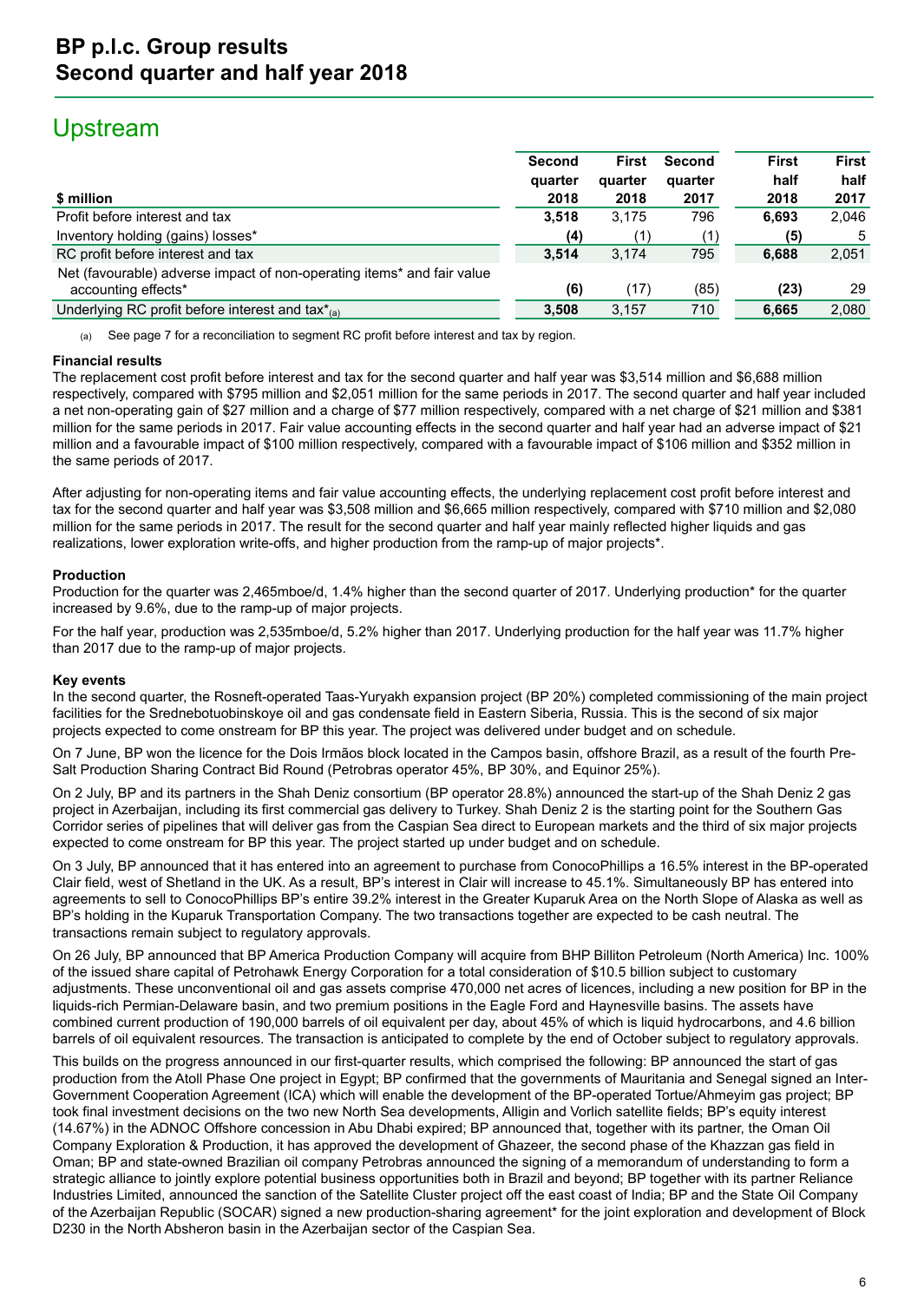### Upstream (continued)

#### **Outlook**

Looking ahead, we expect third-quarter reported production to be broadly flat with the second quarter with continued seasonal turnaround and maintenance activities.

*The commentary above contains forward-looking statements and should be read in conjunction with the cautionary statement on page 38.*

|                                                              | <b>Second</b><br>quarter | <b>First</b><br>quarter | <b>Second</b><br>quarter | <b>First</b><br>half | <b>First</b><br>half |
|--------------------------------------------------------------|--------------------------|-------------------------|--------------------------|----------------------|----------------------|
| \$ million<br>Underlying RC profit before interest and tax   | 2018                     | 2018                    | 2017                     | 2018                 | 2017                 |
| US                                                           | 742                      | 526                     | 179                      |                      |                      |
|                                                              |                          |                         |                          | 1,268                | 345                  |
| Non-US                                                       | 2,766                    | 2,631                   | 531                      | 5,397                | 1,735                |
|                                                              | 3,508                    | 3,157                   | 710                      | 6,665                | 2,080                |
| <b>Non-operating items</b><br><b>US</b>                      |                          |                         |                          |                      |                      |
|                                                              | (29)                     | (145)                   | (34)                     | (174)                | (46)                 |
| Non- $US_{(a)}$                                              | 56<br>27                 | 41                      | 13                       | 97                   | (335)                |
|                                                              |                          | (104)                   | (21)                     | (77)                 | (381)                |
| <b>Fair value accounting effects</b>                         |                          |                         |                          |                      |                      |
| <b>US</b>                                                    | (143)                    | (9)                     | 92                       | (152)                | 284                  |
| Non-US                                                       | 122                      | 130                     | 14                       | 252                  | 68                   |
|                                                              | (21)                     | 121                     | 106                      | 100                  | 352                  |
| RC profit before interest and tax                            |                          |                         |                          |                      |                      |
| <b>US</b>                                                    | 570                      | 372                     | 237                      | 942                  | 583                  |
| Non-US                                                       | 2,944                    | 2,802                   | 558                      | 5,746                | 1,468                |
|                                                              | 3,514                    | 3,174                   | 795                      | 6,688                | 2,051                |
| <b>Exploration expense</b>                                   |                          |                         |                          |                      |                      |
| <b>US</b>                                                    | 77                       | 309                     | 25                       | 386                  | 65                   |
| Non- $US_{(b)}$                                              | 87                       | 205                     | 825                      | 292                  | 1,197                |
|                                                              | 164                      | 514                     | 850                      | 678                  | 1,262                |
| Of which: Exploration expenditure written off <sub>(b)</sub> | 81                       | 426                     | 753                      | 507                  | 1,014                |
| <b>Production</b> (net of royalties) $_{(c)}$                |                          |                         |                          |                      |                      |
| Liquids* (mb/d)                                              |                          |                         |                          |                      |                      |
| US                                                           | 411                      | 448                     | 418                      | 429                  | 433                  |
| Europe                                                       | 147                      | 139                     | 122                      | 143                  | 118                  |
| Rest of World                                                | 659                      | 731                     | 812                      | 695                  | 819                  |
|                                                              | 1,217                    | 1,319                   | 1,352                    | 1,267                | 1,371                |
| Natural gas (mmcf/d)                                         |                          |                         |                          |                      |                      |
| US                                                           | 1,744                    | 1,790                   | 1,576                    | 1,767                | 1,585                |
| Europe                                                       | 202                      | 217                     | 274                      | 209                  | 269                  |
| <b>Rest of World</b>                                         | 5,297                    | 5,456                   | 4,410                    | 5,376                | 4,173                |
|                                                              | 7,242                    | 7,463                   | 6,260                    | 7,352                | 6,026                |
| Total hydrocarbons* (mboe/d)                                 |                          |                         |                          |                      |                      |
| US                                                           | 711                      | 757                     | 689                      | 734                  | 706                  |
| Europe                                                       | 182                      | 177                     | 169                      | 180                  | 165                  |
| Rest of World                                                | 1,572                    | 1,672                   | 1,572                    | 1,622                | 1,539                |
|                                                              | 2,465                    | 2,605                   | 2,431                    | 2,535                | 2,410                |
| Average realizations*(d)                                     |                          |                         |                          |                      |                      |
| Total liquids <sub>(e)</sub> (\$/bbl)                        | 67.24                    | 61.40                   | 46.27                    | 64.21                | 48.09                |
| Natural gas (\$/mcf)                                         | 3.65                     | 3.78                    | 3.19                     | 3.72                 | 3.34                 |
| Total hydrocarbons (\$/boe)                                  | 43.37                    | 41.39                   | 33.59                    | 42.36                | 35.37                |

(a) First half 2017 relates primarily to an impairment charge related to the sale of the Forties Pipeline System business to INEOS.

(b) Second quarter and first half 2017 predominantly relates to the write-off of exploration well and lease costs in Angola. First half 2017 also includes write-off of exploration wells in Egypt.

(c) Includes BP's share of production of equity-accounted entities in the Upstream segment.

(d) Realizations are based on sales by consolidated subsidiaries only - this excludes equity-accounted entities.

(e) Includes condensate, natural gas liquids and bitumen.

Because of rounding, some totals may not agree exactly with the sum of their component parts.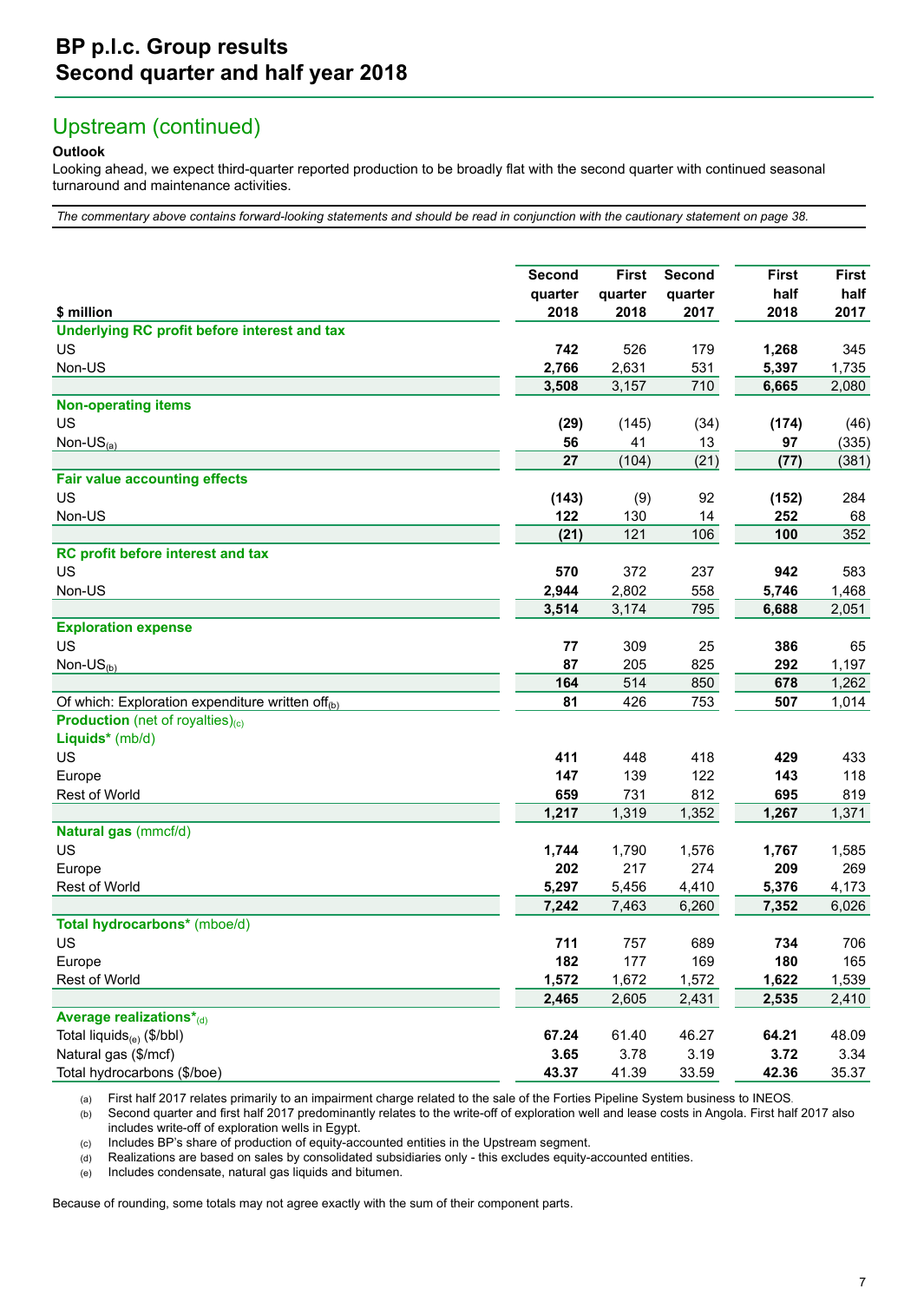### Downstream

|                                                                                               | <b>Second</b> | <b>First</b> | <b>Second</b> | <b>First</b> | <b>First</b> |
|-----------------------------------------------------------------------------------------------|---------------|--------------|---------------|--------------|--------------|
|                                                                                               | quarter       | quarter      | quarter       | half         | half         |
| \$ million                                                                                    | 2018          | 2018         | 2017          | 2018         | 2017         |
| Profit before interest and tax                                                                | 2.036         | 1.782        | 988           | 3.818        | 2,792        |
| Inventory holding (gains) losses*                                                             | (1.196)       | (69)         | 579           | (1,265)      | 481          |
| RC profit before interest and tax                                                             | 840           | 1.713        | 1,567         | 2,553        | 3,273        |
| Net (favourable) adverse impact of non-operating items* and fair value<br>accounting effects* | 615           | 113          | (154)         | 728          | (118)        |
| Underlying RC profit before interest and tax $r_{(a)}$                                        | 1.455         | 1,826        | 1,413         | 3,281        | 3,155        |

(a) See page 9 for a reconciliation to segment RC profit before interest and tax by region and by business.

#### **Financial results**

The replacement cost profit before interest and tax for the second quarter and half year was \$840 million and \$2,553 million respectively, compared with \$1,567 million and \$3,273 million for the same periods in 2017.

The second quarter and half year include a net non-operating charge of \$225 million and \$278 million respectively, compared with a gain of \$138 million and \$62 million for the same periods in 2017. Fair value accounting effects had an adverse impact of \$390 million in the second quarter and \$450 million for the half year, compared with a favourable impact of \$16 million and \$56 million for the same periods in 2017.

After adjusting for non-operating items and fair value accounting effects, the underlying replacement cost profit before interest and tax for the second quarter and half year was \$1,455 million and \$3,281 million respectively, compared with \$1,413 million and \$3,155 million for the same periods in 2017.

Replacement cost profit before interest and tax for the fuels, lubricants and petrochemicals businesses is set out on page 9.

#### **Fuels**

The fuels business reported an underlying replacement cost profit before interest and tax of \$1,054 million for the second quarter and \$2,452 million for the half year, compared with \$908 million and \$2,108 million for the same periods in 2017. The result for the quarter and half year reflects a higher refining performance but a weak supply and trading contribution with a small loss in the second quarter. The result also reflects continued strong fuels marketing performance despite the adverse lag impact of increasing crude oil prices.

The refining performance for the quarter and half year reflects the benefits from increased commercial optimization with record levels of crude processed at our Whiting refinery, stronger industry refining margins and higher North American heavy crude oil discounts which was partly offset by pipeline capacity apportionment impacts.

In fuels marketing our convenience partnership model is now in more than 1,200 sites across our network and in Mexico we now have more than 300 BP-branded retail sites operational.

This quarter, we continued to progress our advanced mobility agenda. In May, we invested \$20 million in StoreDot, a leading developer of ultra-fast charging battery technology and in July, we completed the acquisition of Chargemaster, the operator of the UK's largest electric vehicle charging network, for £130 million.

In the quarter we signed a memorandum of understanding with state-owned Brazilian oil company Petrobras to explore potential joint commercial agreements in Brazil. We also announced that we will not be continuing with the proposed acquisition of Woolworths' retail fuel and convenience business in Australia.

#### **Lubricants**

The lubricants business reported an underlying replacement cost profit before interest and tax of \$326 million for the second quarter and \$657 million for the half year, compared with \$355 million and \$748 million for the same periods in 2017. The result for the quarter and half year reflects continued premium brand growth, more than offset by the adverse lag impact of increasing base oil prices.

During the first quarter we significantly strengthened our relationship with Renault through the continuation of our Renault Formula 1 sponsorship with Renault Sport Racing, and we are exploring new opportunities to work globally with the Renault-Nissan-Mitsubishi Alliance.

#### **Petrochemicals**

The petrochemicals business reported an underlying replacement cost profit before interest and tax of \$75 million for the second quarter and \$172 million for the half year, compared with \$150 million and \$299 million for the same periods in 2017. The result for the quarter and half year reflects an improved margin environment, increased margin optimization and lower costs. This was more than offset by a significantly higher level of turnaround activity and the impact from the divestment of our interest in the SECCO joint venture, which completed in the fourth quarter of last year.

#### **Outlook**

Looking to the third quarter, we expect lower industry refining margins. We also expect significantly higher levels of turnaround activity in the second half of the year, particularly at our Whiting refinery in the US.

*The commentary above contains forward-looking statements and should be read in conjunction with the cautionary statement on page 38.*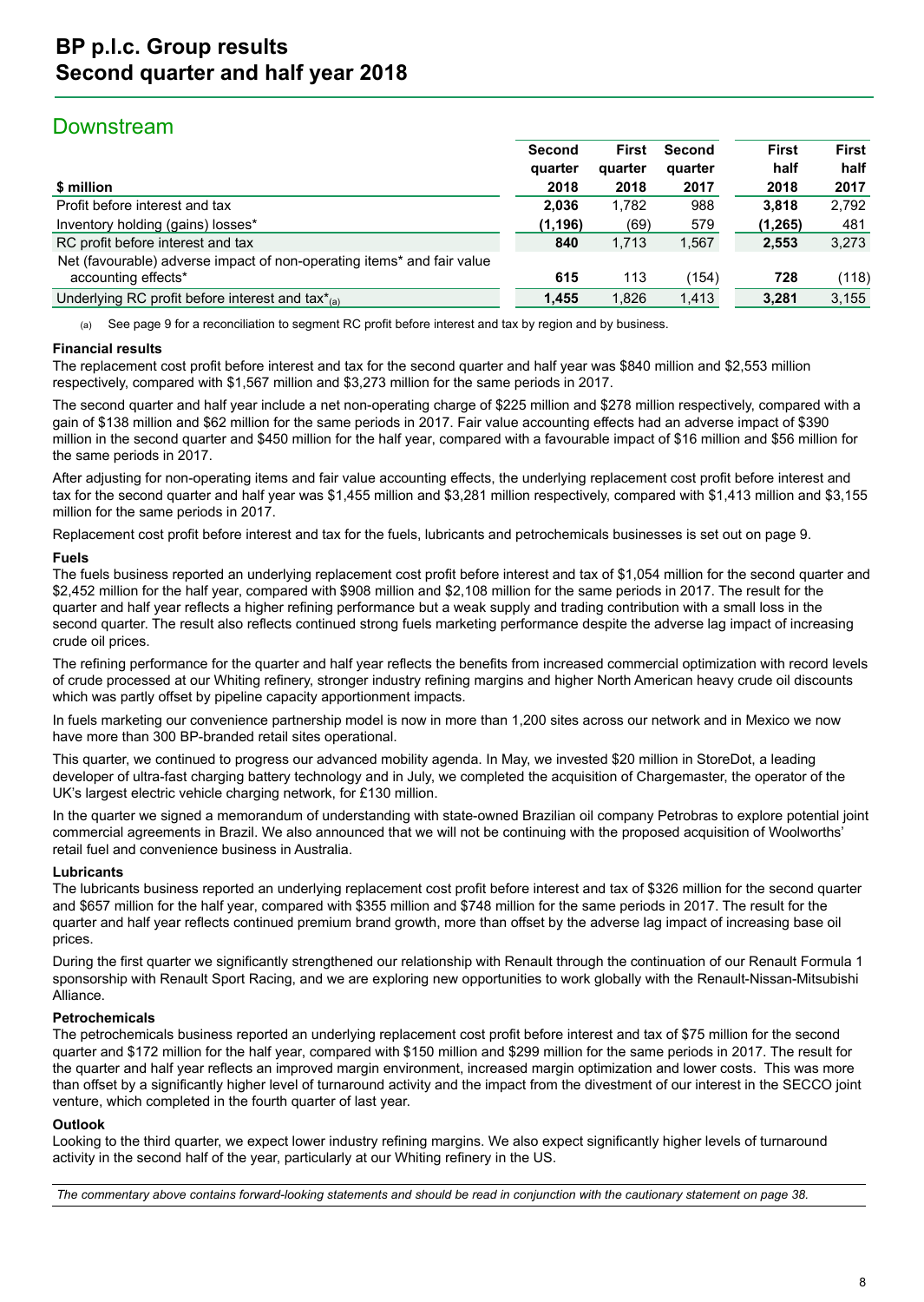### **BP p.l.c. Group results Second quarter and half year 2018**

### Downstream (continued)

| half<br>quarter<br>quarter<br>half<br>quarter<br>\$ million<br>2018<br>2018<br>2018<br>2017<br>2017<br>Underlying RC profit before interest and tax - by region<br>US<br>399<br>589<br>283<br>988<br>837<br>Non-US<br>1,056<br>1,237<br>1,130<br>2,293<br>2,318<br>1,455<br>1,826<br>1,413<br>3,281<br>3,155<br><b>Non-operating items</b><br>US<br>(155)<br>28<br>(172)<br>16<br>(17)<br>Non-US<br>(70)<br>(36)<br>110<br>46<br>(106)<br>(53)<br>138<br>62<br>(225)<br>(278)<br>Fair value accounting effects $(a)$<br>US<br>(299)<br>(121)<br>10<br>(420)<br>(52)<br>Non-US<br>(91)<br>61<br>108<br>6<br>(30)<br>(60)<br>16<br>56<br>(390)<br>(450)<br>RC profit before interest and tax<br><b>US</b><br>451<br>321<br>396<br>801<br>(55)<br>1,262<br>Non-US<br>895<br>1,246<br>2,157<br>2,472<br>840<br>1,713<br>2,553<br>1,567<br>3,273<br>Underlying RC profit before interest and tax - by business(b)(c)<br>Fuels<br>908<br>1,054<br>1,398<br>2,452<br>2,108<br>355<br>Lubricants<br>326<br>331<br>657<br>748<br>97<br>75<br>150<br>172<br>299<br>Petrochemicals<br>1,455<br>1,826<br>1,413<br>3,281<br>3,155<br>Non-operating items and fair value accounting effects(a)<br>Fuels<br>159<br>(584)<br>(110)<br>(694)<br>163<br>Lubricants<br>(26)<br>(3)<br>(2)<br>(29)<br>(5)<br>Petrochemicals<br>(5)<br>(3)<br>(5)<br>(40)<br>(113)<br>154<br>(615)<br>(728)<br>118<br>RC profit before interest and $\text{tax}_{(b)(c)}$<br>1,288<br>Fuels<br>470<br>1,067<br>1,758<br>2,271<br>353<br>300<br>328<br>628<br>743<br>Lubricants<br>97<br>70<br>147<br>167<br>Petrochemicals<br>259<br>840<br>1,713<br>1,567<br>2,553<br>3,273<br>BP average refining marker margin (RMM)* (\$/bbl)<br>14.9<br>11.7<br>13.8<br>13.3<br>12.8<br><b>Refinery throughputs (mb/d)</b><br>666<br>715<br>708<br>690<br>702<br>US.<br>786<br>782<br>791<br>797<br>792<br>Europe<br>Rest of World<br>228<br>249<br>198<br>238<br>189<br>1,688<br>1,680<br>1,761<br>1,720<br>1,682<br>Refining availability* (%)<br>93.3<br>94.8<br>94.5<br>94.1<br>94.8<br>Marketing sales of refined products (mb/d)<br>US<br>1,161<br>1,096<br>1,129<br>1,177<br>1,146<br>1,135<br>1,045<br>1,153<br>1,111<br>Europe<br>1,090<br>477<br>481<br>497<br>479<br>505<br>Rest of World<br>2,773<br>2,622<br>2,827<br>2,762<br>2,698<br>Trading/supply sales of refined products<br>3,247<br>3,181<br>2,996<br>2,978<br>3,215<br>Total sales volumes of refined products<br>6,020<br>5,803<br>5,823<br>5,913<br>5,740<br><b>Petrochemicals production (kte)</b><br>404<br>US<br>499<br>672<br>903<br>1,170<br>Europe<br>1,094<br>1,128<br>1,365<br>2,618<br>2,222<br>1,358<br>1,391<br>2,001<br>Rest of World<br>2,749<br>4,074<br>2,856<br>4,038<br>7,862<br>3,018<br>5,874 | Second | <b>First</b> | <b>Second</b> | <b>First</b> | <b>First</b> |
|-------------------------------------------------------------------------------------------------------------------------------------------------------------------------------------------------------------------------------------------------------------------------------------------------------------------------------------------------------------------------------------------------------------------------------------------------------------------------------------------------------------------------------------------------------------------------------------------------------------------------------------------------------------------------------------------------------------------------------------------------------------------------------------------------------------------------------------------------------------------------------------------------------------------------------------------------------------------------------------------------------------------------------------------------------------------------------------------------------------------------------------------------------------------------------------------------------------------------------------------------------------------------------------------------------------------------------------------------------------------------------------------------------------------------------------------------------------------------------------------------------------------------------------------------------------------------------------------------------------------------------------------------------------------------------------------------------------------------------------------------------------------------------------------------------------------------------------------------------------------------------------------------------------------------------------------------------------------------------------------------------------------------------------------------------------------------------------------------------------------------------------------------------------------------------------------------------------------------------------------------------------------------------------------------------------------------------------------------------------------------------------------------------------------------------------------------------------------------------------------------------------------------------------------------------------------------------------------------------------------------------------------------------------------------------------------------------------------------------------------|--------|--------------|---------------|--------------|--------------|
|                                                                                                                                                                                                                                                                                                                                                                                                                                                                                                                                                                                                                                                                                                                                                                                                                                                                                                                                                                                                                                                                                                                                                                                                                                                                                                                                                                                                                                                                                                                                                                                                                                                                                                                                                                                                                                                                                                                                                                                                                                                                                                                                                                                                                                                                                                                                                                                                                                                                                                                                                                                                                                                                                                                                           |        |              |               |              |              |
|                                                                                                                                                                                                                                                                                                                                                                                                                                                                                                                                                                                                                                                                                                                                                                                                                                                                                                                                                                                                                                                                                                                                                                                                                                                                                                                                                                                                                                                                                                                                                                                                                                                                                                                                                                                                                                                                                                                                                                                                                                                                                                                                                                                                                                                                                                                                                                                                                                                                                                                                                                                                                                                                                                                                           |        |              |               |              |              |
|                                                                                                                                                                                                                                                                                                                                                                                                                                                                                                                                                                                                                                                                                                                                                                                                                                                                                                                                                                                                                                                                                                                                                                                                                                                                                                                                                                                                                                                                                                                                                                                                                                                                                                                                                                                                                                                                                                                                                                                                                                                                                                                                                                                                                                                                                                                                                                                                                                                                                                                                                                                                                                                                                                                                           |        |              |               |              |              |
|                                                                                                                                                                                                                                                                                                                                                                                                                                                                                                                                                                                                                                                                                                                                                                                                                                                                                                                                                                                                                                                                                                                                                                                                                                                                                                                                                                                                                                                                                                                                                                                                                                                                                                                                                                                                                                                                                                                                                                                                                                                                                                                                                                                                                                                                                                                                                                                                                                                                                                                                                                                                                                                                                                                                           |        |              |               |              |              |
|                                                                                                                                                                                                                                                                                                                                                                                                                                                                                                                                                                                                                                                                                                                                                                                                                                                                                                                                                                                                                                                                                                                                                                                                                                                                                                                                                                                                                                                                                                                                                                                                                                                                                                                                                                                                                                                                                                                                                                                                                                                                                                                                                                                                                                                                                                                                                                                                                                                                                                                                                                                                                                                                                                                                           |        |              |               |              |              |
|                                                                                                                                                                                                                                                                                                                                                                                                                                                                                                                                                                                                                                                                                                                                                                                                                                                                                                                                                                                                                                                                                                                                                                                                                                                                                                                                                                                                                                                                                                                                                                                                                                                                                                                                                                                                                                                                                                                                                                                                                                                                                                                                                                                                                                                                                                                                                                                                                                                                                                                                                                                                                                                                                                                                           |        |              |               |              |              |
|                                                                                                                                                                                                                                                                                                                                                                                                                                                                                                                                                                                                                                                                                                                                                                                                                                                                                                                                                                                                                                                                                                                                                                                                                                                                                                                                                                                                                                                                                                                                                                                                                                                                                                                                                                                                                                                                                                                                                                                                                                                                                                                                                                                                                                                                                                                                                                                                                                                                                                                                                                                                                                                                                                                                           |        |              |               |              |              |
|                                                                                                                                                                                                                                                                                                                                                                                                                                                                                                                                                                                                                                                                                                                                                                                                                                                                                                                                                                                                                                                                                                                                                                                                                                                                                                                                                                                                                                                                                                                                                                                                                                                                                                                                                                                                                                                                                                                                                                                                                                                                                                                                                                                                                                                                                                                                                                                                                                                                                                                                                                                                                                                                                                                                           |        |              |               |              |              |
|                                                                                                                                                                                                                                                                                                                                                                                                                                                                                                                                                                                                                                                                                                                                                                                                                                                                                                                                                                                                                                                                                                                                                                                                                                                                                                                                                                                                                                                                                                                                                                                                                                                                                                                                                                                                                                                                                                                                                                                                                                                                                                                                                                                                                                                                                                                                                                                                                                                                                                                                                                                                                                                                                                                                           |        |              |               |              |              |
|                                                                                                                                                                                                                                                                                                                                                                                                                                                                                                                                                                                                                                                                                                                                                                                                                                                                                                                                                                                                                                                                                                                                                                                                                                                                                                                                                                                                                                                                                                                                                                                                                                                                                                                                                                                                                                                                                                                                                                                                                                                                                                                                                                                                                                                                                                                                                                                                                                                                                                                                                                                                                                                                                                                                           |        |              |               |              |              |
|                                                                                                                                                                                                                                                                                                                                                                                                                                                                                                                                                                                                                                                                                                                                                                                                                                                                                                                                                                                                                                                                                                                                                                                                                                                                                                                                                                                                                                                                                                                                                                                                                                                                                                                                                                                                                                                                                                                                                                                                                                                                                                                                                                                                                                                                                                                                                                                                                                                                                                                                                                                                                                                                                                                                           |        |              |               |              |              |
|                                                                                                                                                                                                                                                                                                                                                                                                                                                                                                                                                                                                                                                                                                                                                                                                                                                                                                                                                                                                                                                                                                                                                                                                                                                                                                                                                                                                                                                                                                                                                                                                                                                                                                                                                                                                                                                                                                                                                                                                                                                                                                                                                                                                                                                                                                                                                                                                                                                                                                                                                                                                                                                                                                                                           |        |              |               |              |              |
|                                                                                                                                                                                                                                                                                                                                                                                                                                                                                                                                                                                                                                                                                                                                                                                                                                                                                                                                                                                                                                                                                                                                                                                                                                                                                                                                                                                                                                                                                                                                                                                                                                                                                                                                                                                                                                                                                                                                                                                                                                                                                                                                                                                                                                                                                                                                                                                                                                                                                                                                                                                                                                                                                                                                           |        |              |               |              |              |
|                                                                                                                                                                                                                                                                                                                                                                                                                                                                                                                                                                                                                                                                                                                                                                                                                                                                                                                                                                                                                                                                                                                                                                                                                                                                                                                                                                                                                                                                                                                                                                                                                                                                                                                                                                                                                                                                                                                                                                                                                                                                                                                                                                                                                                                                                                                                                                                                                                                                                                                                                                                                                                                                                                                                           |        |              |               |              |              |
|                                                                                                                                                                                                                                                                                                                                                                                                                                                                                                                                                                                                                                                                                                                                                                                                                                                                                                                                                                                                                                                                                                                                                                                                                                                                                                                                                                                                                                                                                                                                                                                                                                                                                                                                                                                                                                                                                                                                                                                                                                                                                                                                                                                                                                                                                                                                                                                                                                                                                                                                                                                                                                                                                                                                           |        |              |               |              |              |
|                                                                                                                                                                                                                                                                                                                                                                                                                                                                                                                                                                                                                                                                                                                                                                                                                                                                                                                                                                                                                                                                                                                                                                                                                                                                                                                                                                                                                                                                                                                                                                                                                                                                                                                                                                                                                                                                                                                                                                                                                                                                                                                                                                                                                                                                                                                                                                                                                                                                                                                                                                                                                                                                                                                                           |        |              |               |              |              |
|                                                                                                                                                                                                                                                                                                                                                                                                                                                                                                                                                                                                                                                                                                                                                                                                                                                                                                                                                                                                                                                                                                                                                                                                                                                                                                                                                                                                                                                                                                                                                                                                                                                                                                                                                                                                                                                                                                                                                                                                                                                                                                                                                                                                                                                                                                                                                                                                                                                                                                                                                                                                                                                                                                                                           |        |              |               |              |              |
|                                                                                                                                                                                                                                                                                                                                                                                                                                                                                                                                                                                                                                                                                                                                                                                                                                                                                                                                                                                                                                                                                                                                                                                                                                                                                                                                                                                                                                                                                                                                                                                                                                                                                                                                                                                                                                                                                                                                                                                                                                                                                                                                                                                                                                                                                                                                                                                                                                                                                                                                                                                                                                                                                                                                           |        |              |               |              |              |
|                                                                                                                                                                                                                                                                                                                                                                                                                                                                                                                                                                                                                                                                                                                                                                                                                                                                                                                                                                                                                                                                                                                                                                                                                                                                                                                                                                                                                                                                                                                                                                                                                                                                                                                                                                                                                                                                                                                                                                                                                                                                                                                                                                                                                                                                                                                                                                                                                                                                                                                                                                                                                                                                                                                                           |        |              |               |              |              |
|                                                                                                                                                                                                                                                                                                                                                                                                                                                                                                                                                                                                                                                                                                                                                                                                                                                                                                                                                                                                                                                                                                                                                                                                                                                                                                                                                                                                                                                                                                                                                                                                                                                                                                                                                                                                                                                                                                                                                                                                                                                                                                                                                                                                                                                                                                                                                                                                                                                                                                                                                                                                                                                                                                                                           |        |              |               |              |              |
|                                                                                                                                                                                                                                                                                                                                                                                                                                                                                                                                                                                                                                                                                                                                                                                                                                                                                                                                                                                                                                                                                                                                                                                                                                                                                                                                                                                                                                                                                                                                                                                                                                                                                                                                                                                                                                                                                                                                                                                                                                                                                                                                                                                                                                                                                                                                                                                                                                                                                                                                                                                                                                                                                                                                           |        |              |               |              |              |
|                                                                                                                                                                                                                                                                                                                                                                                                                                                                                                                                                                                                                                                                                                                                                                                                                                                                                                                                                                                                                                                                                                                                                                                                                                                                                                                                                                                                                                                                                                                                                                                                                                                                                                                                                                                                                                                                                                                                                                                                                                                                                                                                                                                                                                                                                                                                                                                                                                                                                                                                                                                                                                                                                                                                           |        |              |               |              |              |
|                                                                                                                                                                                                                                                                                                                                                                                                                                                                                                                                                                                                                                                                                                                                                                                                                                                                                                                                                                                                                                                                                                                                                                                                                                                                                                                                                                                                                                                                                                                                                                                                                                                                                                                                                                                                                                                                                                                                                                                                                                                                                                                                                                                                                                                                                                                                                                                                                                                                                                                                                                                                                                                                                                                                           |        |              |               |              |              |
|                                                                                                                                                                                                                                                                                                                                                                                                                                                                                                                                                                                                                                                                                                                                                                                                                                                                                                                                                                                                                                                                                                                                                                                                                                                                                                                                                                                                                                                                                                                                                                                                                                                                                                                                                                                                                                                                                                                                                                                                                                                                                                                                                                                                                                                                                                                                                                                                                                                                                                                                                                                                                                                                                                                                           |        |              |               |              |              |
|                                                                                                                                                                                                                                                                                                                                                                                                                                                                                                                                                                                                                                                                                                                                                                                                                                                                                                                                                                                                                                                                                                                                                                                                                                                                                                                                                                                                                                                                                                                                                                                                                                                                                                                                                                                                                                                                                                                                                                                                                                                                                                                                                                                                                                                                                                                                                                                                                                                                                                                                                                                                                                                                                                                                           |        |              |               |              |              |
|                                                                                                                                                                                                                                                                                                                                                                                                                                                                                                                                                                                                                                                                                                                                                                                                                                                                                                                                                                                                                                                                                                                                                                                                                                                                                                                                                                                                                                                                                                                                                                                                                                                                                                                                                                                                                                                                                                                                                                                                                                                                                                                                                                                                                                                                                                                                                                                                                                                                                                                                                                                                                                                                                                                                           |        |              |               |              |              |
|                                                                                                                                                                                                                                                                                                                                                                                                                                                                                                                                                                                                                                                                                                                                                                                                                                                                                                                                                                                                                                                                                                                                                                                                                                                                                                                                                                                                                                                                                                                                                                                                                                                                                                                                                                                                                                                                                                                                                                                                                                                                                                                                                                                                                                                                                                                                                                                                                                                                                                                                                                                                                                                                                                                                           |        |              |               |              |              |
|                                                                                                                                                                                                                                                                                                                                                                                                                                                                                                                                                                                                                                                                                                                                                                                                                                                                                                                                                                                                                                                                                                                                                                                                                                                                                                                                                                                                                                                                                                                                                                                                                                                                                                                                                                                                                                                                                                                                                                                                                                                                                                                                                                                                                                                                                                                                                                                                                                                                                                                                                                                                                                                                                                                                           |        |              |               |              |              |
|                                                                                                                                                                                                                                                                                                                                                                                                                                                                                                                                                                                                                                                                                                                                                                                                                                                                                                                                                                                                                                                                                                                                                                                                                                                                                                                                                                                                                                                                                                                                                                                                                                                                                                                                                                                                                                                                                                                                                                                                                                                                                                                                                                                                                                                                                                                                                                                                                                                                                                                                                                                                                                                                                                                                           |        |              |               |              |              |
|                                                                                                                                                                                                                                                                                                                                                                                                                                                                                                                                                                                                                                                                                                                                                                                                                                                                                                                                                                                                                                                                                                                                                                                                                                                                                                                                                                                                                                                                                                                                                                                                                                                                                                                                                                                                                                                                                                                                                                                                                                                                                                                                                                                                                                                                                                                                                                                                                                                                                                                                                                                                                                                                                                                                           |        |              |               |              |              |
|                                                                                                                                                                                                                                                                                                                                                                                                                                                                                                                                                                                                                                                                                                                                                                                                                                                                                                                                                                                                                                                                                                                                                                                                                                                                                                                                                                                                                                                                                                                                                                                                                                                                                                                                                                                                                                                                                                                                                                                                                                                                                                                                                                                                                                                                                                                                                                                                                                                                                                                                                                                                                                                                                                                                           |        |              |               |              |              |
|                                                                                                                                                                                                                                                                                                                                                                                                                                                                                                                                                                                                                                                                                                                                                                                                                                                                                                                                                                                                                                                                                                                                                                                                                                                                                                                                                                                                                                                                                                                                                                                                                                                                                                                                                                                                                                                                                                                                                                                                                                                                                                                                                                                                                                                                                                                                                                                                                                                                                                                                                                                                                                                                                                                                           |        |              |               |              |              |
|                                                                                                                                                                                                                                                                                                                                                                                                                                                                                                                                                                                                                                                                                                                                                                                                                                                                                                                                                                                                                                                                                                                                                                                                                                                                                                                                                                                                                                                                                                                                                                                                                                                                                                                                                                                                                                                                                                                                                                                                                                                                                                                                                                                                                                                                                                                                                                                                                                                                                                                                                                                                                                                                                                                                           |        |              |               |              |              |
|                                                                                                                                                                                                                                                                                                                                                                                                                                                                                                                                                                                                                                                                                                                                                                                                                                                                                                                                                                                                                                                                                                                                                                                                                                                                                                                                                                                                                                                                                                                                                                                                                                                                                                                                                                                                                                                                                                                                                                                                                                                                                                                                                                                                                                                                                                                                                                                                                                                                                                                                                                                                                                                                                                                                           |        |              |               |              |              |
|                                                                                                                                                                                                                                                                                                                                                                                                                                                                                                                                                                                                                                                                                                                                                                                                                                                                                                                                                                                                                                                                                                                                                                                                                                                                                                                                                                                                                                                                                                                                                                                                                                                                                                                                                                                                                                                                                                                                                                                                                                                                                                                                                                                                                                                                                                                                                                                                                                                                                                                                                                                                                                                                                                                                           |        |              |               |              |              |
|                                                                                                                                                                                                                                                                                                                                                                                                                                                                                                                                                                                                                                                                                                                                                                                                                                                                                                                                                                                                                                                                                                                                                                                                                                                                                                                                                                                                                                                                                                                                                                                                                                                                                                                                                                                                                                                                                                                                                                                                                                                                                                                                                                                                                                                                                                                                                                                                                                                                                                                                                                                                                                                                                                                                           |        |              |               |              |              |
|                                                                                                                                                                                                                                                                                                                                                                                                                                                                                                                                                                                                                                                                                                                                                                                                                                                                                                                                                                                                                                                                                                                                                                                                                                                                                                                                                                                                                                                                                                                                                                                                                                                                                                                                                                                                                                                                                                                                                                                                                                                                                                                                                                                                                                                                                                                                                                                                                                                                                                                                                                                                                                                                                                                                           |        |              |               |              |              |
|                                                                                                                                                                                                                                                                                                                                                                                                                                                                                                                                                                                                                                                                                                                                                                                                                                                                                                                                                                                                                                                                                                                                                                                                                                                                                                                                                                                                                                                                                                                                                                                                                                                                                                                                                                                                                                                                                                                                                                                                                                                                                                                                                                                                                                                                                                                                                                                                                                                                                                                                                                                                                                                                                                                                           |        |              |               |              |              |
|                                                                                                                                                                                                                                                                                                                                                                                                                                                                                                                                                                                                                                                                                                                                                                                                                                                                                                                                                                                                                                                                                                                                                                                                                                                                                                                                                                                                                                                                                                                                                                                                                                                                                                                                                                                                                                                                                                                                                                                                                                                                                                                                                                                                                                                                                                                                                                                                                                                                                                                                                                                                                                                                                                                                           |        |              |               |              |              |
|                                                                                                                                                                                                                                                                                                                                                                                                                                                                                                                                                                                                                                                                                                                                                                                                                                                                                                                                                                                                                                                                                                                                                                                                                                                                                                                                                                                                                                                                                                                                                                                                                                                                                                                                                                                                                                                                                                                                                                                                                                                                                                                                                                                                                                                                                                                                                                                                                                                                                                                                                                                                                                                                                                                                           |        |              |               |              |              |
|                                                                                                                                                                                                                                                                                                                                                                                                                                                                                                                                                                                                                                                                                                                                                                                                                                                                                                                                                                                                                                                                                                                                                                                                                                                                                                                                                                                                                                                                                                                                                                                                                                                                                                                                                                                                                                                                                                                                                                                                                                                                                                                                                                                                                                                                                                                                                                                                                                                                                                                                                                                                                                                                                                                                           |        |              |               |              |              |
|                                                                                                                                                                                                                                                                                                                                                                                                                                                                                                                                                                                                                                                                                                                                                                                                                                                                                                                                                                                                                                                                                                                                                                                                                                                                                                                                                                                                                                                                                                                                                                                                                                                                                                                                                                                                                                                                                                                                                                                                                                                                                                                                                                                                                                                                                                                                                                                                                                                                                                                                                                                                                                                                                                                                           |        |              |               |              |              |
|                                                                                                                                                                                                                                                                                                                                                                                                                                                                                                                                                                                                                                                                                                                                                                                                                                                                                                                                                                                                                                                                                                                                                                                                                                                                                                                                                                                                                                                                                                                                                                                                                                                                                                                                                                                                                                                                                                                                                                                                                                                                                                                                                                                                                                                                                                                                                                                                                                                                                                                                                                                                                                                                                                                                           |        |              |               |              |              |
|                                                                                                                                                                                                                                                                                                                                                                                                                                                                                                                                                                                                                                                                                                                                                                                                                                                                                                                                                                                                                                                                                                                                                                                                                                                                                                                                                                                                                                                                                                                                                                                                                                                                                                                                                                                                                                                                                                                                                                                                                                                                                                                                                                                                                                                                                                                                                                                                                                                                                                                                                                                                                                                                                                                                           |        |              |               |              |              |
|                                                                                                                                                                                                                                                                                                                                                                                                                                                                                                                                                                                                                                                                                                                                                                                                                                                                                                                                                                                                                                                                                                                                                                                                                                                                                                                                                                                                                                                                                                                                                                                                                                                                                                                                                                                                                                                                                                                                                                                                                                                                                                                                                                                                                                                                                                                                                                                                                                                                                                                                                                                                                                                                                                                                           |        |              |               |              |              |
|                                                                                                                                                                                                                                                                                                                                                                                                                                                                                                                                                                                                                                                                                                                                                                                                                                                                                                                                                                                                                                                                                                                                                                                                                                                                                                                                                                                                                                                                                                                                                                                                                                                                                                                                                                                                                                                                                                                                                                                                                                                                                                                                                                                                                                                                                                                                                                                                                                                                                                                                                                                                                                                                                                                                           |        |              |               |              |              |
|                                                                                                                                                                                                                                                                                                                                                                                                                                                                                                                                                                                                                                                                                                                                                                                                                                                                                                                                                                                                                                                                                                                                                                                                                                                                                                                                                                                                                                                                                                                                                                                                                                                                                                                                                                                                                                                                                                                                                                                                                                                                                                                                                                                                                                                                                                                                                                                                                                                                                                                                                                                                                                                                                                                                           |        |              |               |              |              |
|                                                                                                                                                                                                                                                                                                                                                                                                                                                                                                                                                                                                                                                                                                                                                                                                                                                                                                                                                                                                                                                                                                                                                                                                                                                                                                                                                                                                                                                                                                                                                                                                                                                                                                                                                                                                                                                                                                                                                                                                                                                                                                                                                                                                                                                                                                                                                                                                                                                                                                                                                                                                                                                                                                                                           |        |              |               |              |              |
|                                                                                                                                                                                                                                                                                                                                                                                                                                                                                                                                                                                                                                                                                                                                                                                                                                                                                                                                                                                                                                                                                                                                                                                                                                                                                                                                                                                                                                                                                                                                                                                                                                                                                                                                                                                                                                                                                                                                                                                                                                                                                                                                                                                                                                                                                                                                                                                                                                                                                                                                                                                                                                                                                                                                           |        |              |               |              |              |
|                                                                                                                                                                                                                                                                                                                                                                                                                                                                                                                                                                                                                                                                                                                                                                                                                                                                                                                                                                                                                                                                                                                                                                                                                                                                                                                                                                                                                                                                                                                                                                                                                                                                                                                                                                                                                                                                                                                                                                                                                                                                                                                                                                                                                                                                                                                                                                                                                                                                                                                                                                                                                                                                                                                                           |        |              |               |              |              |
|                                                                                                                                                                                                                                                                                                                                                                                                                                                                                                                                                                                                                                                                                                                                                                                                                                                                                                                                                                                                                                                                                                                                                                                                                                                                                                                                                                                                                                                                                                                                                                                                                                                                                                                                                                                                                                                                                                                                                                                                                                                                                                                                                                                                                                                                                                                                                                                                                                                                                                                                                                                                                                                                                                                                           |        |              |               |              |              |
|                                                                                                                                                                                                                                                                                                                                                                                                                                                                                                                                                                                                                                                                                                                                                                                                                                                                                                                                                                                                                                                                                                                                                                                                                                                                                                                                                                                                                                                                                                                                                                                                                                                                                                                                                                                                                                                                                                                                                                                                                                                                                                                                                                                                                                                                                                                                                                                                                                                                                                                                                                                                                                                                                                                                           |        |              |               |              |              |
|                                                                                                                                                                                                                                                                                                                                                                                                                                                                                                                                                                                                                                                                                                                                                                                                                                                                                                                                                                                                                                                                                                                                                                                                                                                                                                                                                                                                                                                                                                                                                                                                                                                                                                                                                                                                                                                                                                                                                                                                                                                                                                                                                                                                                                                                                                                                                                                                                                                                                                                                                                                                                                                                                                                                           |        |              |               |              |              |
|                                                                                                                                                                                                                                                                                                                                                                                                                                                                                                                                                                                                                                                                                                                                                                                                                                                                                                                                                                                                                                                                                                                                                                                                                                                                                                                                                                                                                                                                                                                                                                                                                                                                                                                                                                                                                                                                                                                                                                                                                                                                                                                                                                                                                                                                                                                                                                                                                                                                                                                                                                                                                                                                                                                                           |        |              |               |              |              |

(a) For Downstream, fair value accounting effects arise solely in the fuels business. See page 30 for further information.

(b) Segment-level overhead expenses are included in the fuels business result.

(c) Results from petrochemicals at our Gelsenkirchen and Mülheim sites in Germany are reported in the fuels business.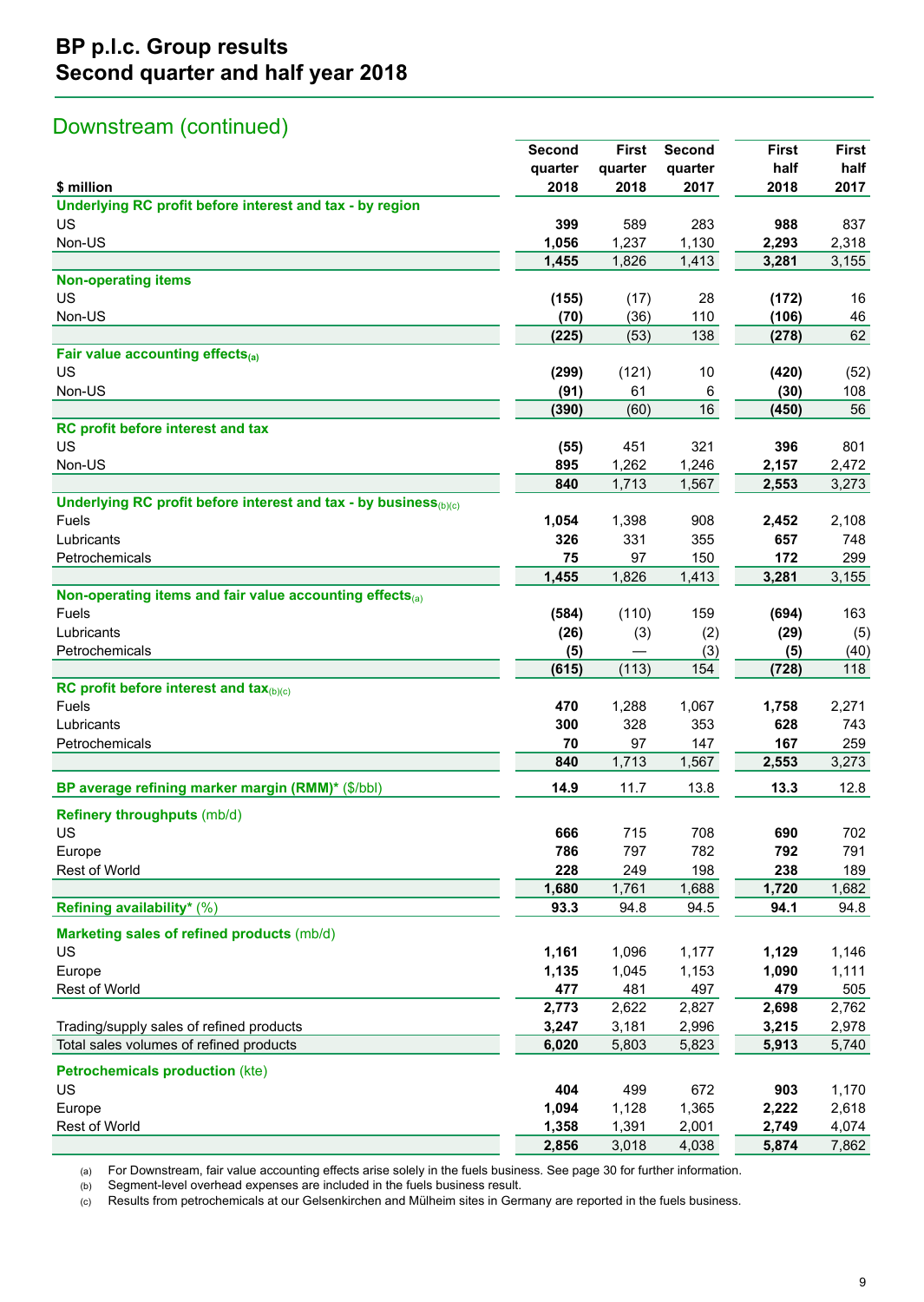### Rosneft

| \$ million                                    | <b>Second</b><br>auarter<br>$2018$ (a) | First<br>quarter<br>2018 | Second<br>quarter<br>2017 | First<br>half<br>$2018$ (a) | <b>First</b><br>half<br>2017 |
|-----------------------------------------------|----------------------------------------|--------------------------|---------------------------|-----------------------------|------------------------------|
| Profit before interest and $\text{tax}_{(b)}$ | 876                                    | 269                      | 271                       | 1.145                       | 344                          |
| Inventory holding (gains) losses*             | (110)                                  | (22)                     | 8                         | (132)                       | 34                           |
| RC profit before interest and tax             | 766                                    | 247                      | 279                       | 1.013                       | 378                          |
| Net charge (credit) for non-operating items*  |                                        |                          |                           |                             |                              |
| Underlying RC profit before interest and tax* | 766                                    | 247                      | 279                       | 1.013                       | 378                          |

#### **Financial results**

Replacement cost (RC) profit before interest and tax and underlying RC profit before interest and tax for the second quarter and half year was \$766 million and \$1,013 million respectively, compared with \$279 million and \$378 million for the same periods in 2017. There were no non-operating items in the second quarter and half year of either year.

Compared with the same periods in 2017, the results for the second quarter and half year were primarily affected by higher oil prices, favourable foreign exchange and duty lag effects, and certain one-off items.

BP's two nominees, Bob Dudley and Guillermo Quintero, were re-elected to Rosneft's board at the annual general meeting (AGM) on 21 June. At the AGM, shareholders also approved a resolution to pay a dividend of 6.65 roubles per ordinary share, which brings the total dividend for 2017 to 10.48 roubles per ordinary share, constituting 50% of the company's IFRS net profit. BP expects to receive a dividend of 12.5 billion roubles, after the deduction of withholding tax, on 31 July 2018.

#### **Key events**

In December 2017 Rosneft and BP announced an agreement to develop subsoil resources within the Kharampurskoe and Festivalnoye licence areas in Yamalo-Nenets Autonomous Okrug in northern Russia. In the second quarter of 2018 BP acquired a 49% stake in LLC Kharampurneftegaz and it is expected that Rosneft will transfer the relevant subsoil use licences to LLC Kharampurneftegaz, subject to regulatory approvals, later in 2018. BP's interest is reported through the Upstream segment.

|                                                 | Second<br>quarter<br>$2018_{(a)}$ | First<br>quarter<br>2018 | Second<br>auarter<br>2017 | First<br>half<br>$2018_{(a)}$ | <b>First</b><br>half<br>2017 |
|-------------------------------------------------|-----------------------------------|--------------------------|---------------------------|-------------------------------|------------------------------|
| <b>Production (net of royalties) (BP share)</b> |                                   |                          |                           |                               |                              |
| Liquids* (mb/d)                                 | 909                               | 902                      | 902                       | 906                           | 907                          |
| Natural gas (mmcf/d)                            | 1.262                             | 1.307                    | 1.302                     | 1.285                         | 1,318                        |
| Total hydrocarbons* (mboe/d)                    | 1.127                             | 1.127                    | 1.126                     | 1.127                         | 1.134                        |

(a) The operational and financial information of the Rosneft segment for the second quarter and half year is based on preliminary operational and financial results of Rosneft for the half year ended 30 June 2018. Actual results may differ from these amounts.

The Rosneft segment result includes equity-accounted earnings arising from BP's 19.75% shareholding in Rosneft as adjusted for the accounting required under IFRS relating to BP's purchase of its interest in Rosneft and the amortization of the deferred gain relating to the divestment of BP's interest in TNK-BP. These adjustments increase the reported profit before interest and tax, as shown in the table above, compared with the equivalent amount in Russian roubles in Rosneft's IFRS financial statements. BP's share of Rosneft's profit before interest and tax for each year-to-date period is calculated by translating the amounts reported in Russian roubles into US dollars using the average exchange rate for the year to date. BP's share of Rosneft's earnings after finance costs, taxation and non-controlling interests, as adjusted, is included in the BP group income statement within profit before interest and taxation.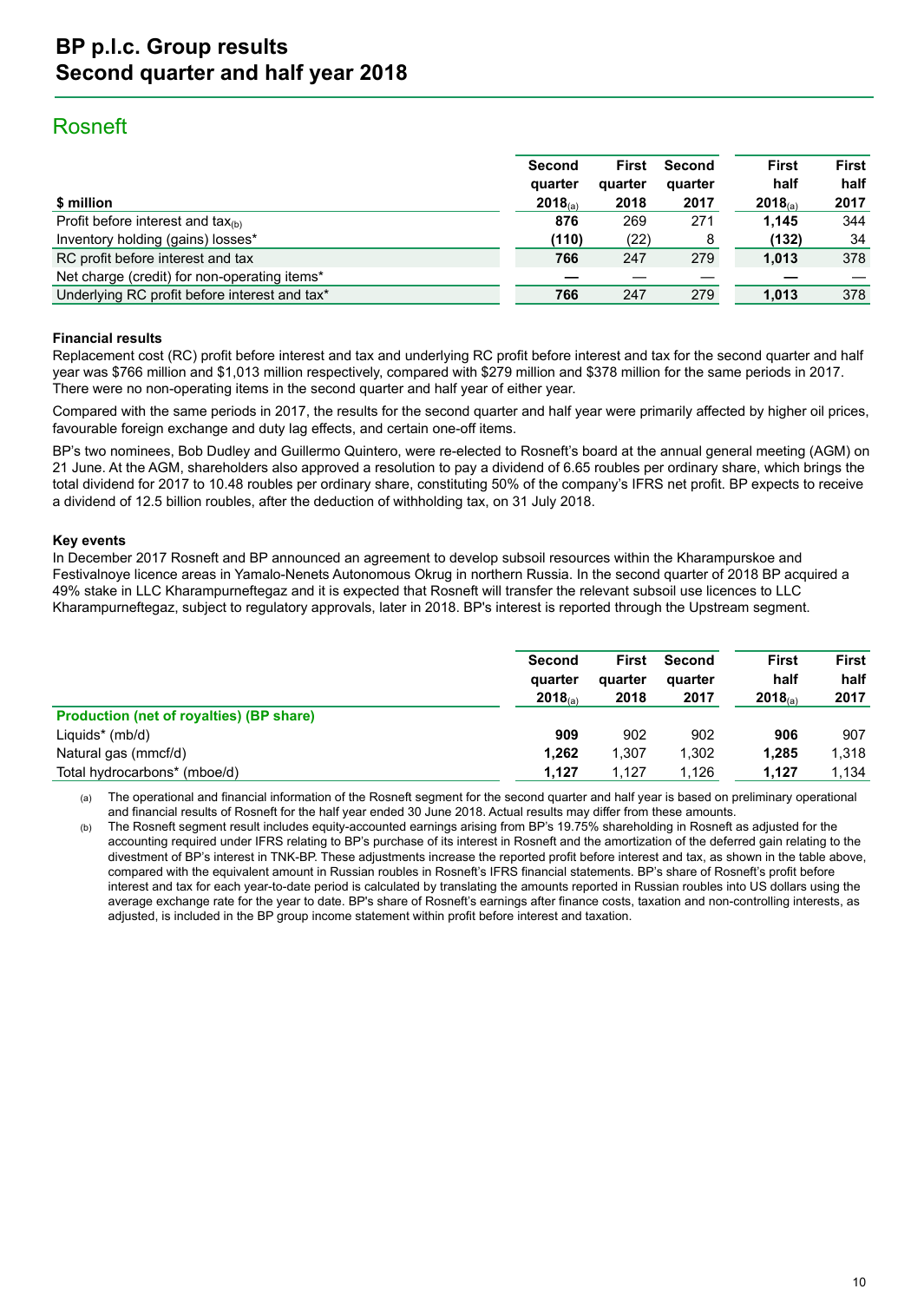### Other businesses and corporate

|                                                          | <b>Second</b><br>quarter | <b>First</b><br>quarter | <b>Second</b><br>quarter | <b>First</b><br>half | <b>First</b><br>half |
|----------------------------------------------------------|--------------------------|-------------------------|--------------------------|----------------------|----------------------|
| \$ million                                               | 2018                     | 2018                    | 2017                     | 2018                 | 2017                 |
| Profit (loss) before interest and tax                    |                          |                         |                          |                      |                      |
| Gulf of Mexico oil spill - business economic loss claims | (249)                    |                         | (260)                    | (249)                | (260)                |
| Gulf of Mexico oil spill - other                         | (184)                    | (86)                    | (87)                     | (270)                | (122)                |
| Other                                                    | (592)                    | (485)                   | (374)                    | (1,077)              | (770)                |
| Profit (loss) before interest and tax                    | (1,025)                  | (571)                   | (721)                    | (1,596)              | (1, 152)             |
| Inventory holding (gains) losses*                        |                          |                         |                          |                      |                      |
| RC profit (loss) before interest and tax                 | (1,025)                  | (571)                   | (721)                    | (1, 596)             | (1, 152)             |
| Net charge (credit) for non-operating items*             |                          |                         |                          |                      |                      |
| Gulf of Mexico oil spill - business economic loss claims | 249                      |                         | 260                      | 249                  | 260                  |
| Gulf of Mexico oil spill - other                         | 184                      | 86                      | 87                       | 270                  | 122                  |
| Other                                                    | 115                      | 93                      | 8                        | 208                  | (36)                 |
| Net charge (credit) for non-operating items              | 548                      | 179                     | 355                      | 727                  | 346                  |
| Underlying RC profit (loss) before interest and tax*     | (477)                    | (392)                   | (366)                    | (869)                | (806)                |
| Underlying RC profit (loss) before interest and tax      |                          |                         |                          |                      |                      |
| <b>US</b>                                                | (123)                    | (147)                   | (104)                    | (270)                | (301)                |
| Non-US                                                   | (354)                    | (245)                   | (262)                    | (599)                | (505)                |
|                                                          | (477)                    | (392)                   | (366)                    | (869)                | (806)                |
| <b>Non-operating items</b>                               |                          |                         |                          |                      |                      |
| US                                                       | (498)                    | (148)                   | (350)                    | (646)                | (388)                |
| Non-US                                                   | (50)                     | (31)                    | (5)                      | (81)                 | 42                   |
|                                                          | (548)                    | (179)                   | (355)                    | (727)                | (346)                |
| RC profit (loss) before interest and tax                 |                          |                         |                          |                      |                      |
| <b>US</b>                                                | (621)                    | (295)                   | (454)                    | (916)                | (689)                |
| Non-US                                                   | (404)                    | (276)                   | (267)                    | (680)                | (463)                |
|                                                          | (1,025)                  | (571)                   | (721)                    | (1, 596)             | (1, 152)             |

Other businesses and corporate comprises our alternative energy business, shipping, treasury, corporate activities including centralized functions, and the costs of the Gulf of Mexico oil spill.

#### **Financial results**

The replacement cost loss before interest and tax for the second quarter and half year was \$1,025 million and \$1,596 million respectively, compared with \$721 million and \$1,152 million for the same periods in 2017.

The results included a net non-operating charge of \$548 million for the second quarter and \$727 million for the half year, compared with a charge of \$355 million and \$346 million for the same periods in 2017. See Note 2 on page 21 for more information on the Gulf of Mexico oil spill.

After adjusting for non-operating items, the underlying replacement cost loss before interest and tax for the second quarter and half year was \$477 million and \$869 million respectively, compared with \$366 million and \$806 million for the same periods in 2017. The underlying charge for the second quarter was impacted by adverse foreign exchange effects.

#### **Alternative Energy**

The net ethanol-equivalent production (which includes ethanol and sugar) for the second quarter and half year was 259 million litres and 267 million litres respectively, compared with 227 million litres for the same periods in 2017 (there was no production for the first quarter in 2017 due to the inter-harvest period).

Net wind generation capacity\* was 1,432MW at 30 June 2018, compared with 1,432MW at 30 June 2017. BP's net share of wind generation for the second quarter and half year was 984GWh and 2,201GWh respectively, compared with 1,053GWh and 2,212GWh for the same periods in 2017.

Lightsource BP, the solar development company 43% owned by BP, made progress on a number of solar development projects during the quarter, including completing a 60MW solar farm in India, being awarded mandates for projects in mid-Kansas in the US, and also completing the acquisition of a portfolio of development projects in Pennsylvania and Maryland, in the US. Lightsource BP, in partnership with Everstone Capital, was also awarded the mandate to manage the Global Growth Energy Fund in India, established and partly funded by the UK and Indian governments.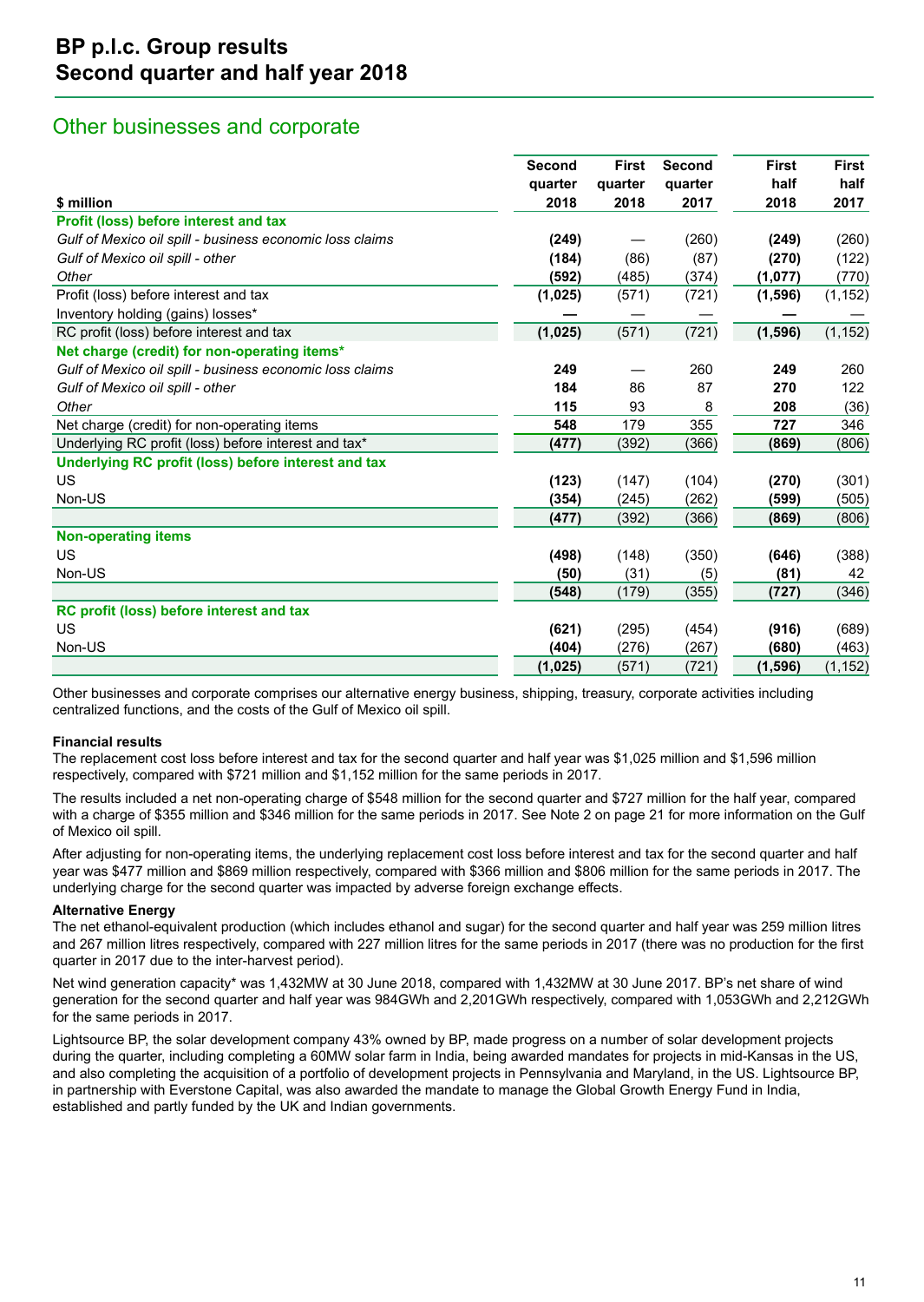### **BP p.l.c. Group results Second quarter and half year 2018**

### Half-yearly financial report

This results announcement also represents BP's half-yearly financial report for the purposes of the Disclosure Guidance and Transparency Rules made by the UK Financial Conduct Authority. In this context: (i) the condensed set of financial statements can be found on pages 14-27; (ii) pages 1-11, and 28-38 comprise the interim management report; and (iii) the directors' responsibility statement and auditors' independent review report can be found on pages 12-13.

### Statement of directors' responsibilities

The directors confirm that, to the best of their knowledge, the condensed set of financial statements on pages 14-27 has been prepared in accordance with IAS 34 'Interim Financial Reporting', and that the interim management report on pages 1-11 and 28-38 includes a fair review of the information required by the Disclosure Guidance and Transparency Rules.

The directors of BP p.l.c. are listed on pages 60-65 of *BP Annual Report and Form 20-F 2017*, with the following exceptions. Paul Anderson retired at the 2018 Annual General Meeting on 21 May 2018, and Dame Alison Carnwath was elected at the 2018 Annual General Meeting. On 26 July Helge Lund and Pamela Daley were appointed to the board.

By order of the board

Bob Dudley **Brian Gilvary** Brian Gilvary Group Chief Executive Chief Financial Officer 30 July 2018 30 July 2018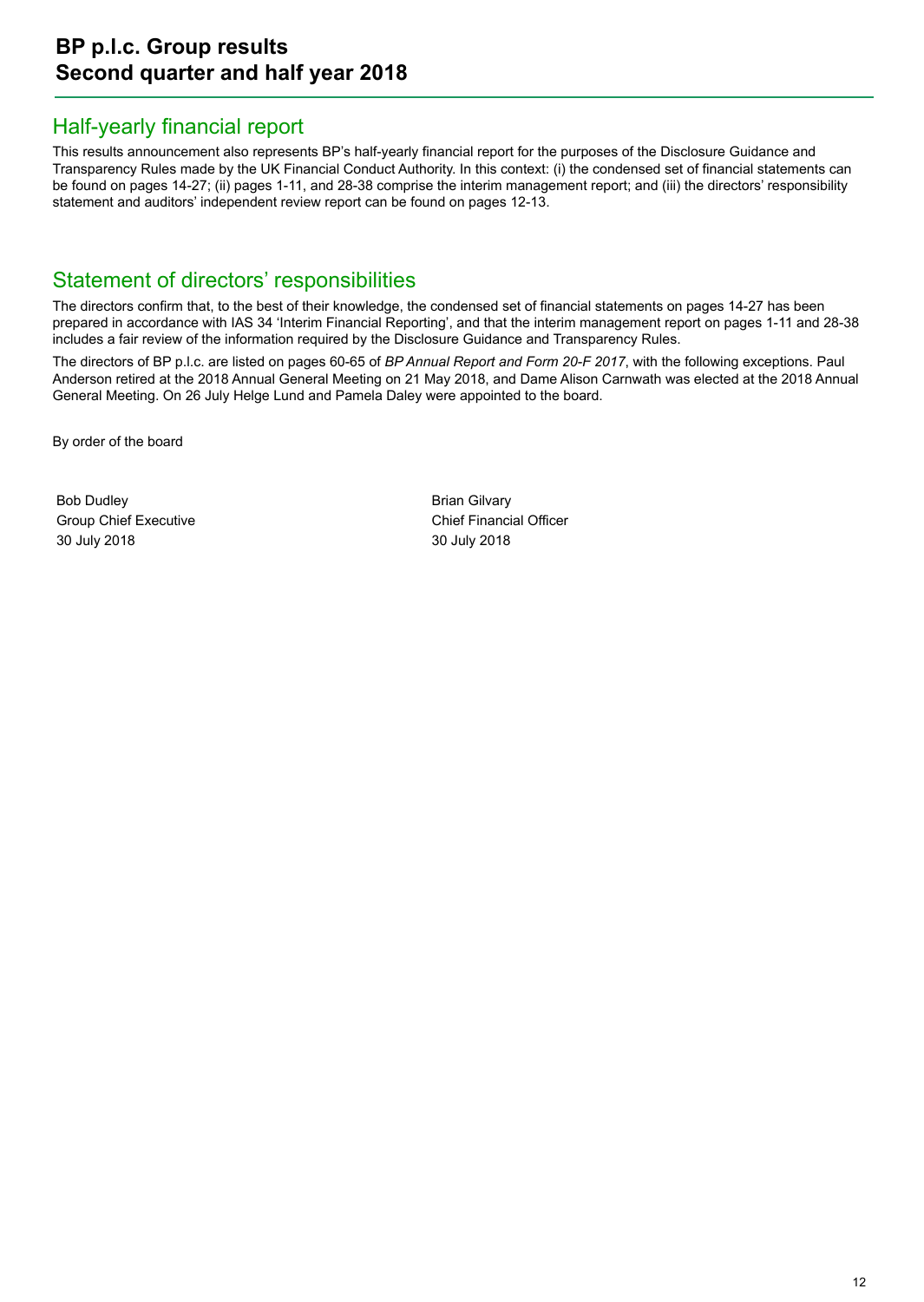### Independent review report to BP p.l.c.

#### **Introduction**

We have been engaged by the company to review the condensed set of financial statements in the half-yearly financial report for the six months ended 30 June 2018 which comprises the group income statement, condensed group statement of comprehensive income, condensed group statement of changes in equity, group balance sheet, condensed group cash flow statement and related notes 1 to 12. We have read the other information contained in the half-yearly financial report and considered whether it contains any apparent misstatements or material inconsistencies with the information in the condensed set of financial statements.

This report is made solely to the company in accordance with International Standard on Review Engagements (UK and Ireland) 2410 'Review of Interim Financial Information Performed by the Independent Auditor of the Entity' issued by the Financial Reporting Council. Our work has been undertaken so that we might state to the company those matters we are required to state to it in an independent review report and for no other purpose. To the fullest extent permitted by law, we do not accept or assume responsibility to anyone other than the company, for our review work, for this report, or for the conclusions we have formed.

#### **Directors' responsibilities**

The half-yearly financial report is the responsibility of, and has been approved by, the directors. The directors are responsible for preparing the half-yearly financial report in accordance with the Disclosure Guidance and Transparency Rules of the United Kingdom's Financial Conduct Authority.

As disclosed in Note 1, the annual financial statements of the group are prepared in accordance with International Financial Reporting Standards (IFRSs) as issued by the International Accounting Standards Board (IASB) and IFRSs as adopted by the European Union. The condensed set of financial statements included in this half-yearly financial report has been prepared in accordance with International Accounting Standard 34, 'Interim Financial Reporting', as issued by the IASB and as adopted by the European Union.

#### **Our responsibility**

Our responsibility is to express to the company a conclusion on the condensed set of financial statements in the half-yearly financial report based on our review.

#### **Scope of review**

We conducted our review in accordance with International Standard on Review Engagements (UK and Ireland) 2410 'Review of Interim Financial Information Performed by the Independent Auditor of the Entity' issued by the Financial Reporting Council for use in the United Kingdom. A review of interim financial information consists of making inquiries, primarily of persons responsible for financial and accounting matters, and applying analytical and other review procedures. A review is substantially less in scope than an audit conducted in accordance with International Standards on Auditing (UK) and consequently does not enable us to obtain assurance that we would become aware of all significant matters that might be identified in an audit. Accordingly, we do not express an audit opinion.

#### **Conclusion**

Based on our review, nothing has come to our attention that causes us to believe that the condensed set of financial statements in the half-yearly financial report for the six months ended 30 June 2018 is not prepared, in all material respects, in accordance with International Accounting Standard 34 as issued by the IASB and as adopted by the European Union and the Disclosure Guidance and Transparency Rules of the United Kingdom's Financial Conduct Authority.

#### **Deloitte LLP**

Statutory Auditor London United Kingdom 30 July 2018

The maintenance and integrity of the BP p.l.c. website are the responsibility of the directors; the review work carried out by the statutory auditors does not involve consideration of these matters and, accordingly, the statutory auditors accept no responsibility for any changes that may have occurred to the financial information since it was initially presented on the website.

Legislation in the United Kingdom governing the preparation and dissemination of financial statements may differ from legislation in other jurisdictions.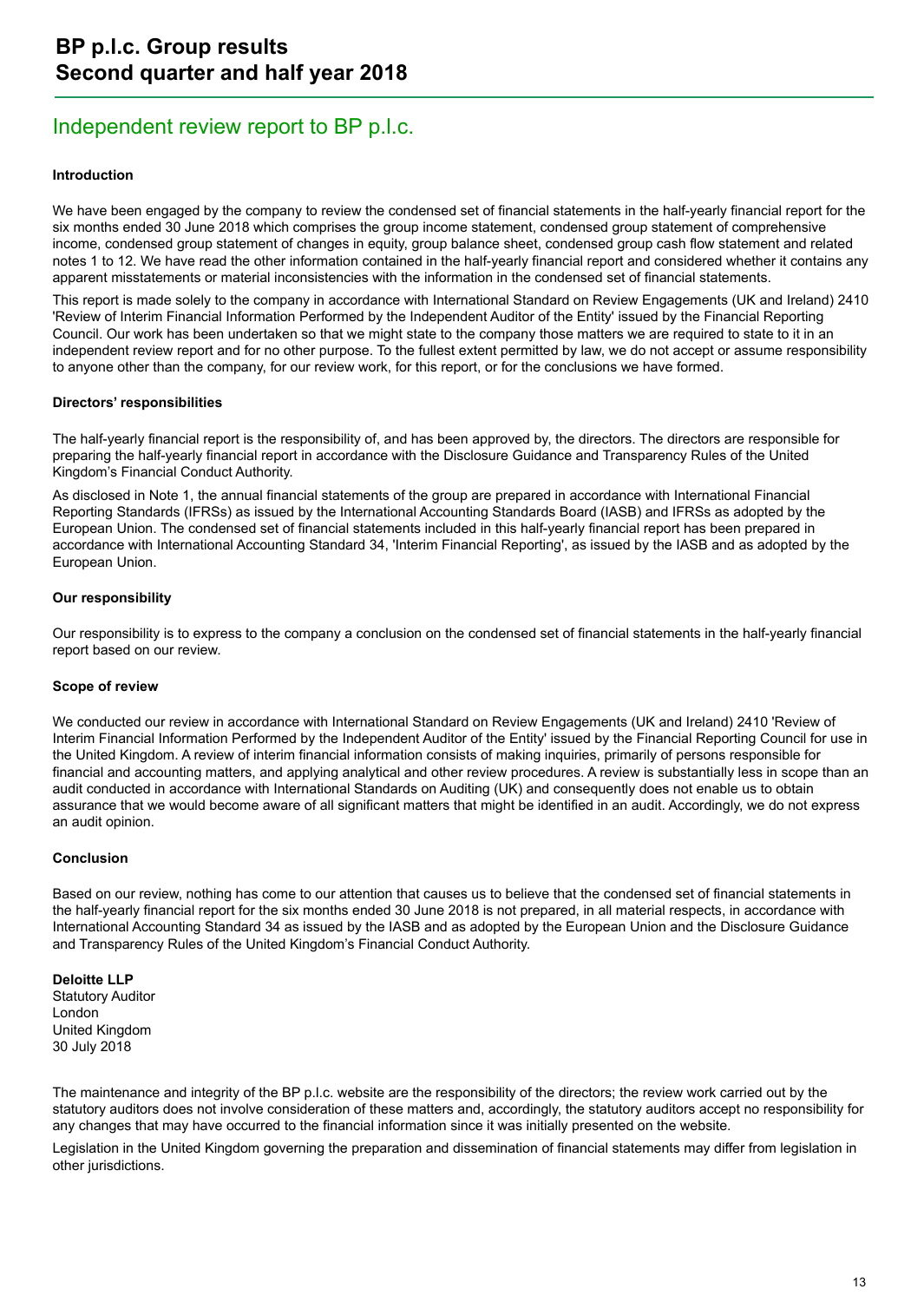# Financial statements

### Group income statement

|                                                                    | Second  | <b>First</b> | Second  | <b>First</b> | <b>First</b> |
|--------------------------------------------------------------------|---------|--------------|---------|--------------|--------------|
|                                                                    | quarter | quarter      | quarter | half         | half         |
| \$ million                                                         | 2018    | 2018         | 2017    | 2018         | 2017         |
|                                                                    |         |              |         |              |              |
| Sales and other operating revenues (Note 6)                        | 75,439  | 68,172       | 56,511  | 143,611      | 112,374      |
| Earnings from joint ventures - after interest and tax              | 220     | 293          | 160     | 513          | 365          |
| Earnings from associates - after interest and tax                  | 1,027   | 414          | 371     | 1,441        | 522          |
| Interest and other income                                          | 165     | 159          | 127     | 324          | 249          |
| Gains on sale of businesses and fixed assets                       | 56      | 105          | 197     | 161          | 242          |
| Total revenues and other income                                    | 76,907  | 69,143       | 57,366  | 146,050      | 113,752      |
| Purchases                                                          | 58,424  | 51,512       | 42,555  | 109,936      | 83,530       |
| Production and manufacturing expenses(a)                           | 5,515   | 5,438        | 5,761   | 10,953       | 11,016       |
| Production and similar taxes (Note 8)                              | 531     | 368          | 347     | 899          | 815          |
| Depreciation, depletion and amortization (Note 7)                  | 3,811   | 3,931        | 3,793   | 7,742        | 7,635        |
| Impairment and losses on sale of businesses and fixed assets       | (23)    | 91           | 51      | 68           | 504          |
| <b>Exploration expense</b>                                         | 164     | 514          | 850     | 678          | 1,262        |
| Distribution and administration expenses                           | 2,929   | 2,794        | 2,540   | 5,723        | 4,893        |
| Profit (loss) before interest and taxation                         | 5,556   | 4,495        | 1,469   | 10,051       | 4,097        |
| Finance $costs(a)$                                                 | 535     | 553          | 487     | 1,088        | 947          |
| Net finance expense relating to pensions and other post-retirement |         |              |         |              |              |
| benefits                                                           | 31      | 31           | 54      | 62           | 107          |
| Profit (loss) before taxation                                      | 4,990   | 3,911        | 928     | 8,901        | 3,043        |
| Taxation $_{(a)}$                                                  | 2,117   | 1,380        | 772     | 3,497        | 1,395        |
| Profit (loss) for the period                                       | 2,873   | 2,531        | 156     | 5,404        | 1,648        |
| Attributable to                                                    |         |              |         |              |              |
| <b>BP</b> shareholders                                             | 2,799   | 2,469        | 144     | 5,268        | 1,593        |
| Non-controlling interests                                          | 74      | 62           | 12      | 136          | 55           |
|                                                                    | 2,873   | 2,531        | 156     | 5,404        | 1,648        |
|                                                                    |         |              |         |              |              |
| <b>Earnings per share (Note 9)</b>                                 |         |              |         |              |              |
| Profit (loss) for the period attributable to BP shareholders       |         |              |         |              |              |
| Per ordinary share (cents)                                         |         |              |         |              |              |
| <b>Basic</b>                                                       | 14.03   | 12.40        | 0.73    | 26.42        | 8.12         |
| <b>Diluted</b>                                                     | 13.96   | 12.33        | 0.72    | 26.27        | 8.08         |
| Per ADS (dollars)                                                  |         |              |         |              |              |
| <b>Basic</b>                                                       | 0.84    | 0.74         | 0.04    | 1.59         | 0.49         |
| <b>Diluted</b>                                                     | 0.84    | 0.74         | 0.04    | 1.58         | 0.48         |

(a) See Note 2 for information on the impact of the Gulf of Mexico oil spill on these income statement line items.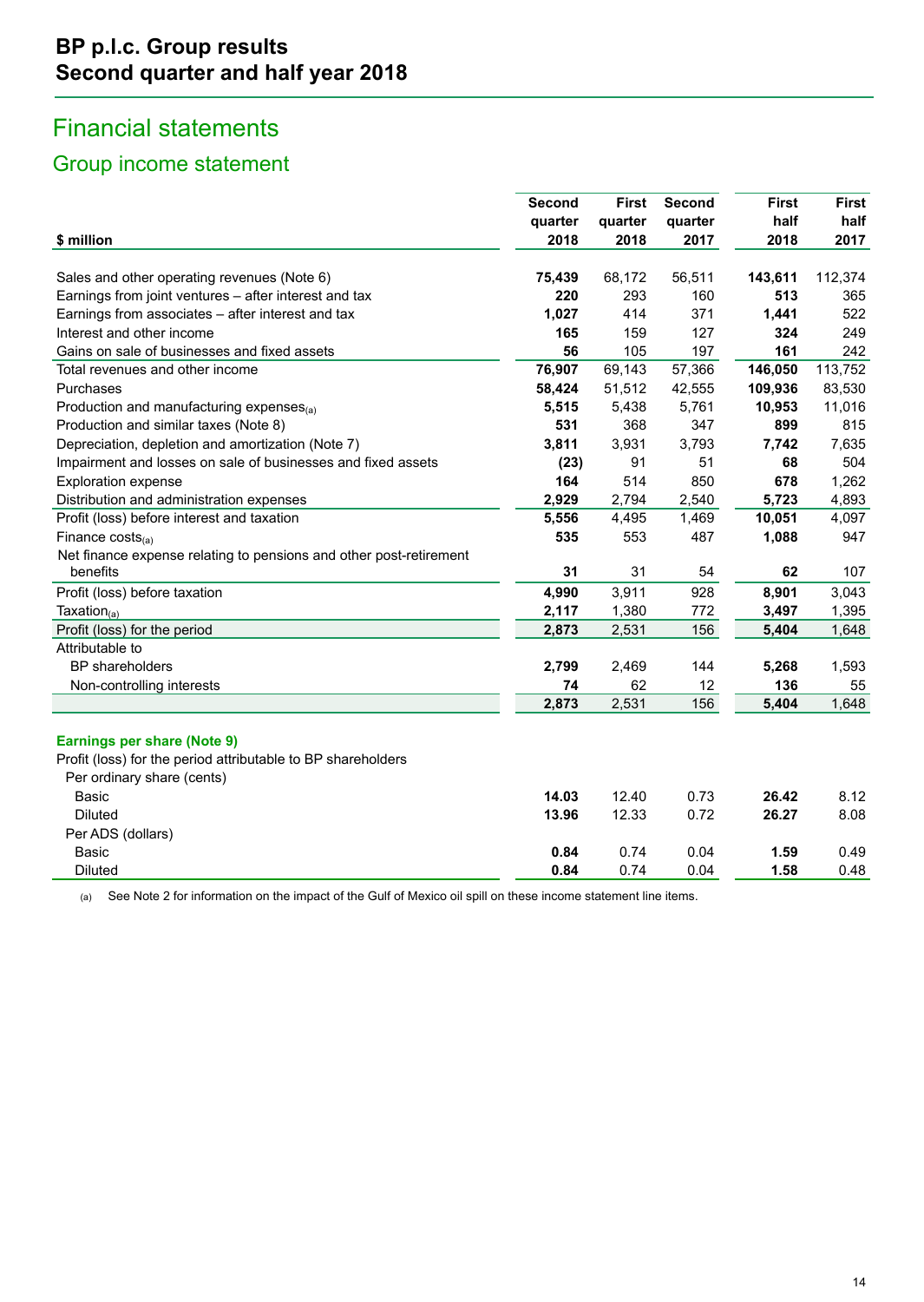# Condensed group statement of comprehensive income

| \$ million                                                                                                                          | Second<br>quarter<br>2018 | <b>First</b><br>quarter<br>2018 | Second<br>quarter<br>2017 | <b>First</b><br>half<br>2018 | <b>First</b><br>half<br>2017 |
|-------------------------------------------------------------------------------------------------------------------------------------|---------------------------|---------------------------------|---------------------------|------------------------------|------------------------------|
| Profit (loss) for the period                                                                                                        | 2,873                     | 2,531                           | 156                       | 5,404                        | 1,648                        |
| <b>Other comprehensive income</b>                                                                                                   |                           |                                 |                           |                              |                              |
| Items that may be reclassified subsequently to profit or loss                                                                       |                           |                                 |                           |                              |                              |
| Currency translation differences                                                                                                    | (2,612)                   | 531                             | (103)                     | (2,081)                      | 1,111                        |
| Exchange (gains) losses on translation of foreign operations<br>reclassified to gain or loss on sale of businesses and fixed assets |                           |                                 | 4                         |                              | 5                            |
| Available-for-sale investments                                                                                                      |                           |                                 |                           |                              | 3                            |
| Cash flow hedges and costs of hedging                                                                                               | (107)                     | (82)                            | 148                       | (189)                        | 277                          |
| Share of items relating to equity-accounted entities, net of tax                                                                    | (33)                      | 155                             | 72                        | 122                          | 303                          |
| Income tax relating to items that may be reclassified                                                                               | 52                        | (90)                            | 4                         | (38)                         | (121)                        |
|                                                                                                                                     | (2,700)                   | 514                             | 126                       | (2, 186)                     | 1,578                        |
| Items that will not be reclassified to profit or loss                                                                               |                           |                                 |                           |                              |                              |
| Remeasurements of the net pension and other post-retirement<br>benefit liability or asset                                           | 1,714                     | 865                             | 318                       | 2,579                        | 1,045                        |
| Cash flow hedges that will subsequently be transferred to the                                                                       |                           |                                 |                           |                              |                              |
| balance sheet                                                                                                                       | (35)                      | 13                              |                           | (22)                         |                              |
| Income tax relating to items that will not be reclassified                                                                          | (557)                     | (265)                           | (102)                     | (822)                        | (348)                        |
|                                                                                                                                     | 1,122                     | 613                             | 216                       | 1,735                        | 697                          |
| Other comprehensive income                                                                                                          | (1,578)                   | 1,127                           | 342                       | (451)                        | 2,275                        |
| Total comprehensive income                                                                                                          | 1,295                     | 3,658                           | 498                       | 4,953                        | 3,923                        |
| <b>Attributable to</b>                                                                                                              |                           |                                 |                           |                              |                              |
| <b>BP</b> shareholders                                                                                                              | 1,268                     | 3,580                           | 472                       | 4,848                        | 3,835                        |
| Non-controlling interests                                                                                                           | 27                        | 78                              | 26                        | 105                          | 88                           |
|                                                                                                                                     | 1,295                     | 3.658                           | 498                       | 4.953                        | 3,923                        |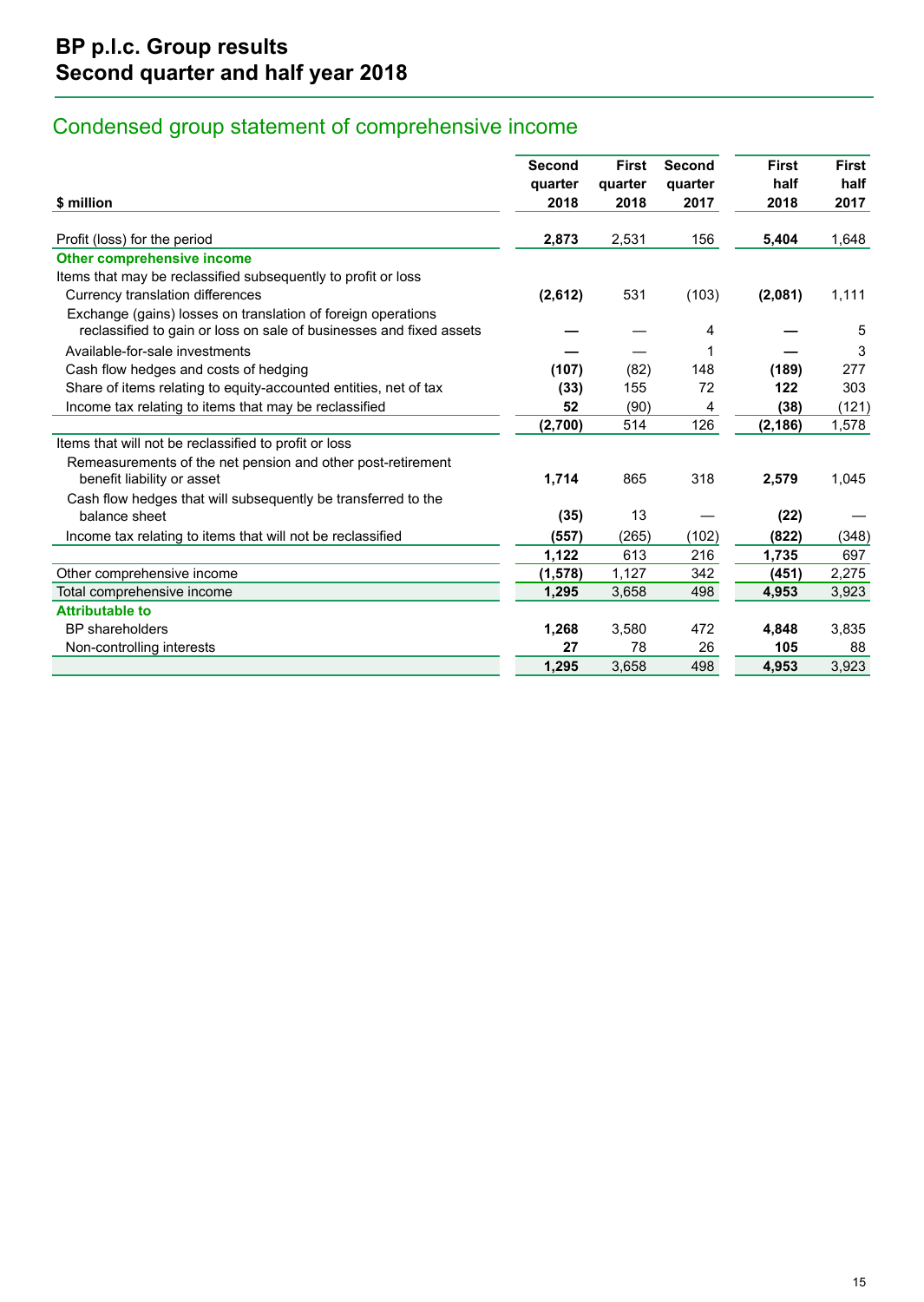# Condensed group statement of changes in equity

|                                                               | <b>BP</b> shareholders' | Non-controlling | <b>Total</b>     |
|---------------------------------------------------------------|-------------------------|-----------------|------------------|
| \$ million                                                    | equity                  | interests       | equity           |
| At 31 December 2017                                           | 98.491                  | 1,913           | 100,404          |
| Adjustment on adoption of IFRS 9, net of tax $_{(a)}$         | (180)                   |                 | (180)            |
| At 1 January 2018                                             | 98,311                  | 1,913           | 100,224          |
| Total comprehensive income<br><b>Dividends</b>                | 4,848<br>(3, 556)       | 105<br>(70)     | 4,953<br>(3,626) |
| Cash flow hedges transferred to the balance sheet, net of tax | 5                       |                 | 5                |
| Repurchase of ordinary share capital                          | (200)                   |                 | (200)            |
| Share-based payments, net of tax                              | 414                     |                 | 414              |
| Transactions involving non-controlling interests, net of tax  | (1)                     |                 |                  |
| At 30 June 2018                                               | 99.821                  | 1.949           | 101,770          |

| \$ million                                                        | <b>BP</b> shareholders'<br>equity | Non-controlling<br>interests | <b>Total</b><br>equity |
|-------------------------------------------------------------------|-----------------------------------|------------------------------|------------------------|
| At 1 January 2017                                                 | 95,286                            | 1,557                        | 96,843                 |
| Total comprehensive income                                        | 3,835                             | 88                           | 3,923                  |
| <b>Dividends</b>                                                  | (2,850)                           | (77)                         | (2,927)                |
| Share-based payments, net of tax                                  | 334                               |                              | 334                    |
| Share of equity-accounted entities' changes in equity, net of tax | 198                               |                              | 198                    |
| Transactions involving non-controlling interests, net of tax      |                                   | 90                           | 90                     |
| At 30 June 2017                                                   | 96,803                            | 1,658                        | 98,461                 |

(a) See Note 1 for further information.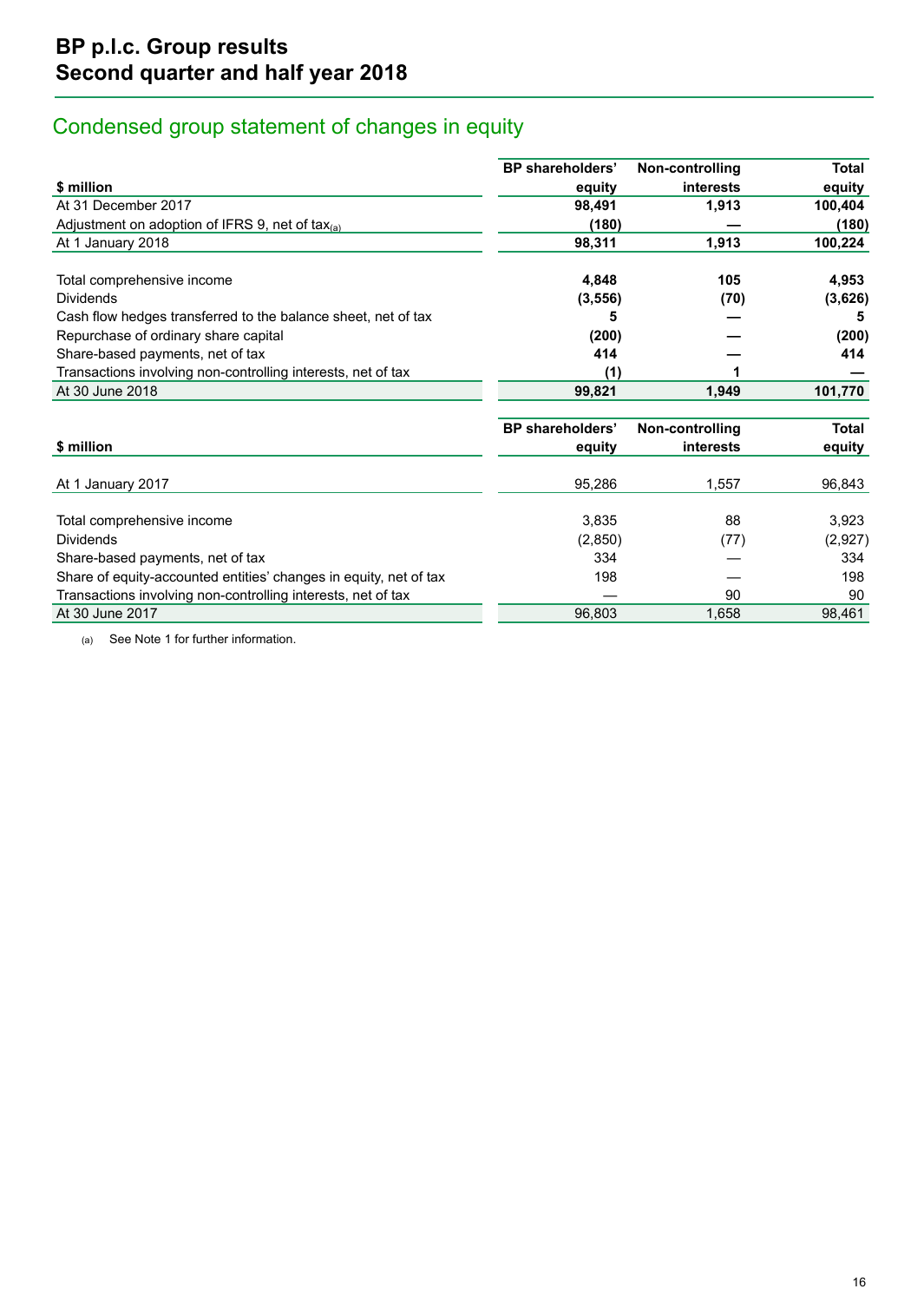### **BP p.l.c. Group results Second quarter and half year 2018**

# Group balance sheet

|                                                                                  | 30 June | 31 December |
|----------------------------------------------------------------------------------|---------|-------------|
| \$ million                                                                       | 2018    | 2017        |
| <b>Non-current assets</b>                                                        |         |             |
| Property, plant and equipment                                                    | 124,390 | 129,471     |
| Goodwill                                                                         | 11,319  | 11,551      |
| Intangible assets                                                                | 17,808  | 18,355      |
| Investments in joint ventures                                                    | 8,293   | 7,994       |
| Investments in associates                                                        | 17,835  | 16,991      |
| Other investments                                                                | 1,284   | 1,245       |
| <b>Fixed assets</b>                                                              | 180,929 | 185,607     |
| Loans                                                                            | 505     | 646         |
| Trade and other receivables                                                      | 1,472   | 1,434       |
| Derivative financial instruments                                                 | 4,633   | 4,110       |
| Prepayments                                                                      | 1,134   | 1,112       |
| Deferred tax assets                                                              | 3,908   |             |
|                                                                                  |         | 4,469       |
| Defined benefit pension plan surpluses                                           | 6,354   | 4,169       |
|                                                                                  | 198,935 | 201,547     |
| <b>Current assets</b>                                                            |         |             |
| Loans                                                                            | 298     | 190         |
| Inventories                                                                      | 21,004  | 19,011      |
| Trade and other receivables                                                      | 25,130  | 24,849      |
| Derivative financial instruments                                                 | 3,614   | 3,032       |
| Prepayments                                                                      | 1,277   | 1,414       |
| Current tax receivable                                                           | 783     | 761         |
| Other investments                                                                | 106     | 125         |
| Cash and cash equivalents                                                        | 22,185  | 25,586      |
|                                                                                  | 74,397  | 74,968      |
| Assets classified as held for sale (Note 3)                                      | 2,294   |             |
|                                                                                  | 76,691  | 74,968      |
| <b>Total assets</b>                                                              | 275,626 | 276,515     |
| <b>Current liabilities</b>                                                       |         |             |
| Trade and other payables                                                         | 46,635  | 44,209      |
| Derivative financial instruments                                                 | 3,643   | 2,808       |
| Accruals                                                                         | 3,741   | 4,960       |
| Finance debt                                                                     | 10,625  | 7,739       |
| Current tax payable                                                              | 2,283   | 1,686       |
| Provisions                                                                       | 2,313   | 3,324       |
|                                                                                  | 69,240  | 64,726      |
| Liabilities directly associated with assets classified as held for sale (Note 3) | 291     |             |
|                                                                                  | 69,531  | 64,726      |
| <b>Non-current liabilities</b>                                                   |         |             |
| Other payables                                                                   | 13,696  | 13,889      |
| Derivative financial instruments                                                 | 5,126   | 3,761       |
| Accruals                                                                         | 599     | 505         |
| Finance debt                                                                     | 49,733  | 55,491      |
| Deferred tax liabilities                                                         | 8,828   | 7,982       |
| Provisions                                                                       | 17,783  | 20,620      |
| Defined benefit pension plan and other post-retirement benefit plan deficits     | 8,560   | 9,137       |
|                                                                                  | 104,325 | 111,385     |
| <b>Total liabilities</b>                                                         | 173,856 | 176,111     |
| Net assets                                                                       | 101,770 | 100,404     |
| <b>Equity</b>                                                                    |         |             |
| BP shareholders' equity                                                          | 99,821  | 98,491      |
|                                                                                  |         |             |
| Non-controlling interests                                                        | 1,949   | 1,913       |
| <b>Total equity</b>                                                              | 101,770 | 100,404     |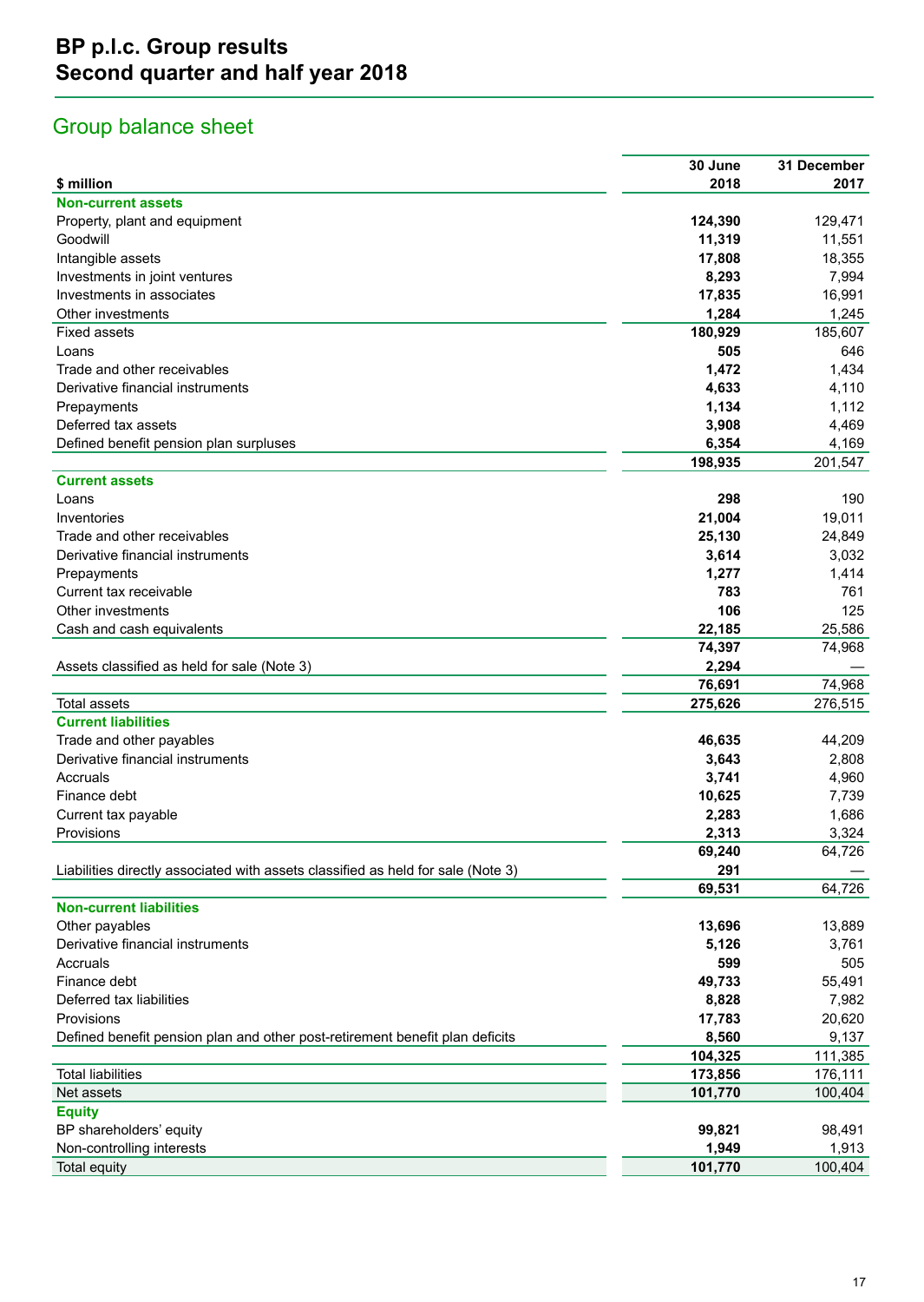# Condensed group cash flow statement

|                                                                                     | <b>Second</b><br>quarter | <b>First</b><br>quarter | <b>Second</b><br>quarter | <b>First</b><br>half | <b>First</b><br>half |
|-------------------------------------------------------------------------------------|--------------------------|-------------------------|--------------------------|----------------------|----------------------|
| \$ million<br><b>Operating activities</b>                                           | 2018                     | 2018                    | 2017                     | 2018                 | 2017                 |
| Profit (loss) before taxation                                                       |                          |                         | 928                      |                      |                      |
| Adjustments to reconcile profit (loss) before taxation to net cash                  | 4,990                    | 3,911                   |                          | 8,901                | 3,043                |
| provided by operating activities                                                    |                          |                         |                          |                      |                      |
|                                                                                     |                          |                         |                          |                      |                      |
| Depreciation, depletion and amortization and exploration expenditure<br>written off | 3,892                    | 4,357                   | 4,546                    | 8,249                | 8,649                |
| Impairment and (gain) loss on sale of businesses and fixed assets                   | (79)                     | (14)                    | (146)                    | (93)                 | 262                  |
| Earnings from equity-accounted entities, less dividends received                    | (988)                    | (536)                   | (103)                    | (1,524)              | (323)                |
| Net charge for interest and other finance expense, less net interest                |                          |                         |                          |                      |                      |
| paid                                                                                | 191                      | 80                      | 84                       | 271                  | 336                  |
| Share-based payments                                                                | 167                      | 237                     | 156                      | 404                  | 318                  |
| Net operating charge for pensions and other post-retirement benefits,               |                          |                         |                          |                      |                      |
| less contributions and benefit payments for unfunded plans                          | (62)                     | (202)                   | 54                       | (264)                | (19)                 |
| Net charge for provisions, less payments                                            | 80                       | 144                     | 183                      | 224                  | 6                    |
| Movements in inventories and other current and non-current assets                   |                          |                         |                          |                      |                      |
| and liabilities                                                                     | (570)                    | (3,398)                 | 3                        | (3,968)              | (3, 597)             |
| Income taxes paid                                                                   | (1, 315)                 | (933)                   | (815)                    | (2, 248)             | (1,671)              |
| Net cash provided by operating activities                                           | 6,306                    | 3,646                   | 4,890                    | 9,952                | 7,004                |
| <b>Investing activities</b>                                                         |                          |                         |                          |                      |                      |
| Expenditure on property, plant and equipment, intangible and other                  |                          |                         |                          |                      |                      |
| assets                                                                              | (3, 484)                 | (3,586)                 | (4, 181)                 | (7,070)              | (8,004)              |
| Acquisitions, net of cash acquired                                                  | (1)                      |                         | (123)                    | (1)                  | (165)                |
| Investment in joint ventures                                                        | (18)                     | (39)                    | (10)                     | (57)                 | (30)                 |
| Investment in associates                                                            | (322)                    | (338)                   | (174)                    | (660)                | (357)                |
| Total cash capital expenditure                                                      | (3,825)                  | (3,963)                 | (4, 488)                 | (7,788)              | (8, 556)             |
| Proceeds from disposal of fixed assets                                              | 105                      | 85                      | 312                      | 190                  | 500                  |
| Proceeds from disposal of businesses, net of cash disposed                          | 45                       | 82                      | 140                      | 127                  | 213                  |
| Proceeds from loan repayments                                                       | 24                       | 9                       | 19                       | 33                   | 33                   |
| Net cash used in investing activities                                               | (3,651)                  | (3,787)                 | (4, 017)                 | (7, 438)             | (7, 810)             |
| <b>Financing activities</b>                                                         |                          |                         |                          |                      |                      |
| Net issue (repurchase) of shares                                                    | (90)                     | (110)                   |                          | (200)                |                      |
| Proceeds from long-term financing                                                   | 910                      | 122                     | 1,720                    | 1,032                | 5,433                |
| Repayments of long-term financing                                                   | (1, 726)                 | (1, 157)                | (1,463)                  | (2,883)              | (2,380)              |
| Net increase (decrease) in short-term debt                                          | 292                      | (349)                   | (299)                    | (57)                 | 16                   |
| Net increase (decrease) in non-controlling interests                                |                          | (1)                     | 51                       | (1)                  | 81                   |
| Dividends paid - BP shareholders                                                    | (1, 727)                 | (1,829)                 | (1,546)                  | (3, 556)             | (2,850)              |
| - non-controlling interests                                                         | (57)                     | (13)                    | (62)                     | (70)                 | (77)                 |
| Net cash provided by (used in) financing activities                                 | (2, 398)                 | (3, 337)                | (1, 599)                 | (5, 735)             | 223                  |
| Currency translation differences relating to cash and cash equivalents              | (314)                    | 145                     | 202                      | (169)                | 369                  |
| Increase (decrease) in cash and cash equivalents                                    | (57)                     | (3, 333)                | (524)                    | (3, 390)             | (214)                |
| Cash and cash equivalents at beginning of period                                    | 22,242                   | 25,575                  | 23,794                   | 25,575               | 23,484               |
| Cash and cash equivalents at end of period                                          | 22,185                   | 22,242                  | 23,270                   | 22,185               | 23,270               |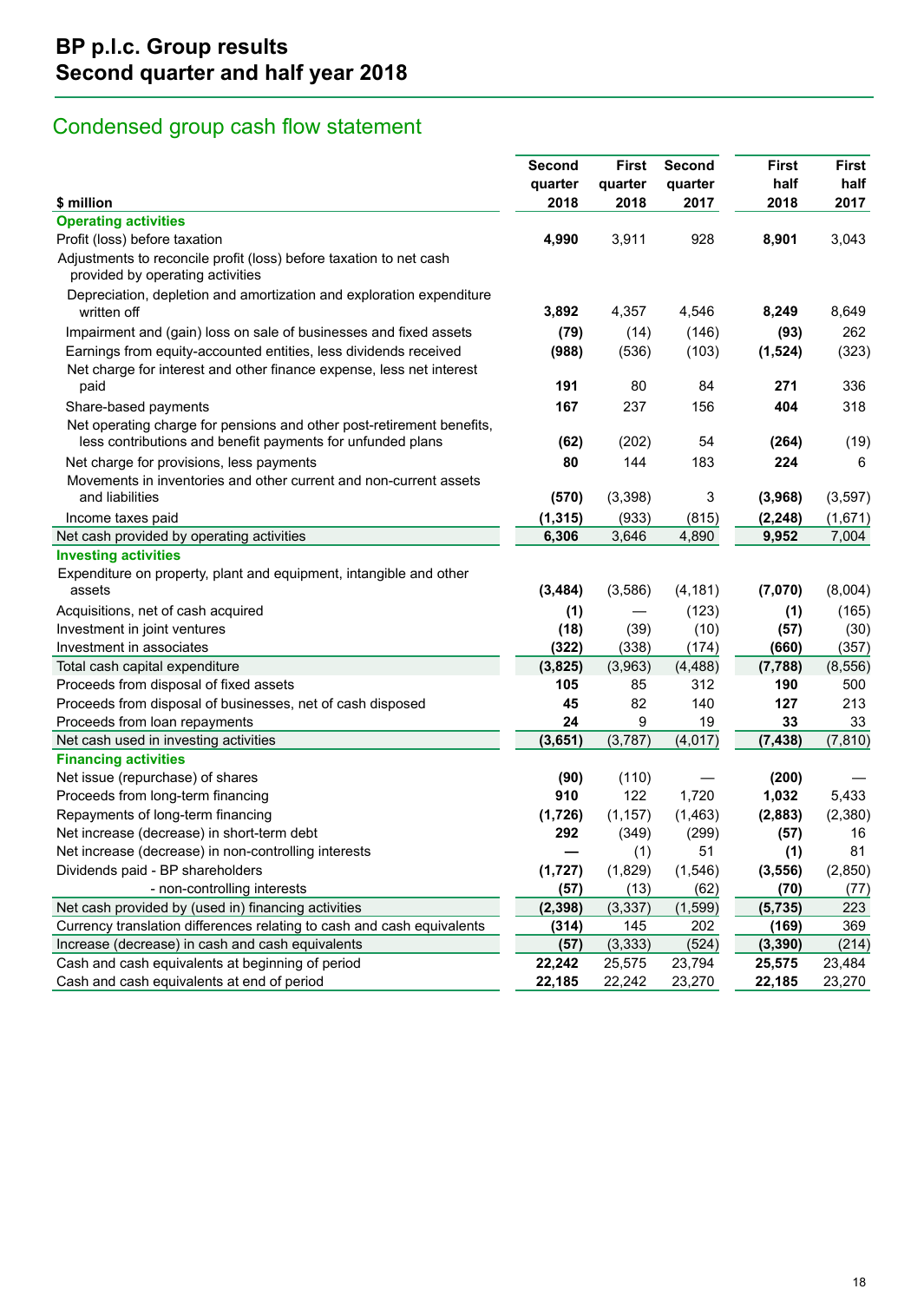# **Notes**

### Note 1. Basis of preparation

The interim financial information included in this report has been prepared in accordance with IAS 34 'Interim Financial Reporting'.

The results for the interim periods are unaudited and, in the opinion of management, include all adjustments necessary for a fair presentation of the results for each period. All such adjustments are of a normal recurring nature. This report should be read in conjunction with the consolidated financial statements and related notes for the year ended 31 December 2017 included in *BP Annual Report and Form 20-F 2017.*

The directors consider it appropriate to adopt the going concern basis of accounting in preparing these interim financial statements.

BP prepares its consolidated financial statements included within BP Annual Report and Form 20-F on the basis of International Financial Reporting Standards (IFRS) as issued by the International Accounting Standards Board (IASB), IFRS as adopted by the European Union (EU) and in accordance with the provisions of the UK Companies Act 2006. IFRS as adopted by the EU differs in certain respects from IFRS as issued by the IASB. The differences have no impact on the group's consolidated financial statements for the periods presented.

The financial information presented herein has been prepared in accordance with the accounting policies expected to be used in preparing *BP Annual Report and Form 20-F 2018,* which are the same as those used in preparing *BP Annual Report and Form 20-F 2017* with the exception of the implementation of IFRS 9 'Financial Instruments' and IFRS 15 'Revenue from Contracts with Customers' from 1 January 2018.

#### **New International Financial Reporting Standards adopted**

BP adopted IFRS 9 'Financial Instruments' and IFRS 15 'Revenue from Contracts with Customers' with effect from 1 January 2018. Information on the implementation of new accounting standards is included in *BP Annual Report and Form 20-F 2017* - Financial statements - Note 1 Significant accounting policies, judgements, estimates and assumptions - Impact of new International Financial Reporting Standards.

#### *IFRS 9 'Financial Instruments'*

IFRS 9 provides a single classification and measurement approach for financial assets that reflects the business model in which they are managed and their cash flow characteristics. The group's financial assets are classified as measured at amortized cost, fair value through profit or loss, or fair value through other comprehensive income. Investments in equity instruments are classified as measured at fair value through profit or loss unless the group elects, on an instrument-by-instrument basis, on initial recognition to recognize fair value gains and losses in other comprehensive income. The adoption of IFRS 9 did not have a significant effect on the group's accounting policies relating to financial liabilities.

Under IFRS 9, impairments of financial assets classified as measured at amortized cost are recognized on an expected loss basis which incorporates forward-looking information when assessing credit risk. Movements in the expected loss reserve are recognized in profit or loss.

Under IFRS 9, fair value movements on the time value and cross currency basis spreads of certain hedging instruments are initially recognized in equity to the extent that they relate to the hedged item. Previously these were recognized in the income statement. In addition where the gain or loss on cash flow hedging instruments initially reported in other comprehensive income is transferred to the initial carrying amount of a non-financial asset or liability this is no longer presented as a reclassification adjustment. Instead the transfer to the balance sheet is presented in the statement of changes in equity.

The overall impact on transition to IFRS 9, including the impact upon the group's share of equity-accounted entities, was a reduction of \$180 million in net assets, net of tax. This adjustment mainly related to an increase in the credit reserve of financial assets in the scope of IFRS 9's impairment requirements. As permitted by IFRS 9 comparatives were not restated. For certain line items in the balance sheet the closing balance at 31 December 2017 and the opening balance at 1 January 2018 therefore differ (as summarized below). Cash and cash equivalents at the beginning of 2018 in the Condensed group cash flow statement and Note 11 (Net debt) are the 1 January 2018 amounts included in the table below.

|                                          |             |           | <b>Adjustment</b> |
|------------------------------------------|-------------|-----------|-------------------|
|                                          | 31 December | 1 January | on adoption       |
| \$ million                               | 2017        | 2018      | of IFRS 9         |
| <b>Non-current</b>                       |             |           |                   |
| Investments in equity-accounted entities | 24,985      | 24,903    | (82)              |
| Loans, trade and other receivables       | 2,080       | 2,069     | (11)              |
| Deferred tax liabilities                 | (7,982)     | (7,946)   | 36                |
| <b>Current</b>                           |             |           |                   |
| Loans, trade and other receivables       | 25,039      | 24,927    | (112)             |
| Cash and cash equivalents                | 25,586      | 25,575    | (11)              |
|                                          |             |           |                   |
| Net assets                               | 100.404     | 100.224   | (180)             |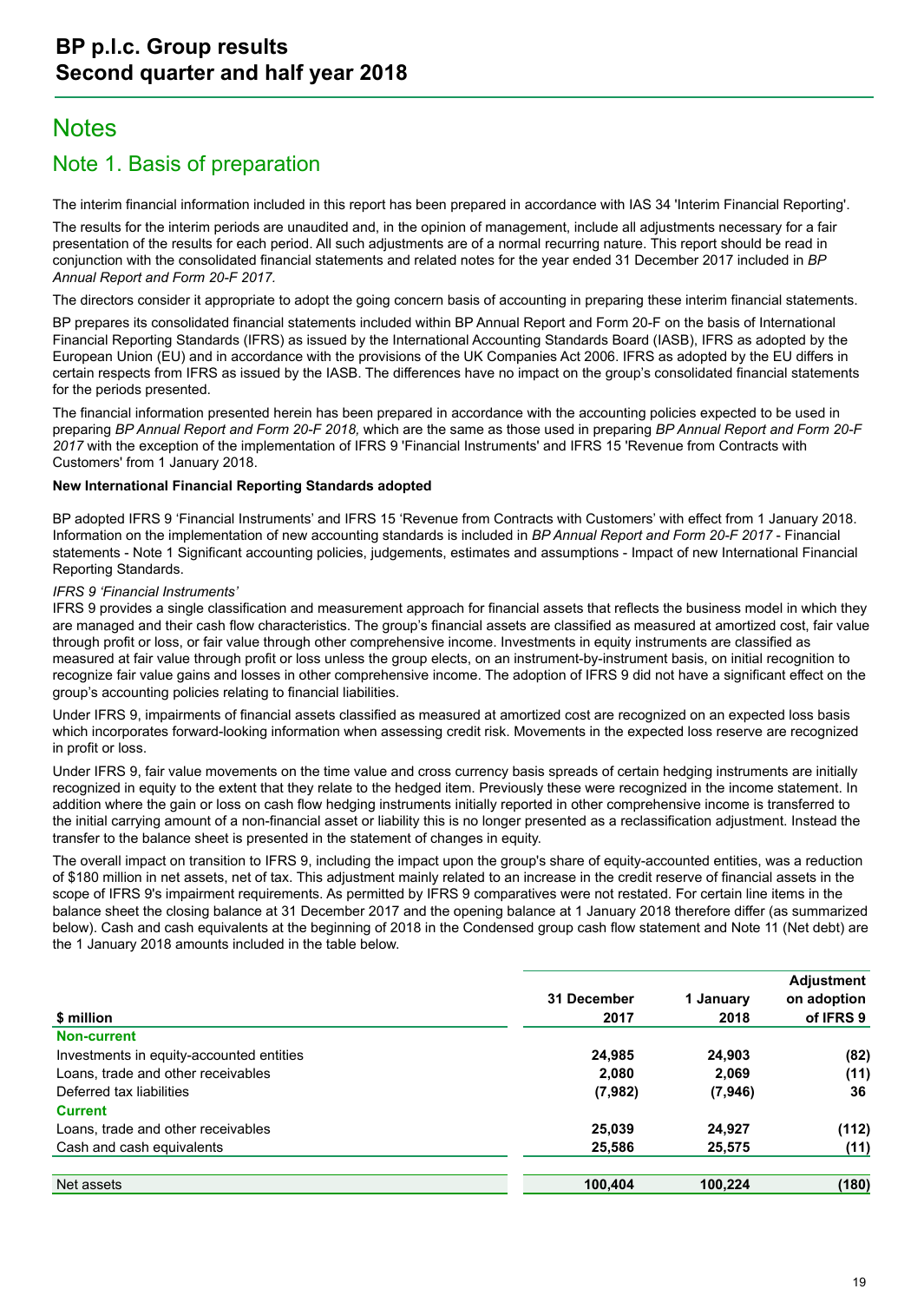### Note 1. Basis of preparation (continued)

#### *IFRS 15 'Revenue from Contracts with Customers'*

Under IFRS 15, revenue from contracts with customers is recognized as or when the group satisfies a performance obligation by transferring a promised good or service to a customer. A good or service is transferred when the customer obtains control of that good or service. The transfer of control of oil, natural gas, natural gas liquids, LNG, petroleum and chemical products, and other items sold by the group usually coincides with title passing to the customer and the customer taking physical possession. The group principally satisfies its performance obligations at a point in time and the amounts of revenue recognized relating to performance obligations satisfied over time are not significant. The accounting for revenue under IFRS 15 does not, therefore, represent a substantive change from the group's previous practice for recognizing revenue from sales to customers.

BP elected to apply the 'modified retrospective' approach to transition permitted by IFRS 15 under which comparative financial information is not restated. Certain changes in accounting arising from the implementation of IFRS 15 were identified but the standard did not have a material effect on the group's financial statements as at 1 January 2018 and so no transition adjustment was made.The implementation of the standard has also not had a material effect on the group's results for the first half of 2018 compared to those that would have been reported under the group's previous accounting policy for revenue.

An analysis of revenue from contracts with customers by product is presented in Note 6. Amounts presented for comparative periods in 2017 include revenues determined in accordance with the group's previous accounting policies relating to revenue. The total amounts presented do not, therefore, represent the revenue from contracts with customers that would have been reported for those periods had IFRS 15 been applied using a fully retrospective approach to transition but the differences are not significant.

#### **Change in significant estimate - decommissioning provision**

Decommissioning provision cost estimates are reviewed regularly and the latest review was undertaken in the second quarter. The timing and amount of estimated future expenditures has been re-assessed and discounted to determine the present value. As at 30 June 2018 the present value of the decommissioning provision has been determined by discounting the estimated cash flows expressed in expected future prices, i.e. taking account of expected inflation, at a nominal discount rate (2.5%). Prior to 30 June 2018, the group estimated future cash flows in real terms i.e. at current prices and discounted them using a real discount rate (0.5% as at 31 December 2017).

The impact of the review was a reduction in the provision of \$1.5 billion as at 30 June 2018, with a similar reduction in the carrying amount of property, plant and equipment. There was no significant impact on the income statement for the first half of 2018. The impact on the income statement for the second half of 2018 is estimated to be a decrease in depreciation, depletion and amortization of around \$80 million and an increase in finance costs of around \$120 million.

For further information on the group's accounting policy on significant estimates and judgements relating to provisions, see *BP Annual Report and 20-F 2017* - Financial statements - Note 1 Significant accounting policies, estimates and assumptions.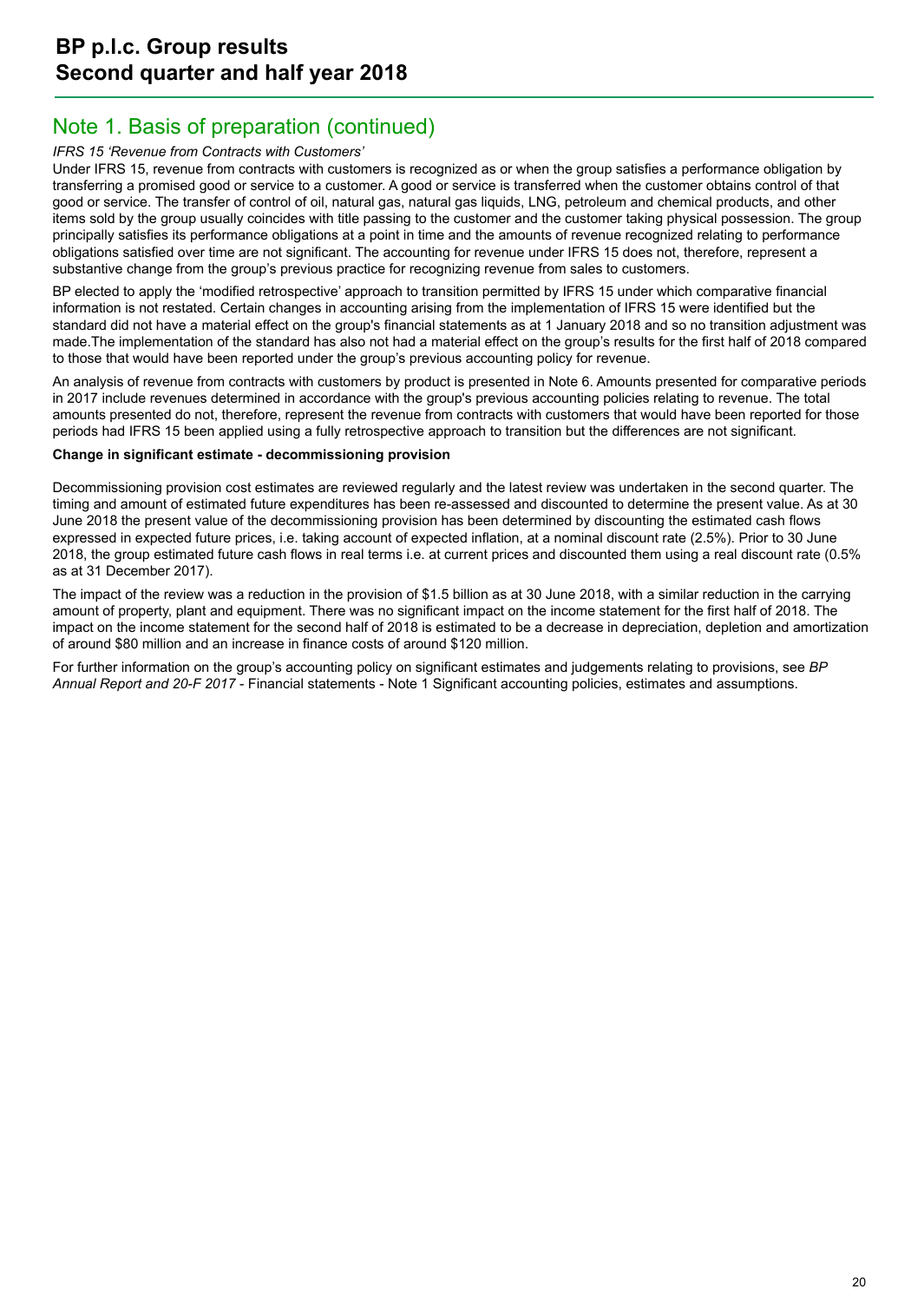### Note 2. Gulf of Mexico oil spill

#### (a) **Overview**

The information presented in this note should be read in conjunction with Note 2 of the financial statements and pages 270-272 of Legal proceedings included in *BP Annual Report and Form 20-F 2017*.

The group income statement includes a post-tax charge for the second quarter of \$193 million relating to business economic loss (BEL) claims and \$126 million relating to other claims and litigation. The group income statement also includes finance costs relating to the unwinding of discounting effects relating to payables.

The amounts set out below reflect the impacts on the financial statements of the Gulf of Mexico oil spill for the periods presented. The income statement, balance sheet and cash flow statement impacts are included within the relevant line items in those statements as set out below.

| \$ million                                 | <b>Second</b><br>quarter<br>2018 | <b>First</b><br>quarter<br>2018 | <b>Second</b><br>quarter<br>2017 | <b>First</b><br>half<br>2018 | <b>First</b><br>half<br>2017 |
|--------------------------------------------|----------------------------------|---------------------------------|----------------------------------|------------------------------|------------------------------|
| Income statement                           |                                  |                                 |                                  |                              |                              |
| Production and manufacturing expenses      | 433                              | 86                              | 347                              | 519                          | 382                          |
| Profit (loss) before interest and taxation | (433)                            | (86)                            | (347)                            | (519)                        | (382)                        |
| Finance costs                              | 118                              | 120                             | 121                              | 238                          | 247                          |
| Profit (loss) before taxation              | (551)                            | (206)                           | (468)                            | (757)                        | (629)                        |
| Taxation                                   | 106                              | 61                              | 154                              | 167                          | 202                          |
| Profit (loss) for the period               | (445)                            | (145)                           | (314)                            | (590)                        | (427)                        |

The cumulative pre-tax income statement charge since the incident, in April 2010, amounts to \$66,522 million.

|                                      | 30 June   | 31 December |
|--------------------------------------|-----------|-------------|
| \$ million                           | 2018      | 2017        |
| <b>Balance sheet</b>                 |           |             |
| <b>Current assets</b>                |           |             |
| Trade and other receivables          | 207       | 252         |
| <b>Current liabilities</b>           |           |             |
| Trade and other payables             | (2, 464)  | (2,089)     |
| Provisions                           | (253)     | (1, 439)    |
| Net current assets (liabilities)     | (2, 510)  | (3,276)     |
| Non-current assets                   |           |             |
| Deferred tax assets                  | 1,775     | 2,067       |
| Non-current liabilities              |           |             |
| Other payables                       | (12, 047) | (12, 253)   |
| Provisions                           | (172)     | (1, 141)    |
| Deferred tax liabilities             | 3,816     | 3,634       |
| Net non-current assets (liabilities) | (6,628)   | (7,693)     |
| Net assets (liabilities)             | (9, 138)  | (10, 969)   |
|                                      |           |             |

|                                                                                                        | Second<br>quarter<br>2018 | First<br>quarter<br>2018 | Second<br>quarter<br>2017 | <b>First</b><br>half<br>2018 | <b>First</b><br>half<br>2017 |
|--------------------------------------------------------------------------------------------------------|---------------------------|--------------------------|---------------------------|------------------------------|------------------------------|
| \$ million                                                                                             |                           |                          |                           |                              |                              |
| <b>Cash flow statement - Operating activities</b>                                                      |                           |                          |                           |                              |                              |
| Profit (loss) before taxation                                                                          | (551)                     | (206)                    | (468)                     | (757)                        | (629)                        |
| Adjustments to reconcile profit (loss) before taxation to net cash<br>provided by operating activities |                           |                          |                           |                              |                              |
| Net charge for interest and other finance expense, less net interest                                   |                           |                          |                           |                              |                              |
| paid                                                                                                   | 118                       | 120                      | 121                       | 238                          | 247                          |
| Net charge for provisions, less payments                                                               | 48                        | 54                       | 298                       | 102                          | 293                          |
| Movements in inventories and other current and non-current assets                                      |                           |                          |                           |                              |                              |
| and liabilities                                                                                        | (693)                     | (1,588)                  | (1,976)                   | (2, 281)                     | (4,230)                      |
| Pre-tax cash flows                                                                                     | (1,078)                   | (1,620)                  | (2,025)                   | (2,698)                      | (4, 319)                     |
|                                                                                                        |                           |                          |                           |                              |                              |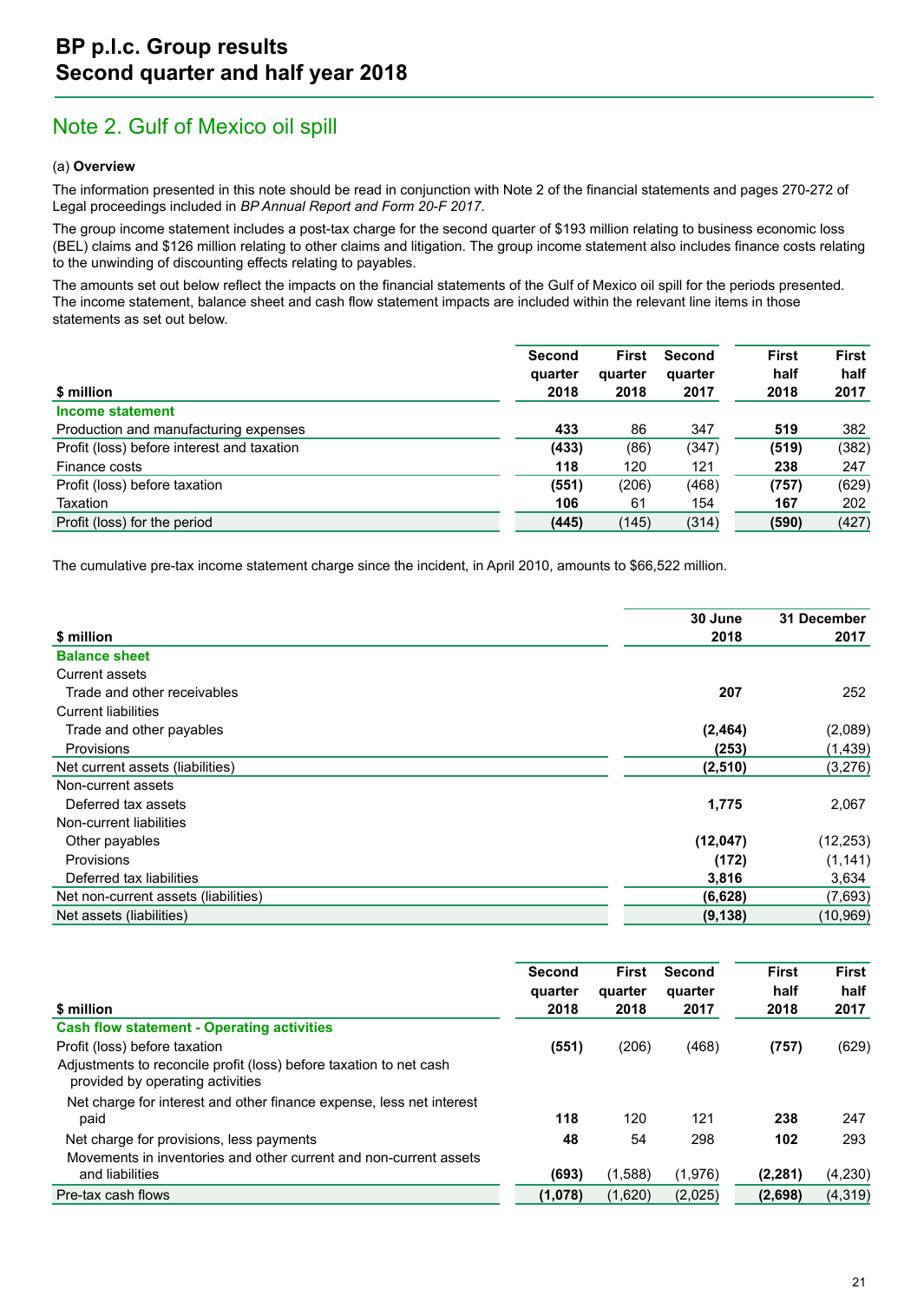### **BP p.l.c. Group results Second quarter and half year 2018**

### Note 2. Gulf of Mexico oil spill (continued)

Cash outflows in 2018 and 2017 include payments made under the 2012 agreement with the US government to resolve all federal criminal claims arising from the incident and the 2016 consent decree and settlement agreement with the United States and the five Gulf coast states. Included in the current quarter cash outflow are payments of \$550 million relating to the 2016 consent decree and settlement agreement. Net cash from operating activities relating to the Gulf of Mexico oil spill, on a post-tax basis, amounted to an outflow of \$707 million and \$2,421 million in the second quarter and half year of 2018 respectively. For the same periods in 2017, the amount was an outflow of \$2,025 million and \$4,319 million respectively.

#### (b) **Provisions and other payables**

#### **Provisions**

Movements in the remaining provision, which relates to litigation and claims, are shown in the table below.

| \$ million                     |          |
|--------------------------------|----------|
| At 1 April 2018                | 2,231    |
| Net increase in provision      | 411      |
| Reclassified to other payables | (1, 816) |
| <b>Utilization</b>             | (401)    |
| At 30 June 2018                | 425      |

Movements in the remaining provision, which relates to litigation and claims, for the half year are shown in the table below.

| \$ million                     |          |
|--------------------------------|----------|
| At 1 January 2018              | 2,580    |
| Net increase in provision      | 476      |
| Reclassified to other payables | (1, 875) |
| Utilization                    | (756)    |
| At 30 June 2018                | 425      |

The provision includes amounts for the future cost of resolving claims by individuals and businesses for damage to real or personal property, lost profits or impairment of earning capacity and loss of subsistence use of natural resources.

#### *PSC settlement*

Provisions and other payables include the latest estimate for the remaining costs associated with the 2012 Plaintiffs' Steering Committee (PSC) settlement. These costs relate predominantly to business economic loss (BEL) claims and associated administration costs. The amounts ultimately payable may differ from the amount provided and the timing of payments is uncertain.

The settlement programme's determination of BEL claims was substantially completed by the end of 2017 and remaining claims continued to be processed in the first half of 2018 with only a very small number of claims now remaining to be determined. Nevertheless, a significant number of BEL claims determined by the settlement programme have been and continue to be appealed by BP and/or the claimants. During the second quarter settlement agreements were reached with claimants for a significant proportion of the provision existing at the beginning of the quarter. Amounts payable under these settlement agreements have been reclassified from provisions to other payables. The remaining amount provided for includes the latest estimate of the amounts that are expected ultimately to be paid to resolve outstanding BEL claims. Claims under appeal will ultimately only be resolved once the full judicial appeals process has been concluded, including appeals to the Federal District Court and Fifth Circuit, as may be the case, or when settlements are reached with individual claimants. Depending upon the ultimate resolution of these claims, the amounts payable may differ from those currently provided.

Payments to resolve outstanding claims under the PSC settlement are expected to be made over a number of years. The timing of payments, however, is uncertain, and, in particular, will be impacted by how long it takes to resolve claims that have been appealed and may be appealed in the future.

#### **Other payables**

Other payables includes amounts reclassified from provisions during the period which are payable over a period of up to nine years.

Other payables also includes amounts payable under the consent decree and settlement agreement with the United States and the five Gulf coast states for natural resource damages, state claims and Clean Water Act penalties, BP's remaining commitment to fund the Gulf of Mexico Research Initiative, and amounts payable for economic loss and property damage claims settled in earlier periods.

Further information on provisions, other payables, and contingent liabilities is provided in *BP Annual Report and Form 20-F 2017* - Financial statements - Note 2.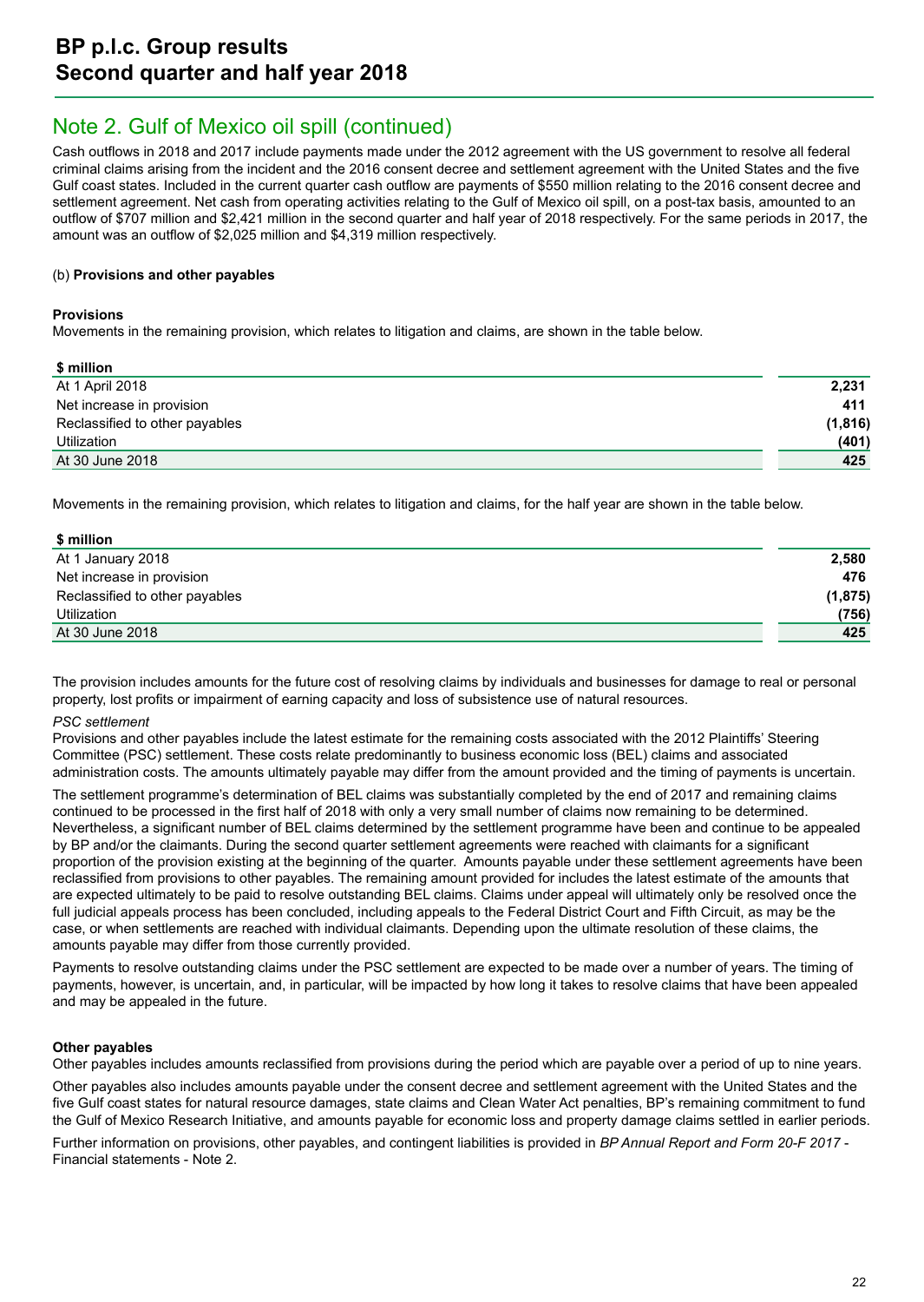### Note 3. Non-current assets held for sale

On 3 July 2018 BP announced that it had entered into an agreement with ConocoPhillips through which the group will sell its entire 39.2% non-operated interest in the Greater Kuparuk Area on the North Slope of Alaska and its holding in the Kuparuk Transportation Company. BP simultaneously entered into an agreement to buy a further 16.5% interest in the BP-operated Clair field, a core asset of BP's North Sea business in the UK, from ConocoPhillips. As a result of the transaction, BP will hold a 45.1% interest in the Clair field. The two transactions together are expected to be cash neutral for BP.

The transactions, which will be subject to State of Alaska, US federal and UK regulatory approvals and other approvals, are anticipated to complete in 2018. Assets and associated liabilities relating to BP's interests in Kuparuk in Alaska, which are reported in the Upstream segment, are classified as held for sale in the group balance sheet at 30 June 2018.

### Note 4. Event after the reporting period

On 26 July 2018, BP announced that it has agreed to acquire a portfolio of US onshore unconventional oil and gas assets in the Permian and Eagle Ford basins in Texas and in the Haynesville gas basin in Texas and Louisiana, from BHP. Subject to regulatory approvals, the transaction is anticipated to complete by the end of October 2018 and is expected to be accounted for as a business combination. Subject to completion, the effective date of the transaction is 1 July 2018. Under the terms of the agreement, BP will acquire 100% of the issued share capital of Petrohawk Energy Corporation, the wholly-owned subsidiary of BHP which holds the assets, for a total consideration of \$10.5 billion, subject to customary adjustments. On completion, \$5.25 billion, as adjusted, will be paid in cash. \$5.25 billion will be deferred and payable in cash in six equal instalments over six months from the date of completion. BP intends to finance the deferred consideration through equity issued over the duration of the instalments. Following completion of the acquisition, BP intends to make new divestments of \$5-6 billion, predominantly from the Upstream segment. The proceeds are intended to fund a share buyback programme of up to \$5-6 billion over time.

### Note 5. Analysis of replacement cost profit (loss) before interest and tax and reconciliation to profit (loss) before taxation

|                                                                    | <b>Second</b> | <b>First</b> | <b>Second</b> | <b>First</b> | <b>First</b> |
|--------------------------------------------------------------------|---------------|--------------|---------------|--------------|--------------|
|                                                                    | quarter       | quarter      | quarter       | half         | half         |
| \$ million                                                         | 2018          | 2018         | 2017          | 2018         | 2017         |
| Upstream                                                           | 3,514         | 3,174        | 795           | 6,688        | 2,051        |
| Downstream                                                         | 840           | 1,713        | 1,567         | 2,553        | 3,273        |
| Rosneft                                                            | 766           | 247          | 279           | 1,013        | 378          |
| Other businesses and corporate $_{(a)}$                            | (1,025)       | (571)        | (721)         | (1,596)      | (1, 152)     |
|                                                                    | 4,095         | 4,563        | 1,920         | 8,658        | 4,550        |
| Consolidation adjustment - UPII*                                   | 151           | (160)        | 135           | (9)          | 67           |
| RC profit (loss) before interest and tax*                          | 4,246         | 4,403        | 2,055         | 8,649        | 4,617        |
| Inventory holding gains (losses)*                                  |               |              |               |              |              |
| Upstream                                                           | 4             |              |               | 5            | (5)          |
| Downstream                                                         | 1,196         | 69           | (579)         | 1,265        | (481)        |
| Rosneft (net of tax)                                               | 110           | 22           | (8)           | 132          | (34)         |
| Profit (loss) before interest and tax                              | 5,556         | 4,495        | 1,469         | 10,051       | 4,097        |
| Finance costs                                                      | 535           | 553          | 487           | 1,088        | 947          |
| Net finance expense relating to pensions and other post-retirement |               |              |               |              |              |
| benefits                                                           | 31            | 31           | 54            | 62           | 107          |
| Profit (loss) before taxation                                      | 4,990         | 3,911        | 928           | 8,901        | 3,043        |
|                                                                    |               |              |               |              |              |
| RC profit (loss) before interest and tax*                          |               |              |               |              |              |
| <b>US</b>                                                          | (20)          | 359          | 302           | 339          | 815          |
| Non-US                                                             | 4,266         | 4,044        | 1,753         | 8,310        | 3,802        |
|                                                                    | 4,246         | 4,403        | 2,055         | 8,649        | 4,617        |
|                                                                    |               |              |               |              |              |

(a) Includes costs related to the Gulf of Mexico oil spill. See Note 2 for further information.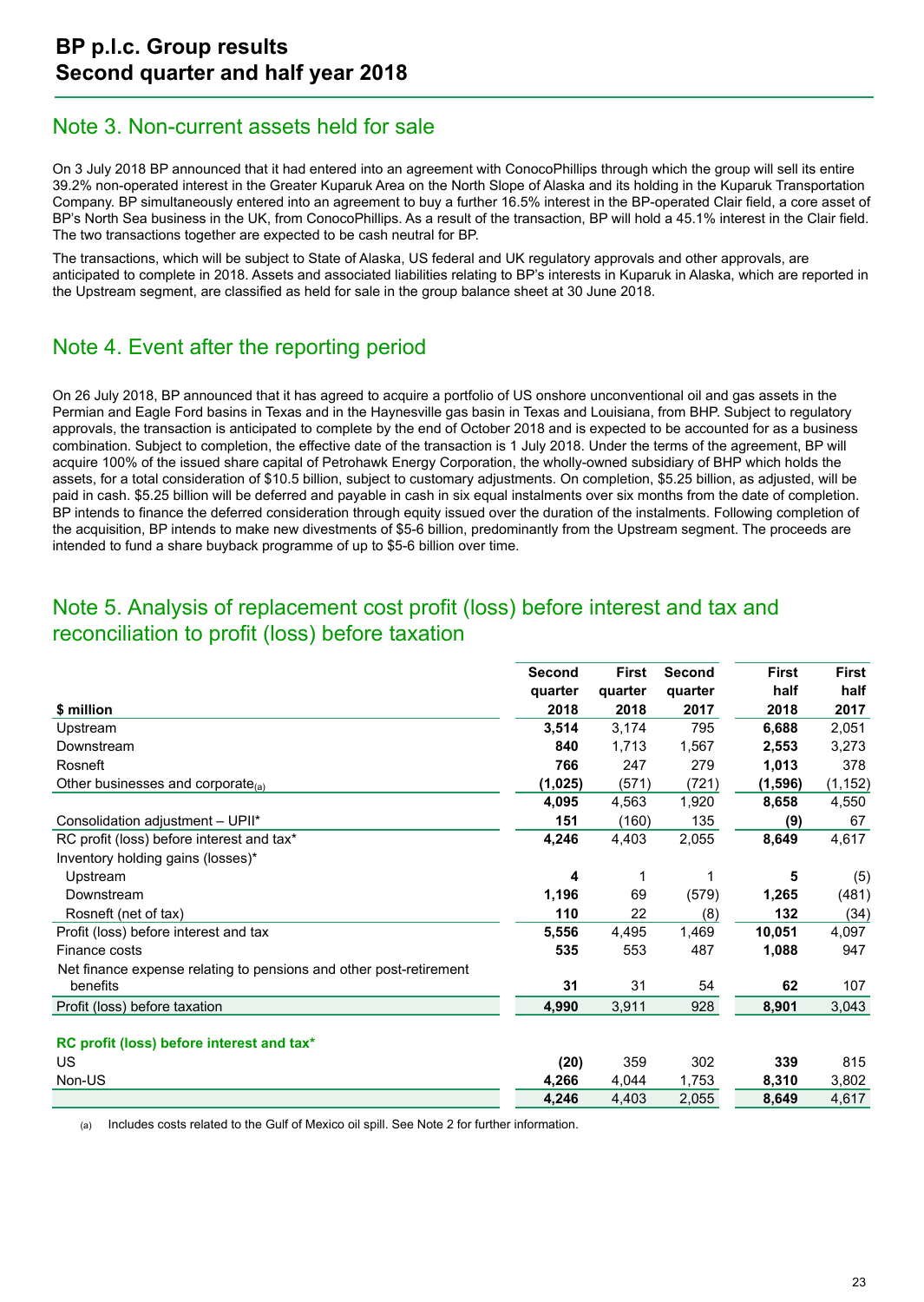# Note 6. Sales and other operating revenues

|                                                                   | Second  | <b>First</b> | Second  | <b>First</b> | <b>First</b> |
|-------------------------------------------------------------------|---------|--------------|---------|--------------|--------------|
|                                                                   | quarter | quarter      | quarter | half         | half         |
| \$ million                                                        | 2018    | 2018         | 2017    | 2018         | 2017         |
| <b>By segment</b>                                                 |         |              |         |              |              |
| Upstream                                                          | 12,698  | 13,870       | 10,493  | 26,568       | 21,820       |
| Downstream                                                        | 69,174  | 61,406       | 52,195  | 130,580      | 102,275      |
| Other businesses and corporate                                    | 376     | 343          | 326     | 719          | 611          |
|                                                                   | 82,248  | 75,619       | 63,014  | 157,867      | 124,706      |
| Less: sales and other operating revenues between segments         |         |              |         |              |              |
| Upstream                                                          | 5,795   | 6,733        | 6,161   | 12,528       | 11,938       |
| Downstream                                                        | 785     | 482          | 208     | 1,267        | 122          |
| Other businesses and corporate                                    | 229     | 232          | 134     | 461          | 272          |
|                                                                   | 6,809   | 7,447        | 6,503   | 14,256       | 12,332       |
|                                                                   |         |              |         |              |              |
| Third party sales and other operating revenues                    |         |              |         |              |              |
| Upstream                                                          | 6,903   | 7,137        | 4,332   | 14,040       | 9,882        |
| Downstream                                                        | 68,389  | 60,924       | 51,987  | 129,313      | 102,153      |
| Other businesses and corporate                                    | 147     | 111          | 192     | 258          | 339          |
| Total sales and other operating revenues                          | 75,439  | 68,172       | 56,511  | 143,611      | 112,374      |
|                                                                   |         |              |         |              |              |
| By geographical area                                              |         |              |         |              |              |
| US                                                                | 26,676  | 23,613       | 21,577  | 50,289       | 42,729       |
| Non-US                                                            | 56,032  | 51,240       | 41,103  | 107,272      | 81,123       |
|                                                                   | 82,708  | 74,853       | 62,680  | 157,561      | 123,852      |
| Less: sales and other operating revenues between areas            | 7,269   | 6,681        | 6,169   | 13,950       | 11,478       |
|                                                                   | 75,439  | 68,172       | 56,511  | 143,611      | 112,374      |
| Sales and other operating revenues include the following in       |         |              |         |              |              |
| relation to revenues from contracts with customers                |         |              |         |              |              |
| Crude oil                                                         | 17,167  | 14,917       | 11,784  | 32,084       | 22,780       |
| Oil products                                                      | 51,440  | 44,130       | 37,079  | 95,570       | 73,680       |
| Natural gas, LNG and NGLs                                         | 4,960   | 5,159        | 3,479   | 10,119       | 7,317        |
| Non-oil products and other revenues from contracts with customers | 3,081   | 3,495        | 2,872   | 6,576        | 5,736        |
| Revenues from contracts with customers $_{(a)}$                   | 76,648  | 67,701       | 55,214  | 144,349      | 109,513      |
|                                                                   |         |              |         |              |              |

(a) See Note 1 for further information.

# Note 7. Depreciation, depletion and amortization

|                                | <b>Second</b> | <b>First</b> | <b>Second</b> | <b>First</b> | <b>First</b> |
|--------------------------------|---------------|--------------|---------------|--------------|--------------|
|                                | quarter       | quarter      | quarter       | half         | half         |
| \$ million                     | 2018          | 2018         | 2017          | 2018         | 2017         |
| <b>Upstream</b>                |               |              |               |              |              |
| US.                            | 999           | 1,088        | 1,133         | 2,087        | 2,370        |
| Non-US                         | 2,226         | 2,272        | 2,090         | 4,498        | 4,144        |
|                                | 3,225         | 3,360        | 3,223         | 6,585        | 6,514        |
| <b>Downstream</b>              |               |              |               |              |              |
| US.                            | 221           | 219          | 219           | 440          | 435          |
| Non-US                         | 293           | 302          | 274           | 595          | 553          |
|                                | 514           | 521          | 493           | 1,035        | 988          |
| Other businesses and corporate |               |              |               |              |              |
| US.                            | 16            | 16           | 16            | 32           | 32           |
| Non-US                         | 56            | 34           | 61            | 90           | 101          |
|                                | 72            | 50           | 77            | 122          | 133          |
| Total group                    | 3,811         | 3.931        | 3.793         | 7.742        | 7,635        |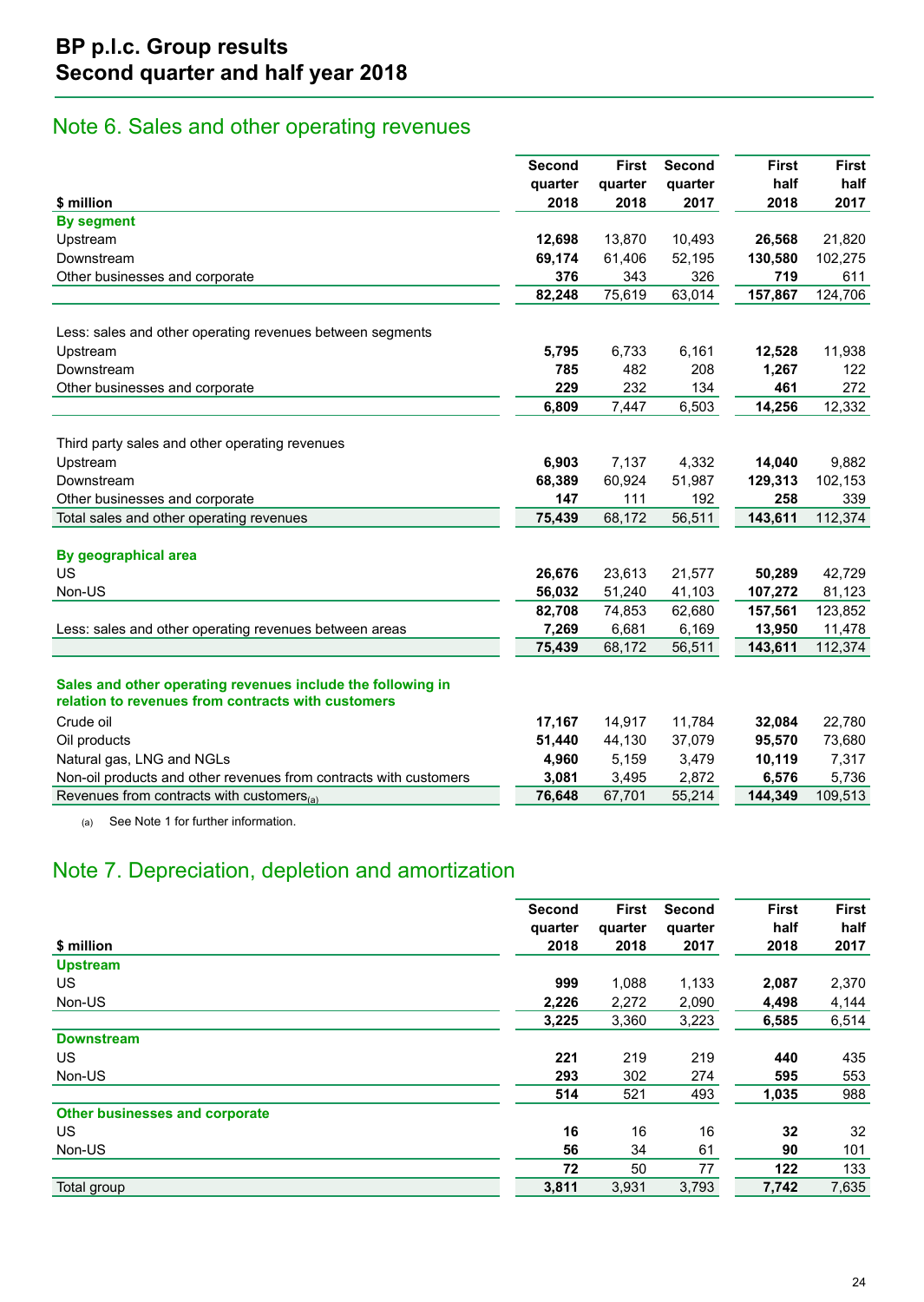### Note 8. Production and similar taxes

|            | <b>Second</b> | <b>First</b> | Second  | <b>First</b> | <b>First</b> |
|------------|---------------|--------------|---------|--------------|--------------|
|            | quarter       | quarter      | quarter | half         | half         |
| \$ million | 2018          | 2018         | 2017    | 2018         | 2017         |
| US         | 89            | 90           | 41      | 179          | 77           |
| Non-US     | 442           | 278          | 306     | 720          | 738          |
|            | 531           | 368          | 347     | 899          | 815          |

### Note 9. Earnings per share and shares in issue

Basic earnings per ordinary share (EpS) amounts are calculated by dividing the profit (loss) for the period attributable to ordinary shareholders by the weighted average number of ordinary shares outstanding during the period. During the quarter the company repurchased for cancellation 11 million ordinary shares for a total cost of \$80 million, as part of the share buyback programme as announced on 31 October 2017. The number of shares in issue is reduced when shares are repurchased.

The calculation of EpS is performed separately for each discrete quarterly period, and for the year-to-date period. As a result, the sum of the discrete quarterly EpS amounts in any particular year-to-date period may not be equal to the EpS amount for the year-todate period.

For the diluted EpS calculation the weighted average number of shares outstanding during the period is adjusted for the number of shares that are potentially issuable in connection with employee share-based payment plans using the treasury stock method.

|                                                                                                                 | <b>Second</b><br>quarter | First<br>quarter        | <b>Second</b><br>quarter | First<br>half           | <b>First</b><br>half    |
|-----------------------------------------------------------------------------------------------------------------|--------------------------|-------------------------|--------------------------|-------------------------|-------------------------|
| \$ million                                                                                                      | 2018                     | 2018                    | 2017                     | 2018                    | 2017                    |
| <b>Results for the period</b>                                                                                   |                          |                         |                          |                         |                         |
| Profit (loss) for the period attributable to BP shareholders                                                    | 2,799                    | 2,469                   | 144                      | 5,268                   | 1,593                   |
| Less: preference dividend                                                                                       |                          |                         |                          |                         |                         |
| Profit (loss) attributable to BP ordinary shareholders                                                          | 2,798                    | 2,469                   | 143                      | 5,267                   | 1,592                   |
| Number of shares (thousand) $_{(a)}$<br>Basic weighted average number of shares outstanding<br>ADS equivalent   | 19,945,053<br>3,324,175  | 19,918,700<br>3,319,783 | 19,686,613<br>3,281,102  | 19,931,945<br>3,321,990 | 19,602,785<br>3,267,130 |
| Weighted average number of shares outstanding used to<br>calculate diluted earnings per share<br>ADS equivalent | 20,044,277<br>3,340,712  | 20,030,656<br>3,338,442 | 19,783,548<br>3,297,258  | 20,050,123<br>3,341,687 | 19,713,151<br>3,285,525 |
| Shares in issue at period-end<br>ADS equivalent                                                                 | 19,973,943<br>3,328,991  | 19,943,591<br>3,323,931 | 19,738,566<br>3,289,761  | 19,973,943<br>3,328,991 | 19,738,566<br>3,289,761 |

(a) Excludes treasury shares and includes certain shares that will be issued in the future under employee share-based payment plans.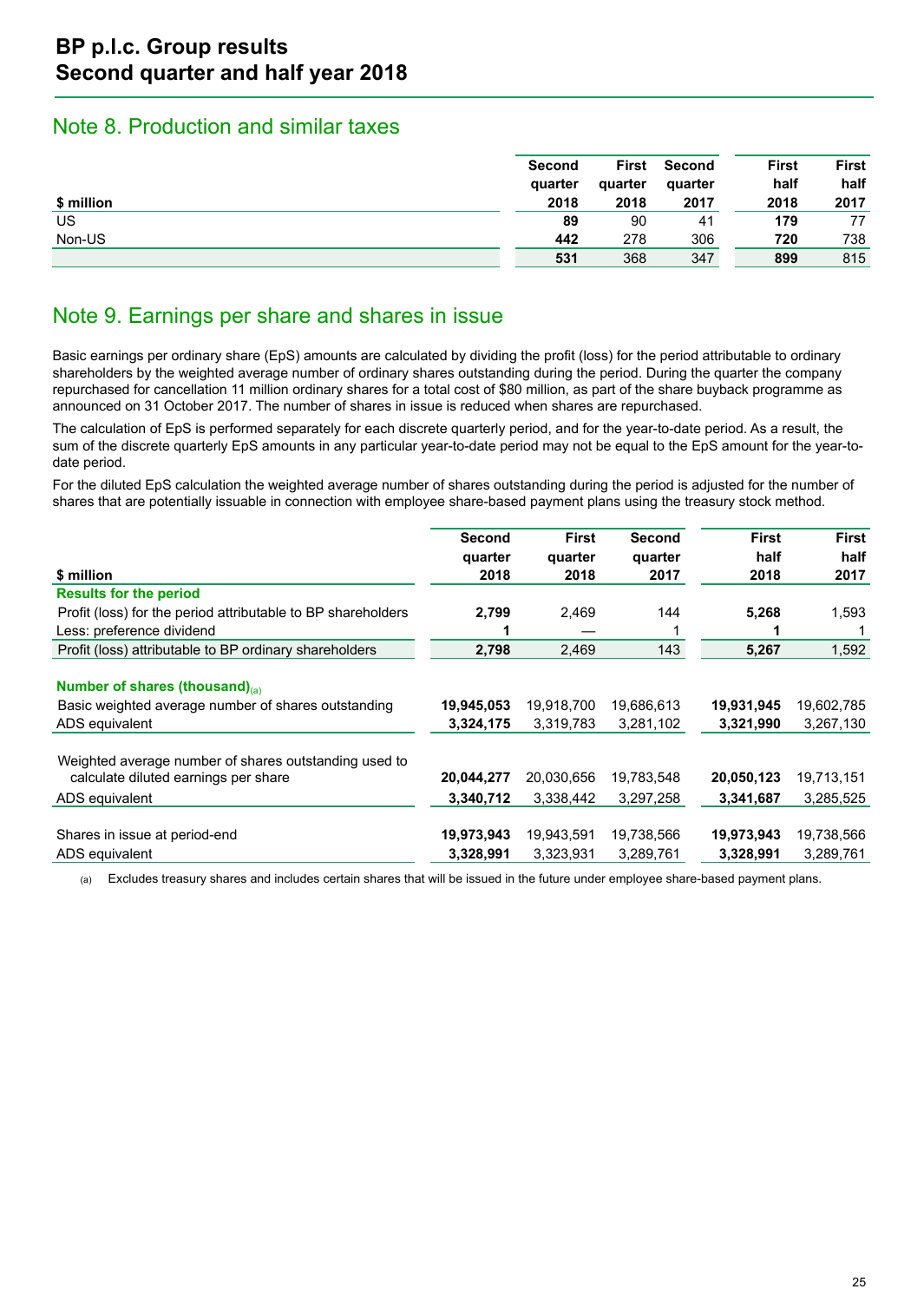### Note 10. Dividends

#### **Dividends payable**

On 26 July 2018 BP announced an interim dividend of 10.25 cents per ordinary share which is expected to be paid on 21 September 2018 to ordinary shareholders and American Depositary Share (ADS) holders on the register on 10 August 2018. The corresponding amount in sterling is due to be announced on 11 September 2018, calculated based on the average of the market exchange rates for the four dealing days commencing on 5 September 2018. Holders of ADSs are expected to receive \$0.615 per ADS (less applicable fees). A scrip dividend alternative is available, allowing shareholders to elect to receive their dividend in the form of new ordinary shares and ADS holders in the form of new ADSs. Details of the second quarter dividend and timetable are available at *bp.com/ dividends* and details of the scrip dividend programme are available at *bp.com/scrip.*

|                                     | <b>Second</b><br>quarter<br>2018 | <b>First</b><br>quarter<br>2018 | <b>Second</b><br>quarter<br>2017 | <b>First</b><br>half<br>2018 | <b>First</b><br>half<br>2017 |  |
|-------------------------------------|----------------------------------|---------------------------------|----------------------------------|------------------------------|------------------------------|--|
| Dividends paid per ordinary share   |                                  |                                 |                                  |                              |                              |  |
| cents                               | 10.000                           | 10.000                          | 10.000                           | 20,000                       | 20,000                       |  |
| pence                               | 7.444                            | 7.169                           | 7.756                            | 14.613                       | 15.915                       |  |
| Dividends paid per ADS (cents)      | 60.00                            | 60.00                           | 60.00                            | 120.00                       | 120.00                       |  |
| <b>Scrip dividends</b>              |                                  |                                 |                                  |                              |                              |  |
| Number of shares issued (millions)  | 34.5                             | 23.4                            | 70.1                             | 57.9                         | 185.2                        |  |
| Value of shares issued (\$ million) | 266                              | 155                             | 420                              | 421                          | 1,062                        |  |
|                                     |                                  |                                 |                                  |                              |                              |  |

### Note 11. Net Debt\*

| Net debt ratio*                                                        | <b>Second</b><br>quarter | <b>First</b><br>quarter | <b>Second</b><br>quarter | <b>First</b><br>half | <b>First</b><br>half |
|------------------------------------------------------------------------|--------------------------|-------------------------|--------------------------|----------------------|----------------------|
| \$ million                                                             | 2018                     | 2018                    | 2017                     | 2018                 | 2017                 |
| Gross debt                                                             | 60,358                   | 62,189                  | 63,004                   | 60,358               | 63,004               |
| Fair value (asset) liability of hedges related to finance $debt_{(a)}$ | 1,104                    | 46                      | 60                       | 1,104                | 60                   |
|                                                                        | 61,462                   | 62,235                  | 63,064                   | 61,462               | 63,064               |
| Less: cash and cash equivalents                                        | 22.185                   | 22,242                  | 23,270                   | 22,185               | 23,270               |
| Net debt                                                               | 39.277                   | 39,993                  | 39,794                   | 39,277               | 39,794               |
| Equity                                                                 | 101,770                  | 102.165                 | 98.461                   | 101.770              | 98,461               |
| Net debt ratio                                                         | 27.8%                    | 28.1%                   | 28.8%                    | 27.8%                | 28.8%                |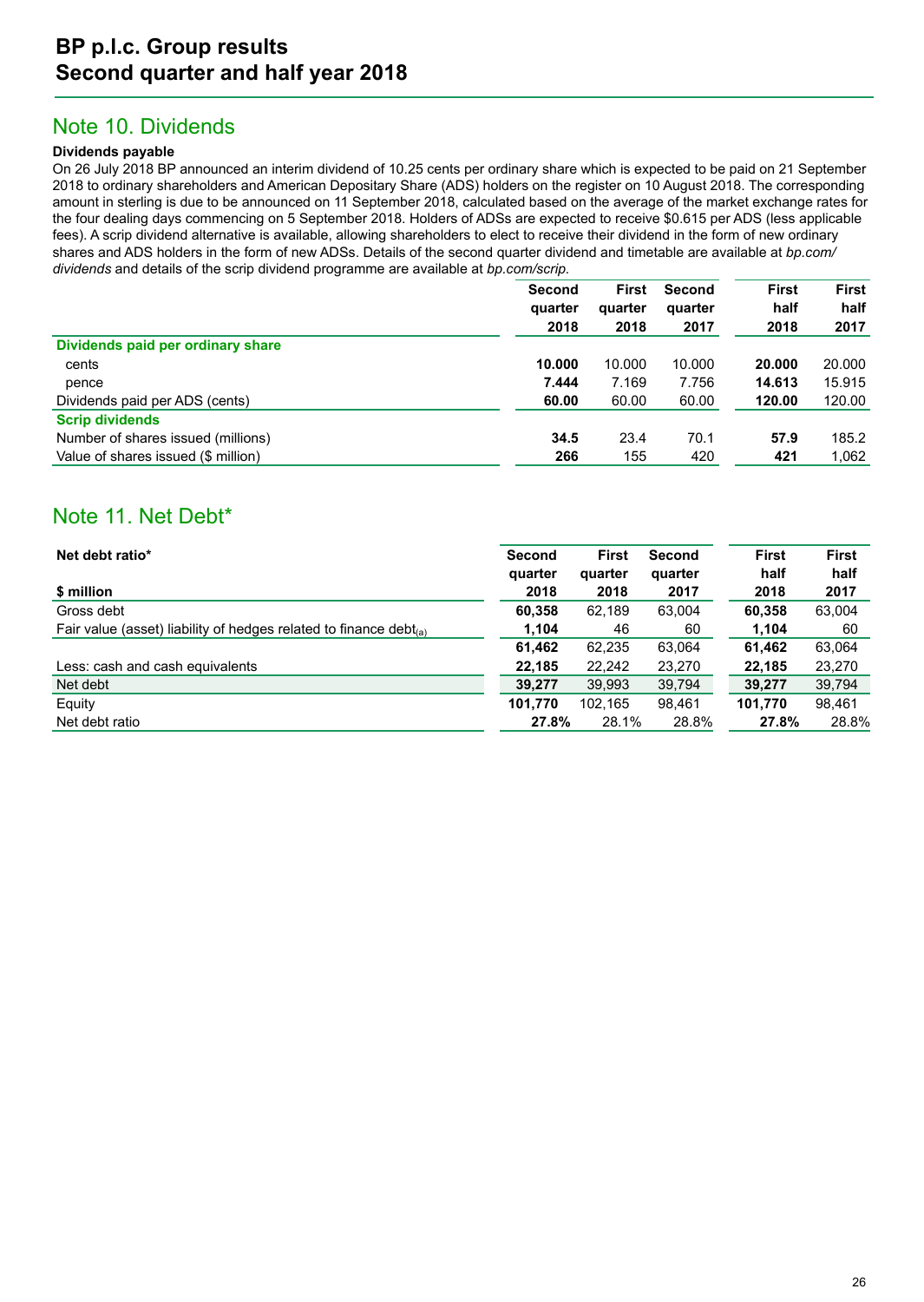### Note 11. Net Debt\* (continued)

| Analysis of changes in net debt                                         | <b>Second</b> | <b>First</b> | Second   | <b>First</b> | <b>First</b> |
|-------------------------------------------------------------------------|---------------|--------------|----------|--------------|--------------|
|                                                                         | quarter       | quarter      | quarter  | half         | half         |
| \$ million                                                              | 2018          | 2018         | 2017     | 2018         | 2017         |
| <b>Opening balance</b>                                                  |               |              |          |              |              |
| Finance debt $_{(a)}$                                                   | 62,189        | 63,230       | 61,832   | 63,230       | 58,300       |
| Fair value (asset) liability of hedges related to finance debt $_{(b)}$ | 46            | 175          | 597      | 175          | 697          |
| Less: cash and cash equivalents $_{(c)}$                                | 22,242        | 25,575       | 23,794   | 25,575       | 23,484       |
| Opening net debt                                                        | 39,993        | 37,830       | 38,635   | 37,830       | 35,513       |
| <b>Closing balance</b>                                                  |               |              |          |              |              |
| Finance debt $_{(a)}$                                                   | 60,358        | 62,189       | 63,004   | 60,358       | 63,004       |
| Fair value (asset) liability of hedges related to finance $debt_{(b)}$  | 1,104         | 46           | 60       | 1,104        | 60           |
| Less: cash and cash equivalents                                         | 22,185        | 22,242       | 23,270   | 22,185       | 23,270       |
| Closing net debt                                                        | 39,277        | 39,993       | 39,794   | 39,277       | 39,794       |
| Decrease (increase) in net debt                                         | 716           | (2, 163)     | (1, 159) | (1, 447)     | (4, 281)     |
| Movement in cash and cash equivalents (excluding exchange               |               |              |          |              |              |
| adjustments)                                                            | 257           | (3, 478)     | (726)    | (3,221)      | (583)        |
| Net cash outflow (inflow) from financing                                | 524           | 1,384        | 42       | 1,908        | (3,069)      |
| Other movements                                                         | (123)         | (27)         | (13)     | (150)        | (79)         |
| Movement in net debt before exchange effects                            | 658           | (2, 121)     | (697)    | (1, 463)     | (3,731)      |
| Exchange adjustments                                                    | 58            | (42)         | (462)    | 16           | (550)        |
| Decrease (increase) in net debt                                         | 716           | (2, 163)     | (1, 159) | (1, 447)     | (4, 281)     |

(a) The fair value of finance debt at 30 June 2018 was \$61,619 million (1 January 2018 \$65,165 million).

(b) Derivative financial instruments entered into for the purpose of managing interest rate and foreign currency exchange risk associated with net debt with a fair value liability position of \$774 million (first quarter 2018 liability of \$457 million and second quarter 2017 liability of \$1,167 million) are not included in the calculation of net debt shown above as hedge accounting is not applied for these instruments.

(c) See Note 1 for further information.

On 3 July 2018, in the ordinary course of business, the group issued bonds totalling \$2.8 billion with maturity dates ranging from 6 to 10 years. The issuance has no effect on the group's net debt or net debt ratio.

### Note 12. Statutory accounts

The financial information shown in this publication, which was approved by the Board of Directors on 30 July 2018, is unaudited and does not constitute statutory financial statements. Audited financial information will be published in *BP Annual Report and Form 20-F 2018. BP Annual Report and Form 20-F 2017* has been filed with the Registrar of Companies in England and Wales. The report of the auditor on those accounts was unqualified and did not contain a statement under section 498(2) or section 498(3) of the UK Companies Act 2006.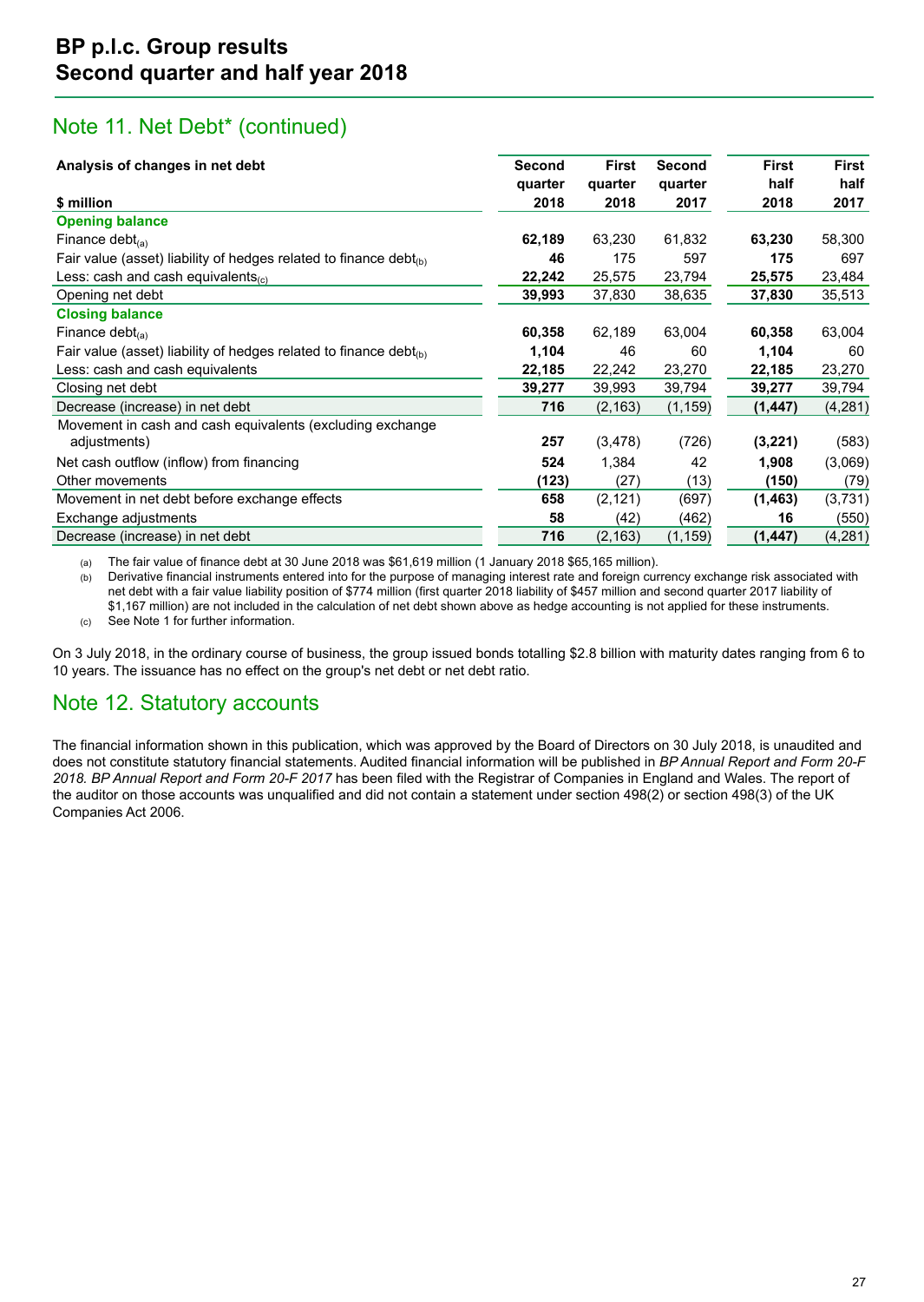# Additional information

# Capital expenditure\*

|                                         | <b>Second</b> | <b>First</b> | Second  | <b>First</b> | <b>First</b> |
|-----------------------------------------|---------------|--------------|---------|--------------|--------------|
|                                         | quarter       | quarter      | quarter | half         | half         |
| \$ million                              | 2018          | 2018         | 2017    | 2018         | 2017         |
| Capital expenditure on a cash basis     |               |              |         |              |              |
| Organic capital expenditure*            | 3,470         | 3,538        | 4,348   | 7,008        | 7,886        |
| Inorganic capital expenditure $r_{(a)}$ | 355           | 425          | 140     | 780          | 670          |
|                                         | 3,825         | 3,963        | 4,488   | 7,788        | 8,556        |
|                                         | <b>Second</b> | <b>First</b> | Second  | <b>First</b> | <b>First</b> |
|                                         | quarter       | quarter      | quarter | half         | half         |
|                                         |               |              |         |              |              |
| \$ million                              | 2018          | 2018         | 2017    | 2018         | 2017         |
| Organic capital expenditure by segment  |               |              |         |              |              |
| <b>Upstream</b>                         |               |              |         |              |              |
| US                                      | 826           | 754          | 805     | 1,580        | 1,446        |
| Non-US                                  | 1,941         | 2,112        | 3,005   | 4,053        | 5,344        |
|                                         | 2,767         | 2,866        | 3,810   | 5,633        | 6,790        |
| <b>Downstream</b>                       |               |              |         |              |              |
| <b>US</b>                               | 232           | 171          | 149     | 403          | 301          |
| Non-US                                  | 382           | 447          | 316     | 829          | 636          |
|                                         | 614           | 618          | 465     | 1,232        | 937          |

| Other businesses and corporate                   |       |       |       |       |       |
|--------------------------------------------------|-------|-------|-------|-------|-------|
| US                                               |       |       | 3     | 14    | 24    |
| Non-US                                           | 82    | 47    | 70    | 129   | 135   |
|                                                  | 89    | 54    | 73    | 143   | 159   |
|                                                  | 3,470 | 3,538 | 4,348 | 7,008 | 7,886 |
| Organic capital expenditure by geographical area |       |       |       |       |       |
| US                                               | 1.065 | 932   | 957   | 1.997 | 1,771 |
| Non-US                                           | 2,405 | 2,606 | 3,391 | 5,011 | 6,115 |
|                                                  | 3,470 | 3,538 | 4,348 | 7,008 | 7,886 |

(a) First quarter 2018 includes amounts relating to the 25-year extension to our ACG production-sharing agreement\* in Azerbaijan.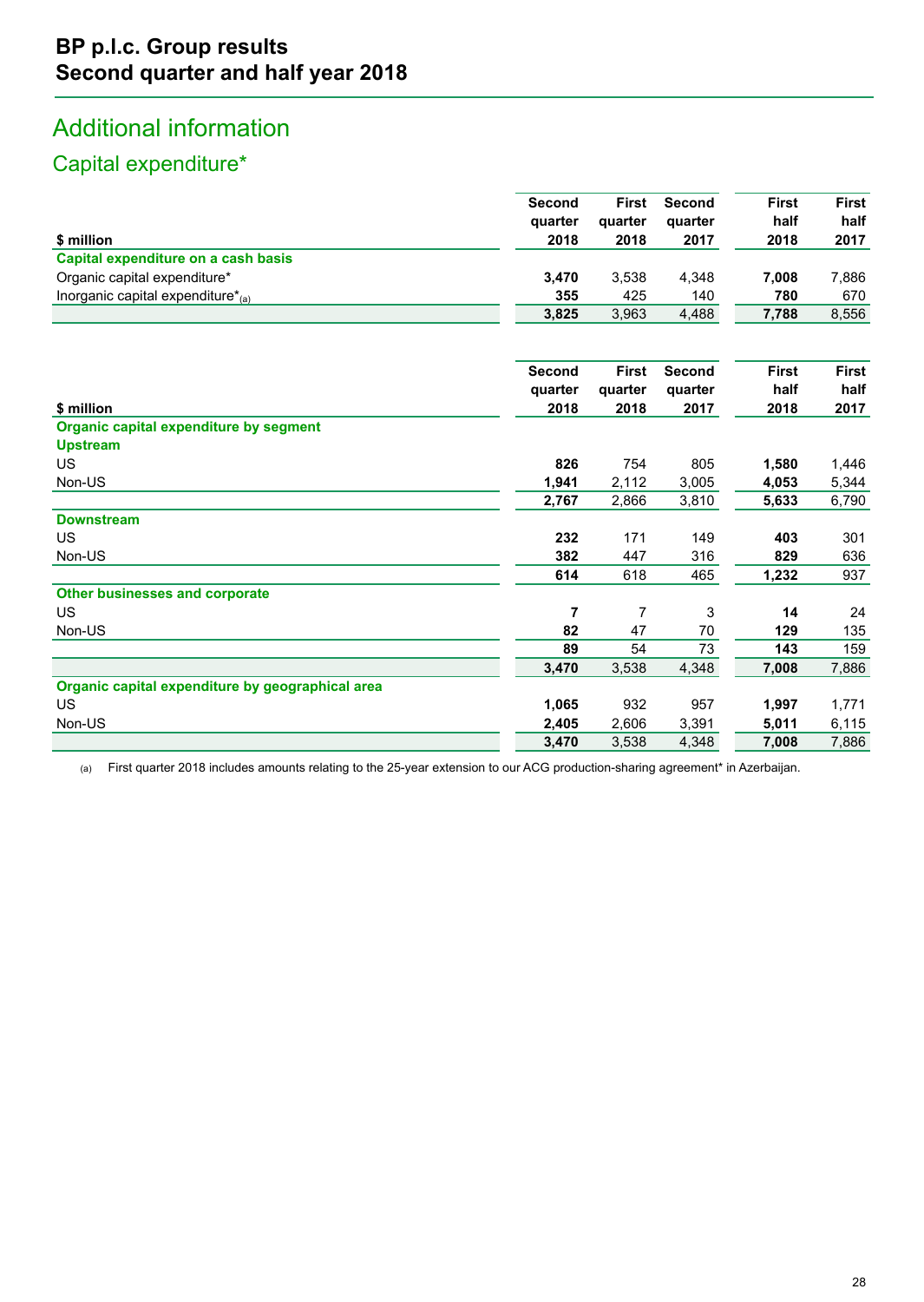### Non-operating items\*

|                                                                         | Second  | <b>First</b>   | Second  | <b>First</b> | <b>First</b> |
|-------------------------------------------------------------------------|---------|----------------|---------|--------------|--------------|
|                                                                         | quarter | quarter        | quarter | half         | half         |
| \$ million                                                              | 2018    | 2018           | 2017    | 2018         | 2017         |
| <b>Upstream</b>                                                         |         |                |         |              |              |
| Impairment and gain (loss) on sale of businesses and fixed assets(a)    | 81      | 26             | (18)    | 107          | (400)        |
| Environmental and other provisions                                      |         |                |         |              |              |
| Restructuring, integration and rationalization costs                    | (62)    | 1              | (19)    | (61)         | (17)         |
| Fair value gain (loss) on embedded derivatives                          | 9       | 7              | 5       | 16           | 30           |
| Other                                                                   | (1)     | (138)          | 11      | (139)        | 6            |
|                                                                         | 27      | (104)          | (21)    | (77)         | (381)        |
| <b>Downstream</b>                                                       |         |                |         |              |              |
| Impairment and gain (loss) on sale of businesses and fixed assets       | (1)     | (14)           | 156     | (15)         | 145          |
| Environmental and other provisions                                      |         |                |         |              |              |
| Restructuring, integration and rationalization costs                    | (74)    | (36)           | (18)    | (110)        | (83)         |
| Fair value gain (loss) on embedded derivatives                          |         |                |         |              |              |
| Other                                                                   | (150)   | (3)            |         | (153)        |              |
|                                                                         | (225)   | (53)           | 138     | (278)        | 62           |
| <b>Rosneft</b>                                                          |         |                |         |              |              |
| Impairment and gain (loss) on sale of businesses and fixed assets       |         |                |         |              |              |
| Environmental and other provisions                                      |         |                |         |              |              |
|                                                                         |         |                |         |              |              |
| Restructuring, integration and rationalization costs                    |         |                |         |              |              |
| Fair value gain (loss) on embedded derivatives                          |         |                |         |              |              |
| Other                                                                   |         |                |         |              |              |
|                                                                         |         |                |         |              |              |
| Other businesses and corporate                                          |         |                |         |              |              |
| Impairment and gain (loss) on sale of businesses and fixed assets       | (1)     | $\overline{2}$ | 8       | 1            | (7)          |
| Environmental and other provisions                                      | 1       | (21)           | (3)     | (20)         | (3)          |
| Restructuring, integration and rationalization costs                    | (30)    | (15)           | (23)    | (45)         | (31)         |
| Fair value gain (loss) on embedded derivatives                          |         |                |         |              |              |
| Gulf of Mexico oil spill - business economic loss claims <sub>(b)</sub> | (249)   |                | (260)   | (249)        | (260)        |
| Gulf of Mexico oil spill - other <sub>(b)</sub>                         | (184)   | (86)           | (87)    | (270)        | (122)        |
| Other                                                                   | (85)    | (59)           | 10      | (144)        | 77           |
|                                                                         | (548)   | (179)          | (355)   | (727)        | (346)        |
| Total before interest and taxation                                      | (746)   | (336)          | (238)   | (1,082)      | (665)        |
| Finance $costs_{(b)}$                                                   | (118)   | (120)          | (121)   | (238)        | (247)        |
| Total before taxation                                                   | (864)   | (456)          | (359)   | (1, 320)     | (912)        |
| Taxation credit (charge) on non-operating items                         | 141     | 88             | 144     | 229          | 392          |
| Taxation - impact of US tax reform $_{(c)}$                             |         | 121            |         | 121          |              |
| Total after taxation for period                                         | (723)   | (247)          | (215)   | (970)        | (520)        |

(a) First half 2017 includes an impairment charge arising following the announcement of the agreement to sell the Forties Pipeline System business to INEOS.

(b) See Note 2 for further details regarding costs relating to the Gulf of Mexico oil spill.

(c) Fourth quarter 2017 included the impact of US tax reform, which reduced the US federal corporate income tax rate from 35% to 21% effective from 1 January 2018. First quarter 2018 reflects a further impact following a clarification of the tax reform. The impact of the US tax reform has been treated as a non-operating item because it is not considered to be part of underlying business operations, has a material impact upon the reported result and is substantially impacted by Gulf of Mexico oil spill charges, which are also treated as nonoperating items. Separate disclosure is considered meaningful and relevant to investors.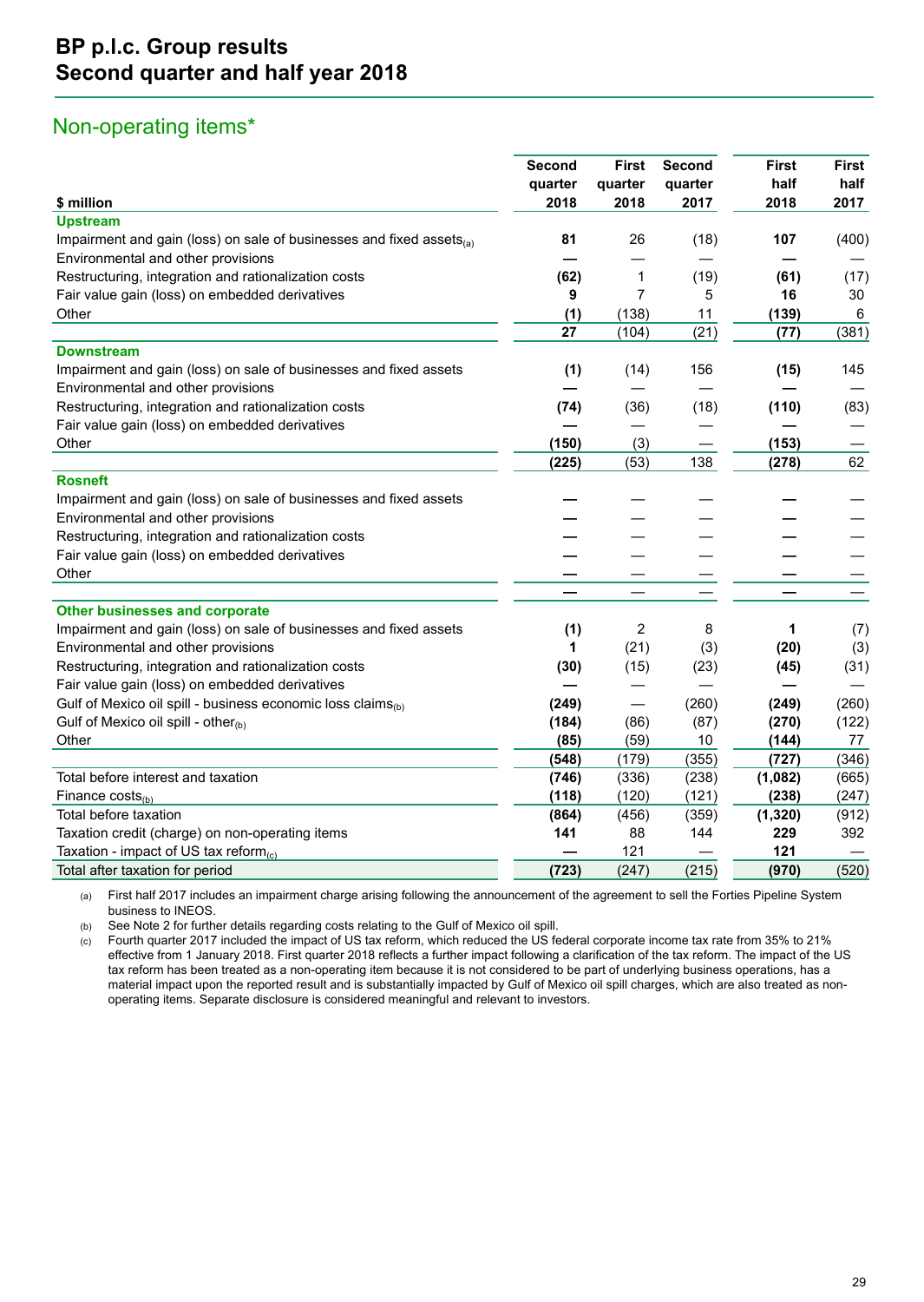### Non-GAAP information on fair value accounting effects

| \$ million                                                                     | <b>Second</b><br>quarter<br>2018 | <b>First</b><br>quarter<br>2018 | <b>Second</b><br>quarter<br>2017 | First<br>half<br>2018 | <b>First</b><br>half<br>2017 |
|--------------------------------------------------------------------------------|----------------------------------|---------------------------------|----------------------------------|-----------------------|------------------------------|
| Favourable (adverse) impact relative to management's measure of<br>performance |                                  |                                 |                                  |                       |                              |
| Upstream                                                                       | (21)                             | 121                             | 106                              | 100                   | 352                          |
| Downstream                                                                     | (390)                            | (60)                            | 16                               | (450)                 | 56                           |
|                                                                                | (411)                            | 61                              | 122                              | (350)                 | 408                          |
| Taxation credit (charge)                                                       | 101                              | (11)                            | (38)                             | 90                    | (117)                        |
|                                                                                | (310)                            | 50                              | 84                               | (260)                 | 291                          |

BP uses derivative instruments to manage the economic exposure relating to inventories above normal operating requirements of crude oil, natural gas and petroleum products. Under IFRS, these inventories are recorded at historical cost. The related derivative instruments, however, are required to be recorded at fair value with gains and losses recognized in the income statement. This is because hedge accounting is either not permitted or not followed, principally due to the impracticality of effectiveness-testing requirements. Therefore, measurement differences in relation to recognition of gains and losses occur. Gains and losses on these inventories are not recognized until the commodity is sold in a subsequent accounting period. Gains and losses on the related derivative commodity contracts are recognized in the income statement, from the time the derivative commodity contract is entered into, on a fair value basis using forward prices consistent with the contract maturity.

BP enters into physical commodity contracts to meet certain business requirements, such as the purchase of crude for a refinery or the sale of BP's gas production. Under IFRS these physical contracts are treated as derivatives and are required to be fair valued when they are managed as part of a larger portfolio of similar transactions. Gains and losses arising are recognized in the income statement from the time the derivative commodity contract is entered into.

IFRS require that inventory held for trading is recorded at its fair value using period-end spot prices, whereas any related derivative commodity instruments are required to be recorded at values based on forward prices consistent with the contract maturity. Depending on market conditions, these forward prices can be either higher or lower than spot prices, resulting in measurement differences.

BP enters into contracts for pipelines and other transportation, storage capacity, oil and gas processing and liquefied natural gas (LNG) that, under IFRS, are recorded on an accruals basis. These contracts are risk-managed using a variety of derivative instruments that are fair valued under IFRS. This results in measurement differences in relation to recognition of gains and losses.

The way that BP manages the economic exposures described above, and measures performance internally, differs from the way these activities are measured under IFRS. BP calculates this difference for consolidated entities by comparing the IFRS result with management's internal measure of performance. Under management's internal measure of performance the inventory, transportation and capacity contracts in question are valued based on fair value using relevant forward prices prevailing at the end of the period. The fair values of derivative instruments used to risk manage certain oil, gas and other contracts, are deferred to match with the underlying exposure and the commodity contracts for business requirements are accounted for on an accruals basis. We believe that disclosing management's estimate of this difference provides useful information for investors because it enables investors to see the economic effect of these activities as a whole.

In addition, from the first quarter 2018 fair value accounting effects include changes in the fair value of the near-term portions of LNG contracts that fall within BP's risk management framework. LNG contracts are not considered derivatives, because there is insufficient market liquidity, and they are therefore accrual accounted under IFRS. However, oil and natural gas derivative financial instruments (used to risk manage the near-term portions of the LNG contracts) are fair valued under IFRS. The fair value accounting effect reduces timing differences between recognition of the derivative financial instruments used to risk manage the LNG contracts and the recognition of the LNG contracts themselves, which therefore gives a better representation of performance in each period. Comparative information has not been restated on the basis that the effect was not material.

For the second quarter of 2018, Downstream fair value accounting effects arose mainly due to changes in the fair value of transportation contracts in the US, which are reflected in the underlying result to eliminate measurement differences in the reported IFRS result in relation to the recognition of gains and losses, as described above.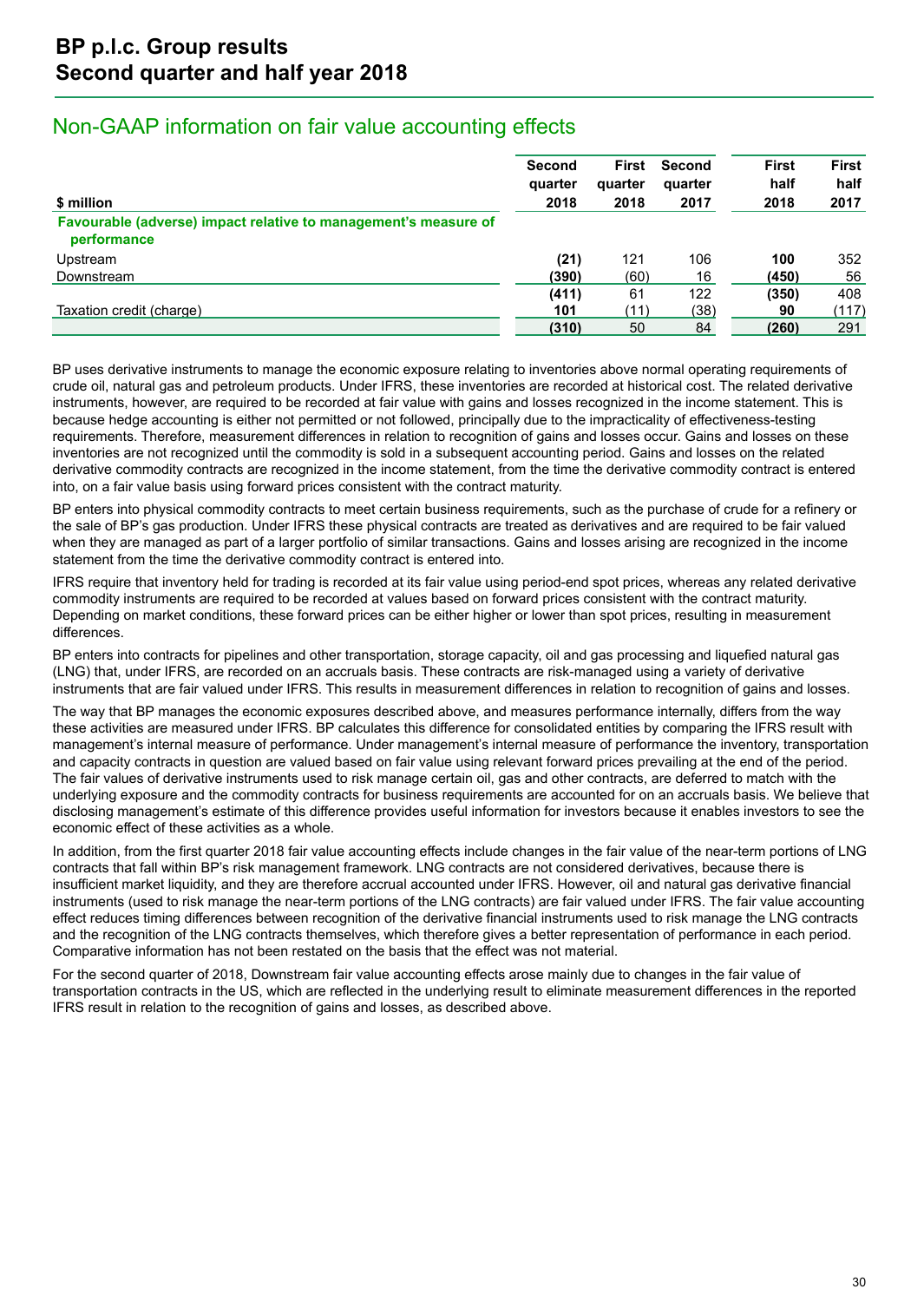### Non-GAAP information on fair value accounting effects (continued)

The impacts of fair value accounting effects, relative to management's internal measure of performance, are shown in the table above. A reconciliation to GAAP information is set out below.

|                                                                                                      | Second<br>quarter | First<br>quarter | <b>Second</b><br>quarter | <b>First</b><br>half | First<br>half |
|------------------------------------------------------------------------------------------------------|-------------------|------------------|--------------------------|----------------------|---------------|
| \$ million                                                                                           | 2018              | 2018             | 2017                     | 2018                 | 2017          |
| <b>Upstream</b>                                                                                      |                   |                  |                          |                      |               |
| Replacement cost profit (loss) before interest and tax adjusted for fair<br>value accounting effects | 3,535             | 3,053            | 689                      | 6,588                | 1,699         |
| Impact of fair value accounting effects                                                              | (21)              | 121              | 106                      | 100                  | 352           |
| Replacement cost profit (loss) before interest and tax                                               | 3,514             | 3,174            | 795                      | 6,688                | 2,051         |
| <b>Downstream</b>                                                                                    |                   |                  |                          |                      |               |
| Replacement cost profit (loss) before interest and tax adjusted for fair<br>value accounting effects | 1.230             | 1,773            | 1,551                    | 3,003                | 3,217         |
| Impact of fair value accounting effects                                                              | (390)             | (60)             | 16                       | (450)                | 56            |
| Replacement cost profit (loss) before interest and tax                                               | 840               | 1,713            | 1,567                    | 2,553                | 3,273         |
| Total group                                                                                          |                   |                  |                          |                      |               |
| Profit (loss) before interest and tax adjusted for fair value accounting<br>effects                  | 5,967             | 4,434            | 1,347                    | 10,401               | 3,689         |
|                                                                                                      |                   |                  |                          |                      |               |
| Impact of fair value accounting effects                                                              | (411)             | 61               | 122                      | (350)                | 408           |
| Profit (loss) before interest and tax                                                                | 5,556             | 4,495            | 1,469                    | 10,051               | 4,097         |

# Readily marketable inventory\* (RMI)

|                    | 30 June | 31 December |
|--------------------|---------|-------------|
| \$ million         | 2018    | 2017        |
| RMI at fair value* | 6.058   | 5.661       |
| Paid-up RMI*       | 2.744   | 2.688       |

Readily marketable inventory (RMI) is oil and oil products inventory held and price risk-managed by BP's integrated supply and trading function (IST) which could be sold to generate funds if required. Paid-up RMI is RMI that BP has paid for.

We believe that disclosing the amounts of RMI and paid-up RMI is useful to investors as it enables them to better understand and evaluate the group's inventories and liquidity position by enabling them to see the level of discretionary inventory held by IST and to see builds or releases of liquid trading inventory.

See the Glossary on page 34 for a more detailed definition of RMI. RMI, RMI at fair value, paid-up RMI and unpaid RMI are non-GAAP measures. A reconciliation of total inventory as reported on the group balance sheet to paid-up RMI is provided below.

|                                                                                                                                       | 30 June  | 31 December |
|---------------------------------------------------------------------------------------------------------------------------------------|----------|-------------|
| \$ million                                                                                                                            | 2018     | 2017        |
| Reconciliation of total inventory to paid-up RMI                                                                                      |          |             |
| Inventories as reported on the group balance sheet under IFRS                                                                         | 21.004   | 19,011      |
| Less: (a) inventories which are not oil and oil products and (b) oil and oil product<br>inventories which are not risk-managed by IST | (15,453) | (13, 929)   |
|                                                                                                                                       | 5,551    | 5,082       |
| Plus: difference between RMI at fair value and RMI on an IFRS basis                                                                   | 507      | 579         |
| RMI at fair value                                                                                                                     | 6.058    | 5,661       |
| Less: unpaid RMI* at fair value                                                                                                       | (3, 314) | (2, 973)    |
| Paid-up RMI                                                                                                                           | 2,744    | 2,688       |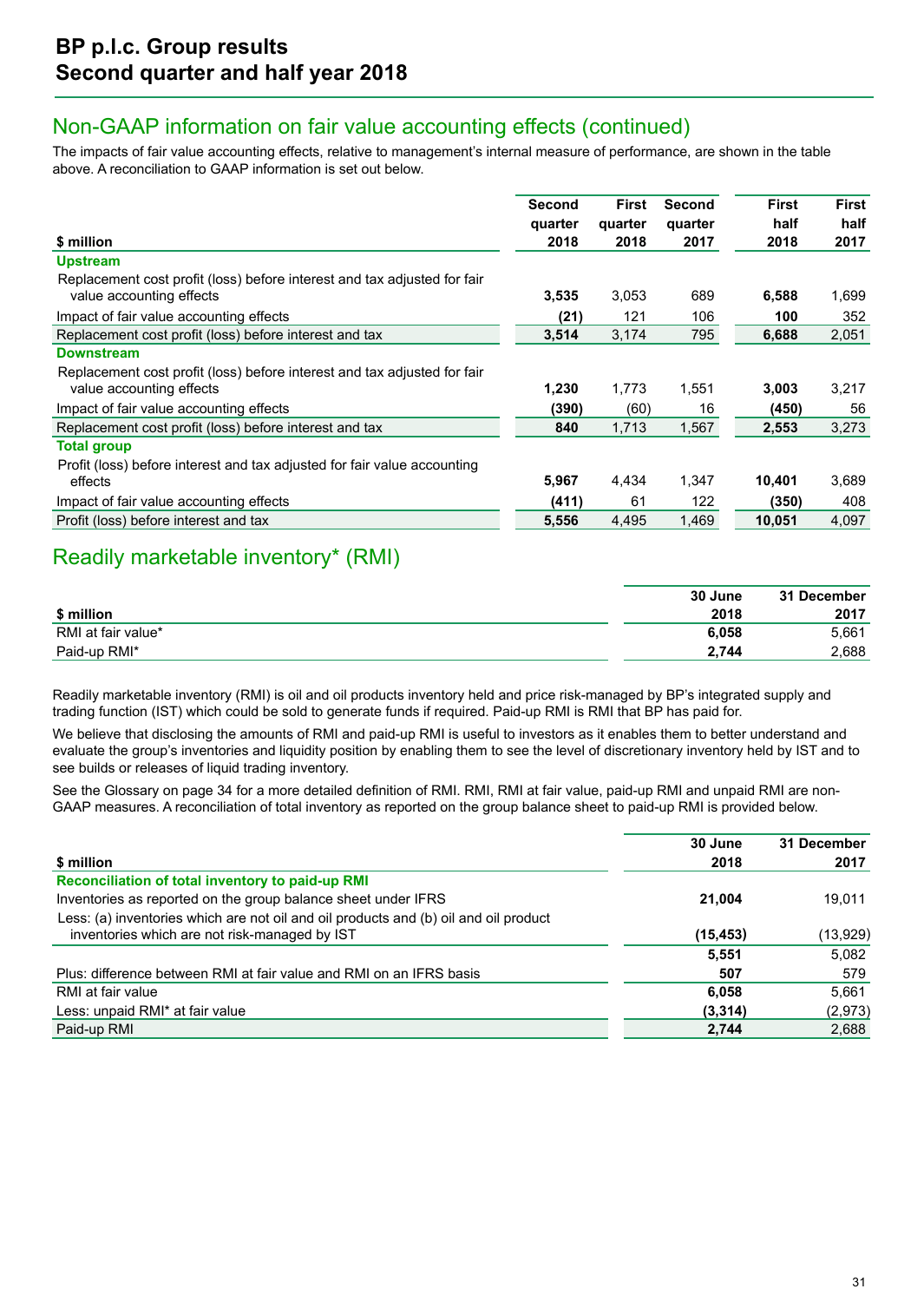# Working capital\* reconciliation

|                                                                                                                                                       | Second<br>quarter | <b>First</b><br>half |
|-------------------------------------------------------------------------------------------------------------------------------------------------------|-------------------|----------------------|
| \$ million                                                                                                                                            | 2018              | 2018                 |
| Movements in inventories and other current and non-current assets and liabilities as per condensed<br>group cash flow statement                       | (570)             | (3,968)              |
| Adjustments to exclude movements in inventories and other current and non-current assets and<br>liabilities for the Gulf of Mexico oil spill (Note 2) | 693               | 2,281                |
| Adjusted for Inventory holding gains (losses)* (Note 5)                                                                                               |                   |                      |
| Upstream                                                                                                                                              | 4                 | 5                    |
| Downstream                                                                                                                                            | 1,196             | 1,265                |
| Working capital release (build)                                                                                                                       | 1,323             | (417)                |

# Realizations\* and marker prices

|                                               | Second<br>quarter | <b>First</b><br>quarter | <b>Second</b><br>quarter<br>2017 | <b>First</b><br>half<br>2018 | First<br>half<br>2017 |
|-----------------------------------------------|-------------------|-------------------------|----------------------------------|------------------------------|-----------------------|
|                                               | 2018              | 2018                    |                                  |                              |                       |
| <b>Average realizations</b>                   |                   |                         |                                  |                              |                       |
| Liquids* (\$/bbl)                             |                   |                         |                                  |                              |                       |
| US.                                           | 62.47             | 57.77                   | 44.65                            | 60.01                        | 45.51                 |
| Europe                                        | 71.70             | 65.81                   | 47.79                            | 68.56                        | 50.50                 |
| <b>Rest of World</b>                          | 69.88             | 63.30                   | 47.11                            | 66.50                        | 49.46                 |
| <b>BP</b> Average                             | 67.24             | 61.40                   | 46.27                            | 64.21                        | 48.09                 |
| Natural gas (\$/mcf)                          |                   |                         |                                  |                              |                       |
| US.                                           | 1.96              | 2.25                    | 2.32                             | 2.10                         | 2.41                  |
| Europe                                        | 7.04              | 7.18                    | 4.48                             | 7.11                         | 4.93                  |
| <b>Rest of World</b>                          | 4.16              | 4.22                    | 3.47                             | 4.19                         | 3.64                  |
| <b>BP</b> Average                             | 3.65              | 3.78                    | 3.19                             | 3.72                         | 3.34                  |
| Total hydrocarbons* (\$/boe)                  |                   |                         |                                  |                              |                       |
| US                                            | 40.77             | 39.65                   | 32.46                            | 40.19                        | 33.39                 |
| Europe                                        | 64.91             | 60.78                   | 41.10                            | 62.72                        | 43.84                 |
| <b>Rest of World</b>                          | 42.89             | 40.54                   | 33.48                            | 41.69                        | 35.64                 |
| <b>BP</b> Average                             | 43.37             | 41.39                   | 33.59                            | 42.36                        | 35.37                 |
| Average oil marker prices (\$/bbl)            |                   |                         |                                  |                              |                       |
| <b>Brent</b>                                  | 74.39             | 66.82                   | 49.64                            | 70.58                        | 51.71                 |
| West Texas Intermediate                       | 68.02             | 62.90                   | 48.11                            | 65.52                        | 49.89                 |
| Western Canadian Select                       | 49.76             | 36.84                   | 38.55                            | 43.30                        | 38.66                 |
| Alaska North Slope                            | 73.93             | 67.20                   | 50.61                            | 70.64                        | 52.20                 |
| Mars                                          | 69.47             | 62.44                   | 46.92                            | 66.04                        | 48.24                 |
| Urals ( $NWE - \text{cif}$ )                  | 72.21             | 65.27                   | 48.48                            | 68.71                        | 50.22                 |
| Average natural gas marker prices             |                   |                         |                                  |                              |                       |
| Henry Hub gas price <sub>(b)</sub> (\$/mmBtu) | 2.80              | 3.01                    | 3.19                             | 2.90                         | 3.25                  |
| UK Gas - National Balancing Point (p/therm)   | 53.88             | 57.97                   | 37.83                            | 55.94                        | 43.14                 |

(a) Based on sales of consolidated subsidiaries only – this excludes equity-accounted entities.

(b) Henry Hub First of Month Index.

### Exchange rates

|                                       | <b>Second</b> | <b>First</b> | <b>Second</b> | <b>First</b> | <b>First</b> |
|---------------------------------------|---------------|--------------|---------------|--------------|--------------|
|                                       | quarter       | quarter      | quarter       | half         | half         |
|                                       | 2018          | 2018         | 2017          | 2018         | 2017         |
| \$/£ average rate for the period      | 1.36          | 1.39         | 1.28          | 1.38         | 1.26         |
| \$/£ period-end rate                  | 1.31          | 1.41         | 1.30          | 1.31         | 1.30         |
| $$/€$ average rate for the period     | 1.19          | 1.23         | 1.10          | 1.21         | 1.08         |
| $\frac{1}{2}$ period-end rate         | 1.16          | 1.24         | 1.14          | 1.16         | 1.14         |
| Rouble/\$ average rate for the period | 62.13         | 56.88        | 57.24         | 59.47        | 57.98        |
| Rouble/\$ period-end rate             | 63.07         | 57.72        | 59.05         | 63.07        | 59.05        |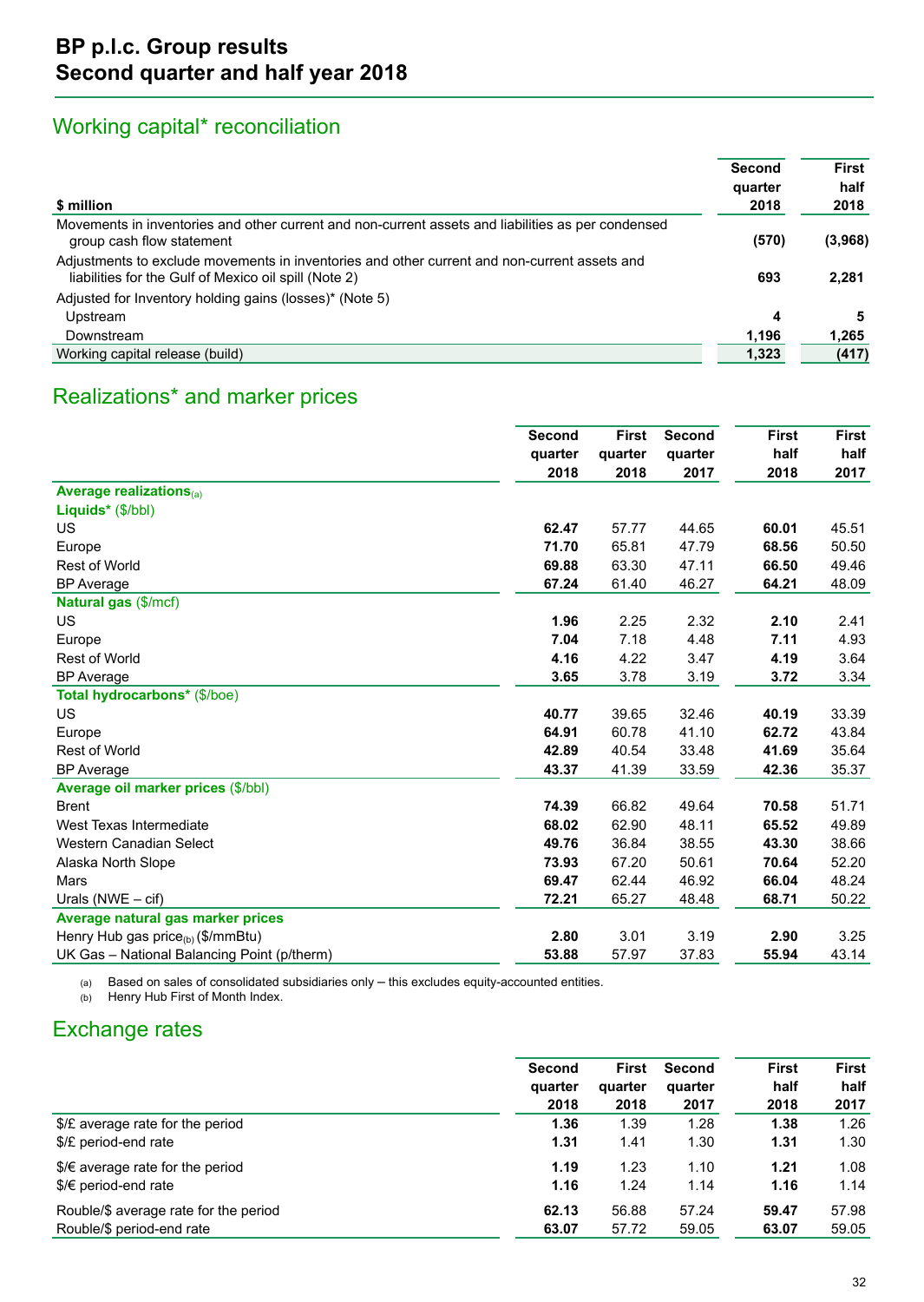### Principal risks and uncertainties

The principal risks and uncertainties affecting BP are described in the Risk factors section of *BP Annual Report and Form 20-F 2017* (pages 57-58) and are summarized below. There are no material changes in those risk factors for the remaining six months of the financial year.

The risks summarized below, separately or in combination, could have a material adverse effect on the implementation of our strategy, our business, financial performance, results of operations, cash flows, liquidity, prospects, shareholder value and returns and reputation.

#### **Strategic and commercial risks**

- **Prices and markets** our financial performance is impacted by fluctuating prices of oil, gas and refined products, technological change, exchange rate fluctuations, and the general macroeconomic outlook.
- **Access, renewal and reserves progression** our inability to access, renew and progress upstream resources in a timely manner could adversely affect our long-term replacement of reserves.
- **Major project\* delivery** failure to invest in the best opportunities or deliver major projects successfully could adversely affect our financial performance.
- **Geopolitical** exposure to a range of political developments and consequent changes to the operating and regulatory environment could cause business disruption.
- **Liquidity, financial capacity and financial, including credit, exposure** failure to work within our financial framework could impact our ability to operate and result in financial loss.
- **Joint arrangements and contractors** varying levels of control over the standards, operations and compliance of our partners, contractors and sub-contractors could result in legal liability and reputational damage.
- **Digital infrastructure and cyber security** breach of our digital security or failure of our digital infrastructure including loss or misuse of sensitive information could damage our operations, increase costs and damage our reputation.
- **Climate change and the transition to a lower carbon economy** policy, legal, regulatory, technology and market change related to the issue of climate change could increase costs, reduce demand for our products, reduce revenue and limit certain growth opportunities.
- **Competition** inability to remain efficient, maintain a high quality portfolio of assets, innovate and retain an appropriately skilled workforce could negatively impact delivery of our strategy in a highly competitive market.
- **Crisis management and business continuity** failure to address an incident effectively could potentially disrupt our business.
- **Insurance** our insurance strategy could expose the group to material uninsured losses.

#### **Safety and operational risks**

- **Process safety, personal safety, and environmental risks** exposure to a wide range of health, safety, security and environmental risks could result in regulatory action, legal liability, business interruption, increased costs, damage to our reputation and potentially denial of our licence to operate.
- **Drilling and production** challenging operational environments and other uncertainties can impact drilling and production activities.
- **Security** hostile acts against our staff and activities could cause harm to people and disrupt our operations.
- **Product quality** supplying customers with off-specification products could damage our reputation, lead to regulatory action and legal liability, and impact our financial performance.

#### **Compliance and control risks**

- **US government settlements** failure to comply with the terms of our settlement with the US Environmental Protection Agency related to the Gulf of Mexico oil spill may expose us to further penalties or liabilities or could result in suspension or debarment of certain BP entities.
- **Regulation** changes in the regulatory and legislative environment could increase the cost of compliance, affect our provisions and limit our access to new growth opportunities.
- **Ethical misconduct and non-compliance** ethical misconduct or breaches of applicable laws by our businesses or our employees could be damaging to our reputation, and could result in litigation, regulatory action and penalties.
- **Treasury and trading activities** ineffective oversight of treasury and trading activities could lead to business disruption, financial loss, regulatory intervention or damage to our reputation.
- **Reporting** failure to accurately report our data could lead to regulatory action, legal liability and reputational damage.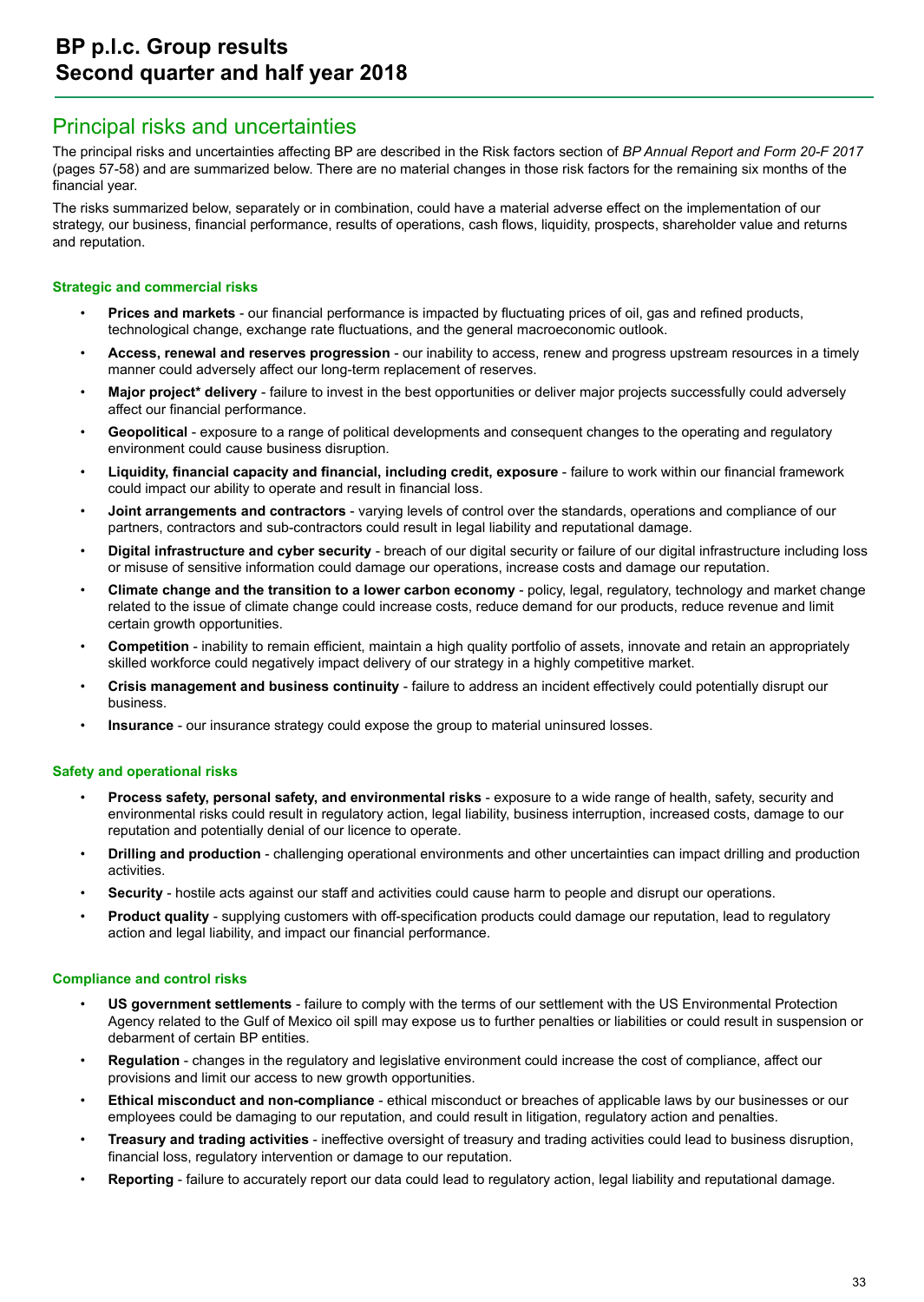### Legal proceedings

The following discussion sets out the material developments in the group's material legal proceedings during the first half of 2018. For a full discussion of the group's material legal proceedings, see pages 270-273 of *BP Annual Report and Form 20-F 2017*.

#### **Scharfstein v. BP West Coast Products, LLC**

A class action lawsuit was filed against BP West Coast Products, LLC in Oregon State Court under the Oregon Unlawful Trade Practices Act on behalf of customers who used a debit card at ARCO gasoline stations in Oregon during the period 1 January 2011 to 30 August 2013, alleging that ARCO sites in Oregon failed to provide sufficient notice of the 35 cents per transaction debit card fee. In January 2014, the jury rendered a verdict against BP West Coast Products, LLC and awarded statutory damages of \$200 per class member. On 25 August 2015, the trial court determined the size of the class to be slightly in excess of two million members. On 31 May 2016 the trial court entered a judgment against BP West Coast Products, LLC for the amount of \$417.3 million. On 31 May 2018 the Oregon Court of Appeals affirmed the trial court's ruling. BP intends to appeal to the Oregon Supreme Court.

### **Glossary**

Non-GAAP measures are provided for investors because they are closely tracked by management to evaluate BP's operating performance and to make financial, strategic and operating decisions. Non-GAAP measures are sometimes referred to as alternative performance measures.

**Capital expenditure** is total cash capital expenditure as stated in the condensed group cash flow statement.

**Consolidation adjustment – UPII** is unrealized profit in inventory arising on inter-segment transactions.

**Divestment proceeds** are disposal proceeds as per the condensed group cash flow statement.

**Effective tax rate (ETR) on replacement cost (RC) profit or loss** is a non-GAAP measure. The ETR on RC profit or loss is calculated by dividing taxation on a RC basis by RC profit or loss before tax. Information on RC profit or loss is provided below. BP believes it is helpful to disclose the ETR on RC profit or loss because this measure excludes the impact of price changes on the replacement of inventories and allows for more meaningful comparisons between reporting periods. The nearest equivalent measure on an IFRS basis is the ETR on profit or loss for the period.

**Fair value accounting effects** are non-GAAP adjustments to our IFRS profit (loss). They reflect the difference between the way BP manages the economic exposure and internally measures performance of certain activities and the way those activities are measured under IFRS. Further information on fair value accounting effects is provided on page 30.

**Gearing** – See Net debt and net debt ratio definition.

**Hydrocarbons** – Liquids and natural gas. Natural gas is converted to oil equivalent at 5.8 billion cubic feet = 1 million barrels.

**Inorganic capital expenditure** is a subset of capital expenditure and is a non-GAAP measure. Inorganic capital expenditure comprises consideration in business combinations and certain other significant investments made by the group. It is reported on a cash basis. BP believes that this measure provides useful information as it allows investors to understand how BP's management invests funds in projects which expand the group's activities through acquisition. Further information and a reconciliation to GAAP information is provided on page 28.

**Inventory holding gains and losses** represent the difference between the cost of sales calculated using the replacement cost of inventory and the cost of sales calculated on the first-in first-out (FIFO) method after adjusting for any changes in provisions where the net realizable value of the inventory is lower than its cost. Under the FIFO method, which we use for IFRS reporting, the cost of inventory charged to the income statement is based on its historical cost of purchase or manufacture, rather than its replacement cost. In volatile energy markets, this can have a significant distorting effect on reported income. The amounts disclosed represent the difference between the charge to the income statement for inventory on a FIFO basis (after adjusting for any related movements in net realizable value provisions) and the charge that would have arisen based on the replacement cost of inventory. For this purpose, the replacement cost of inventory is calculated using data from each operation's production and manufacturing system, either on a monthly basis, or separately for each transaction where the system allows this approach. The amounts disclosed are not separately reflected in the financial statements as a gain or loss. No adjustment is made in respect of the cost of inventories held as part of a trading position and certain other temporary inventory positions. See Replacement cost (RC) profit or loss definition below.

**Liquids** – Liquids for Upstream and Rosneft comprises crude oil, condensate and natural gas liquids. For Upstream, liquids also includes bitumen.

**Major projects** have a BP net investment of at least \$250 million, or are considered to be of strategic importance to BP or of a high degree of complexity.

**Net debt and net debt ratio** are non-GAAP measures. Net debt is calculated as gross finance debt, as shown in the balance sheet, plus the fair value of associated derivative financial instruments that are used to hedge foreign currency exchange and interest rate risks relating to finance debt, for which hedge accounting is applied, less cash and cash equivalents. The net debt ratio is defined as the ratio of net debt to the total of net debt plus shareholders' equity. All components of equity are included in the denominator of the calculation. BP believes these measures provide useful information to investors. Net debt enables investors to see the economic effect of gross debt, related hedges and cash and cash equivalents in total. The net debt ratio enables investors to see how significant net debt is relative to equity from shareholders. The derivatives are reported on the balance sheet within the headings 'Derivative financial instruments'. The nearest equivalent GAAP measures on an IFRS basis are gross debt and gross debt ratio. A reconciliation of gross debt to net debt is provided on page 26.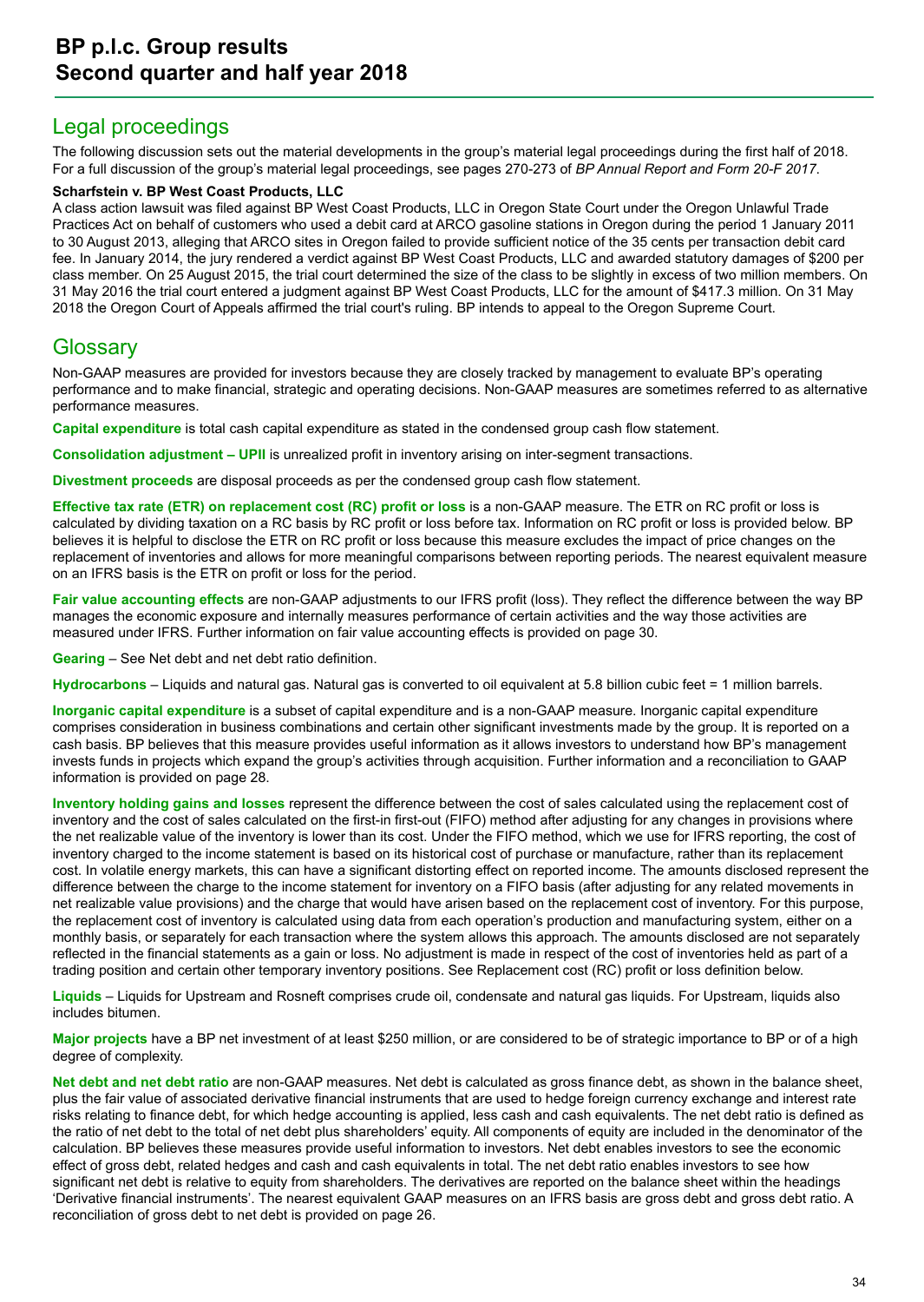### Glossary (continued)

We are unable to present reconciliations of forward-looking information for net debt ratio to gross debt ratio, because without unreasonable efforts, we are unable to forecast accurately certain adjusting items required to present a meaningful comparable GAAP forward-looking financial measure. These items include fair value asset (liability) of hedges related to finance debt and cash and cash equivalents, that are difficult to predict in advance in order to include in a GAAP estimate.

**Net wind generation capacity** is the sum of the rated capacities of the assets/turbines that have entered into commercial operation, including BP's share of equity-accounted entities.

**Non-operating items** are charges and credits included in the financial statements that BP discloses separately because it considers such disclosures to be meaningful and relevant to investors. They are items that management considers not to be part of underlying business operations and are disclosed in order to enable investors better to understand and evaluate the group's reported financial performance. Non-operating items within equity-accounted earnings are reported net of incremental income tax reported by the equity-accounted entity. An analysis of non-operating items by region is shown on pages 7, 9 and 11, and by segment and type is shown on page 29.

**Operating cash flow** is net cash provided by (used in) operating activities as stated in the condensed group cash flow statement. When used in the context of a segment rather than the group, the terms refer to the segment's share thereof.

**Operating cash flow excluding Gulf of Mexico oil spill payments** is a non-GAAP measure. It is calculated by excluding post-tax operating cash flows relating to the Gulf of Mexico oil spill as reported in Note 2 from net cash provided by operating activities as reported in the condensed group cash flow statement. BP believes net cash provided by operating activities excluding amounts related to the Gulf of Mexico oil spill is a useful measure as it allows for more meaningful comparisons between reporting periods. The nearest equivalent measure on an IFRS basis is net cash provided by operating activities.

**Organic capital expenditure** is a subset of capital expenditure and is a non-GAAP measure. Organic capital expenditure comprises capital expenditure less inorganic capital expenditure. BP believes that this measure provides useful information as it allows investors to understand how BP's management invests funds in developing and maintaining the group's assets. An analysis of organic capital expenditure by segment and region, and a reconciliation to GAAP information is provided on page 28.

We are unable to present reconciliations of forward-looking information for organic capital expenditure to total cash capital expenditure, because without unreasonable efforts, we are unable to forecast accurately the adjusting item, inorganic capital expenditure, that is difficult to predict in advance in order to derive the nearest GAAP estimate.

**Production-sharing agreement (PSA)** is an arrangement through which an oil and gas company bears the risks and costs of exploration, development and production. In return, if exploration is successful, the oil company receives entitlement to variable physical volumes of hydrocarbons, representing recovery of the costs incurred and a stipulated share of the production remaining after such cost recovery.

**Readily marketable inventory (RMI)** is inventory held and price risk-managed by our integrated supply and trading function (IST) which could be sold to generate funds if required. It comprises oil and oil products for which liquid markets are available and excludes inventory which is required to meet operational requirements and other inventory which is not price risk-managed. RMI is reported at fair value. Inventory held by the Downstream fuels business for the purpose of sales and marketing, and all inventories relating to the lubricants and petrochemicals businesses, are not included in RMI.

Paid-up RMI excludes RMI which has not yet been paid for. For inventory that is held in storage, a first-in first-out (FIFO) approach is used to determine whether inventory has been paid for or not. Unpaid RMI is RMI which has not yet been paid for by BP. RMI, RMI at fair value, Paid-up RMI and Unpaid RMI are non-GAAP measures. Further information is provided on page 31.

**Realizations** are the result of dividing revenue generated from hydrocarbon sales, excluding revenue generated from purchases made for resale and royalty volumes, by revenue generating hydrocarbon production volumes. Revenue generating hydrocarbon production reflects the BP share of production as adjusted for any production which does not generate revenue. Adjustments may include losses due to shrinkage, amounts consumed during processing, and contractual or regulatory host committed volumes such as royalties.

**Refining availability** represents Solomon Associates' operational availability, which is defined as the percentage of the year that a unit is available for processing after subtracting the annualized time lost due to turnaround activity and all planned mechanical, process and regulatory downtime.

The **Refining marker margin (RMM**) is the average of regional indicator margins weighted for BP's crude refining capacity in each region. Each regional marker margin is based on product yields and a marker crude oil deemed appropriate for the region. The regional indicator margins may not be representative of the margins achieved by BP in any period because of BP's particular refinery configurations and crude and product slate.

**Replacement cost (RC) profit or loss** reflects the replacement cost of inventories sold in the period and is arrived at by excluding inventory holding gains and losses from profit or loss. RC profit or loss for the group is not a recognized GAAP measure. BP believes this measure is useful to illustrate to investors the fact that crude oil and product prices can vary significantly from period to period and that the impact on our reported result under IFRS can be significant. Inventory holding gains and losses vary from period to period due to changes in prices as well as changes in underlying inventory levels. In order for investors to understand the operating performance of the group excluding the impact of price changes on the replacement of inventories, and to make comparisons of operating performance between reporting periods, BP's management believes it is helpful to disclose this measure. The nearest equivalent measure on an IFRS basis is profit or loss attributable to BP shareholders. RC profit or loss before interest and tax is the measure of profit or loss that is required to be disclosed for each operating segment under IFRS.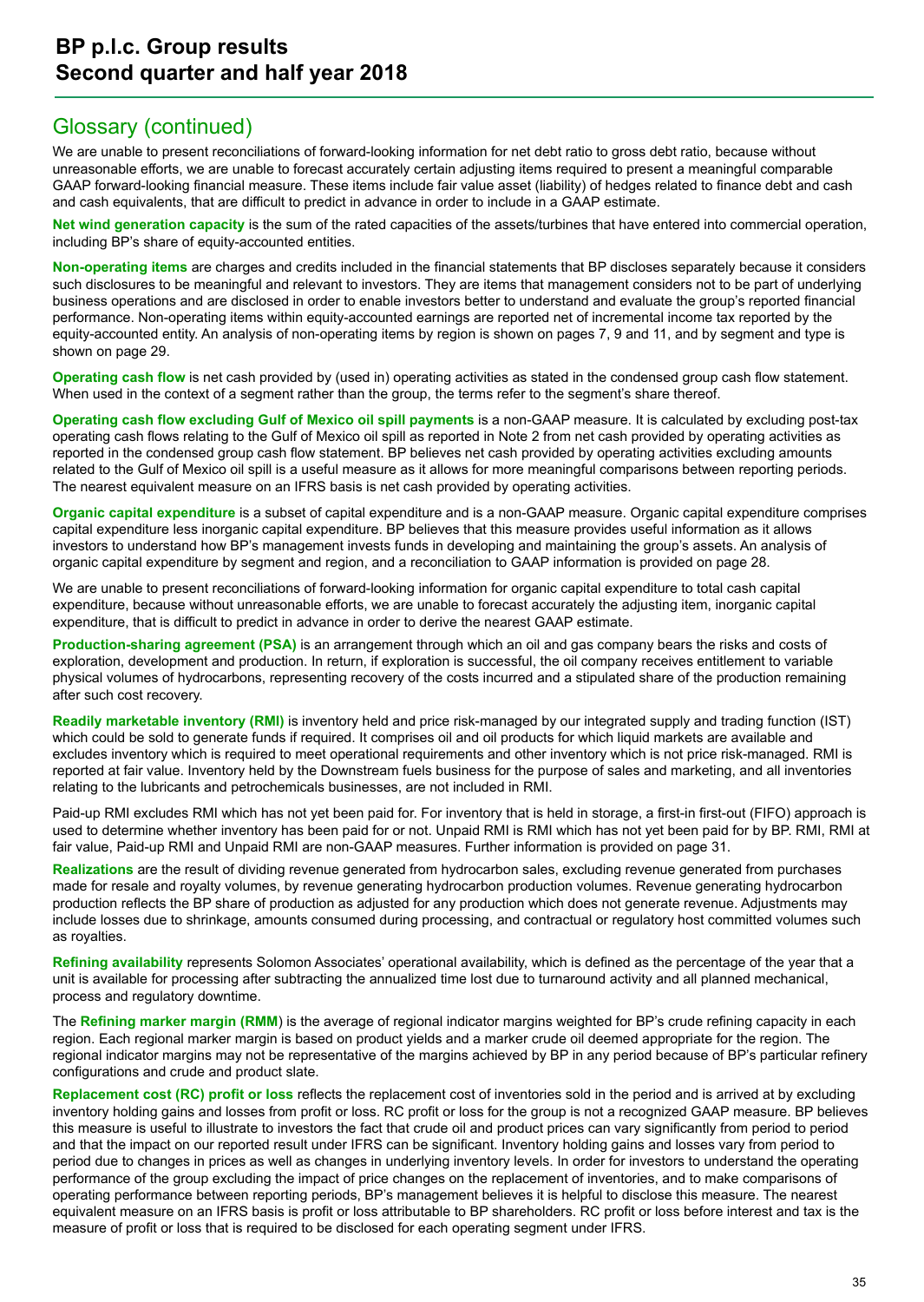### Glossary (continued)

**RC profit or loss per share** is a non-GAAP measure. Earnings per share is defined in Note 9. RC profit or loss per share is calculated using the same denominator. The numerator used is RC profit or loss attributable to BP shareholders rather than profit or loss attributable to BP shareholders. BP believes it is helpful to disclose the RC profit or loss per share because this measure excludes the impact of price changes on the replacement of inventories and allows for more meaningful comparisons between reporting periods. The nearest equivalent measure on an IFRS basis is basic earnings per share based on profit or loss for the period attributable to BP shareholders.

**Reported recordable injury frequency** measures the number of reported work-related employee and contractor incidents that result in a fatality or injury per 200,000 hours worked. This represents reported incidents occurring within BP's operational HSSE reporting boundary. That boundary includes BP's own operated facilities and certain other locations or situations.

**Tier 1 process safety events** are losses of primary containment from a process of greatest consequence – causing harm to a member of the workforce, costly damage to equipment or exceeding defined quantities. This represents reported incidents occurring within BP's operational HSSE reporting boundary. That boundary includes BP's own operated facilities and certain other locations or situations.

**Underlying effective tax rate (ETR)** is a non-GAAP measure. The underlying ETR is calculated by dividing taxation on an underlying replacement cost (RC) basis by underlying RC profit or loss before tax. Taxation on an underlying RC basis is taxation on a RC basis for the period adjusted for taxation on non-operating items and fair value accounting effects. Information on underlying RC profit or loss is provided below. BP believes it is helpful to disclose the underlying ETR because this measure may help investors to understand and evaluate, in the same manner as management, the underlying trends in BP's operational performance on a comparable basis, period on period. The nearest equivalent measure on an IFRS basis is the ETR on profit or loss for the period.

We are unable to present reconciliations of forward-looking information for underlying ETR to ETR on profit or loss for the period, because without unreasonable efforts, we are unable to forecast accurately certain adjusting items required to present a meaningful comparable GAAP forward-looking financial measure. These items include the taxation on inventory holding gains and losses, nonoperating items and fair value accounting effects, that are difficult to predict in advance in order to include in a GAAP estimate.

**Underlying production** is production after adjusting for acquisitions and divestments and entitlement impacts in our productionsharing agreements.

**Underlying RC profit or loss** is RC profit or loss after adjusting for non-operating items and fair value accounting effects. Underlying RC profit or loss and adjustments for fair value accounting effects are not recognized GAAP measures. See pages 29 and 30 for additional information on the non-operating items and fair value accounting effects that are used to arrive at underlying RC profit or loss in order to enable a full understanding of the events and their financial impact. BP believes that underlying RC profit or loss is a useful measure for investors because it is a measure closely tracked by management to evaluate BP's operating performance and to make financial, strategic and operating decisions and because it may help investors to understand and evaluate, in the same manner as management, the underlying trends in BP's operational performance on a comparable basis, period on period, by adjusting for the effects of these non-operating items and fair value accounting effects. The nearest equivalent measure on an IFRS basis for the group is profit or loss attributable to BP shareholders. The nearest equivalent measure on an IFRS basis for segments is RC profit or loss before interest and taxation.

**Underlying RC profit or loss per share** is a non-GAAP measure. Earnings per share is defined in Note 9. Underlying RC profit or loss per share is calculated using the same denominator. The numerator used is underlying RC profit or loss attributable to BP shareholders rather than profit or loss attributable to BP shareholders. BP believes it is helpful to disclose the underlying RC profit or loss per share because this measure may help investors to understand and evaluate, in the same manner as management, the underlying trends in BP's operational performance on a comparable basis, period on period. The nearest equivalent measure on an IFRS basis is basic earnings per share based on profit or loss for the period attributable to BP shareholders.

**Upstream operating efficiency** is calculated as production for BP-operated sites, excluding US Lower 48 and adjusted for certain items including entitlement impacts in our production-sharing agreements divided by installed production capacity for BP-operated sites, excluding US Lower 48. Installed production capacity is the agreed rate achievable (measured at the export end of the system) when the installed production system (reservoir, wells, plant and export) is fully optimized and operated at full rate with no planned or unplanned deferrals.

**Upstream plant reliability** (BP-operated) is calculated taking 100% less the ratio of total unplanned plant deferrals divided by installed production capacity. Unplanned plant deferrals are associated with the topside plant and where applicable the subsea equipment (excluding wells and reservoir). Unplanned plant deferrals include breakdowns, which does not include Gulf of Mexico weather related downtime.

**Upstream unit production cost** is calculated as production cost divided by units of production. Production cost does not include ad valorem and severance taxes. Units of production are barrels for liquids and thousands of cubic feet for gas. Amounts disclosed are for BP subsidiaries only and do not include BP's share of equity-accounted entities.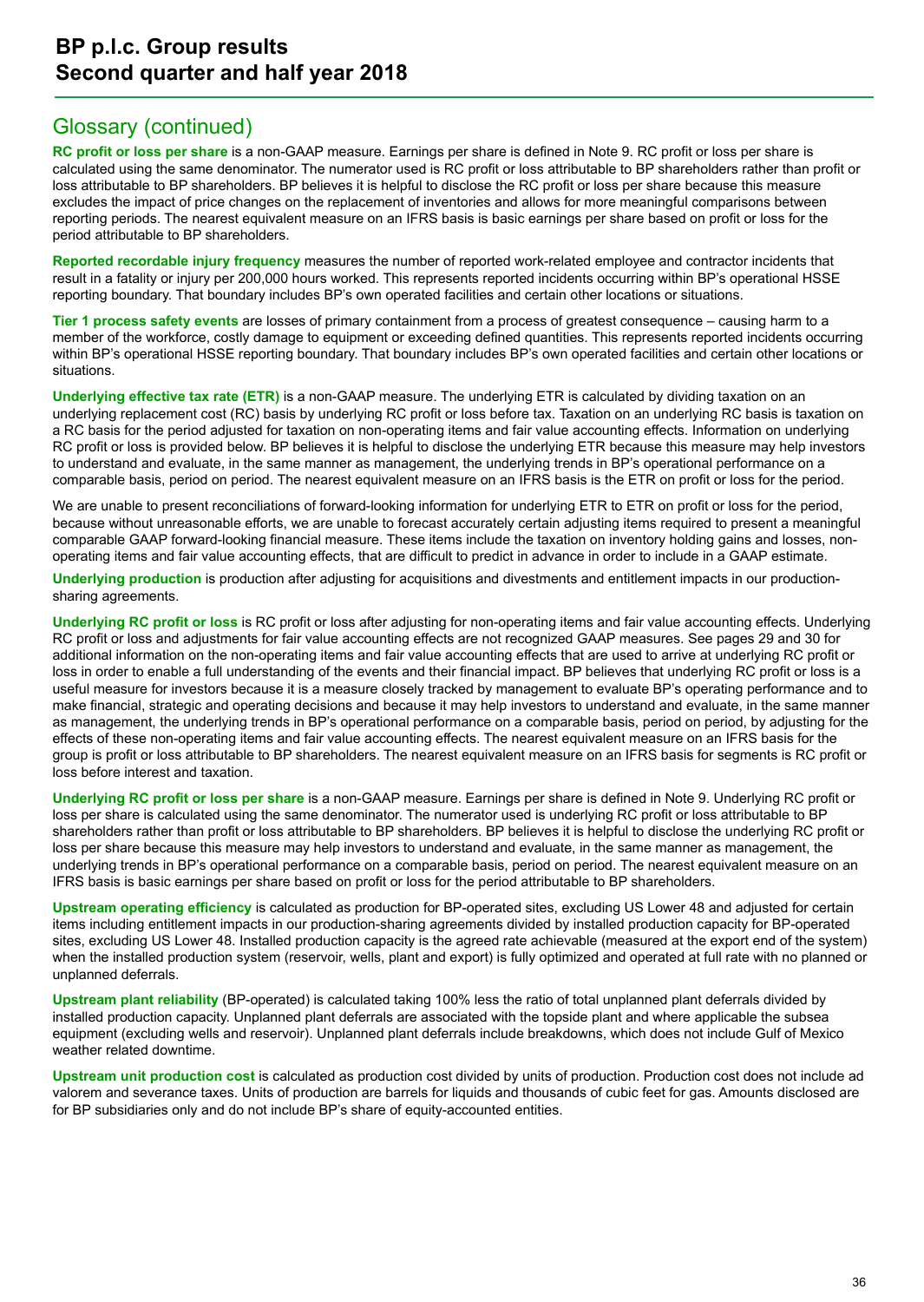### Glossary (continued)

**Working capital** - Change in working capital is movements in inventories and other current and non-current assets and liabilities as reported in the condensed group cash flow statement. Change in working capital adjusted for inventory holding gains/losses is a non-GAAP measure. It is calculated by adjusting for inventory holding gains/losses reported in the period and this therefore represents what would have been reported as movements in inventories and other current and non-current assets and liabilities, if the starting point in determining net cash provided by operating activities had been replacement cost profit rather than profit for the period. The nearest equivalent measure on an IFRS basis for this is movements in inventories and other current and non-current assets and liabilities. In the context of describing operating cash flow excluding Gulf of Mexico oil spill payments, change in working capital also excludes movements in inventories and other current and non-current assets and liabilities relating to the Gulf of Mexico oil spill. See page 32 for further details.

BP utilizes various arrangements in order to manage its working capital including discounting of receivables and, in the supply and trading business, the active management of supplier payment terms, inventory and collateral.

### Other matters

As previously disclosed, the North Sea Rhum field (Rhum) is owned under a 50:50 unincorporated joint arrangement between BP and Iranian Oil Company (U.K.) Limited (IOC). In 2015, the US and the EU implemented temporary, limited and reversible relief of certain sanctions related to Iran pursuant to a Joint Comprehensive Plan of Action (JCPOA). On 29 September 2017, BP obtained a specific OFAC License relating to the ongoing operation of the Rhum field, such license expiring on 30 September 2018.

On 21 November 2017, BP announced that it had agreed to sell certain of its assets in the North Sea, including its ownership stake, and the transfer of its role as operator, in the Rhum joint arrangement to Serica Energy plc (Serica), with the aim to complete the sale and transfer of operatorship in the third quarter of 2018 subject to regulatory and third party approvals.

In May 2018, the U.S. government announced its planned withdrawal from the JCPOA, and tasked OFAC with implementing the full re-imposition of both primary and secondary sanctions in respect of Iran by the end of a wind-down period, which, for Rhum, expires on 4 November 2018. BP and Serica are actively engaged in discussions with both UK and US governments with the aim that the Rhum field can continue to operate during this wind-down period and thereafter.